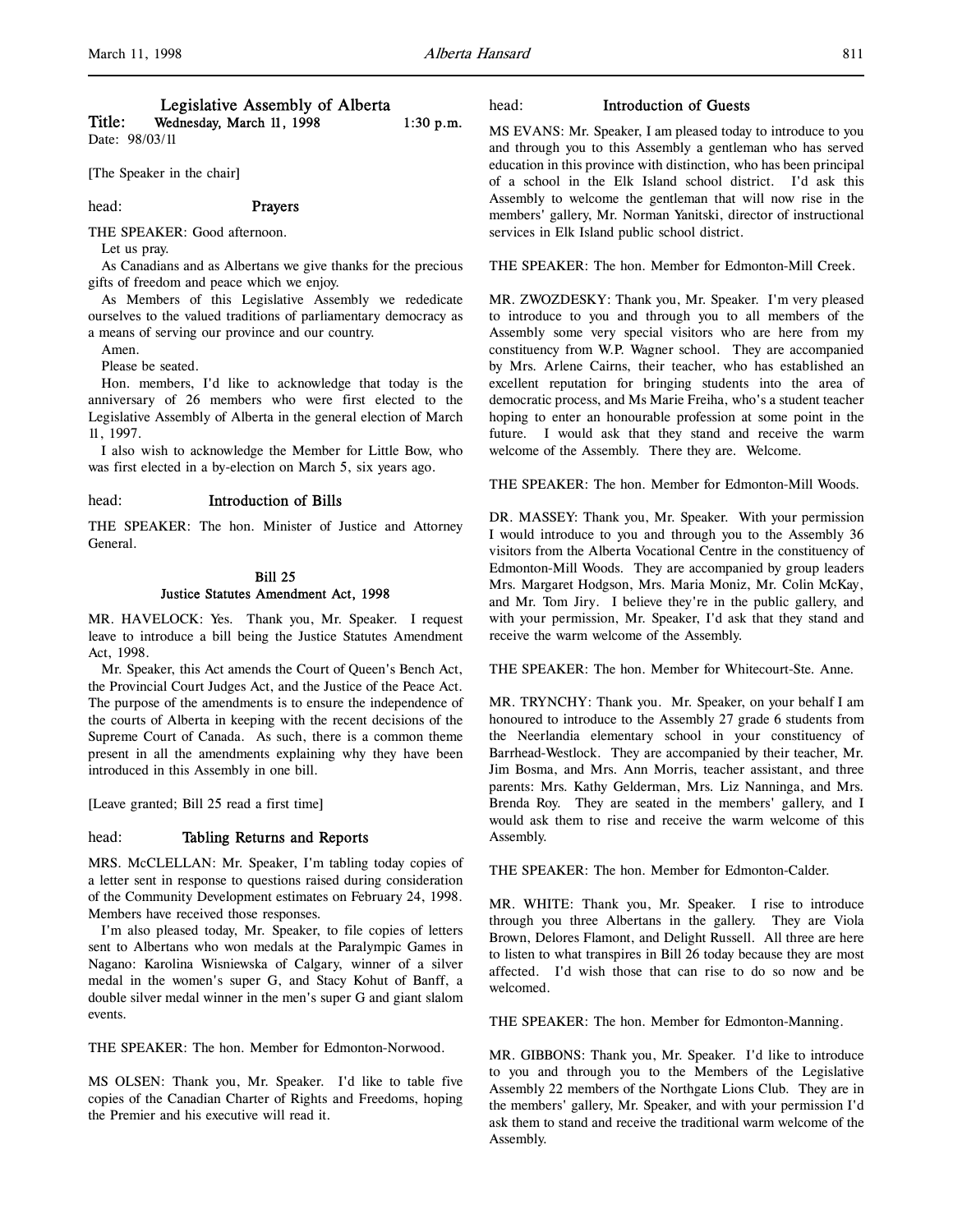THE SPEAKER: The hon. Member for Spruce Grove-Sturgeon-St. Albert.

MRS. SOETAERT: Thank you very much, Mr. Speaker. It's my pleasure today to introduce three women from St. Albert and surrounding area who are here today to see the workings of the Legislature. They are Doreen O'Connor, Marie-Paule Frederick, and Marlene Krier, and I would ask them to please rise and receive the warm welcome of the Assembly.

#### head: Ministerial Statements

THE SPEAKER: The hon. Minister of Agriculture, Food and Rural Development.

#### Farm Safety Week

MR. STELMACH: Thank you, Mr. Speaker. I would like to bring to the attention of all members that today is the beginning of Farm Safety Week. Now, we all know that there are many weeks set aside to commemorate many types of events. However, I would like to point out that agriculture is the third largest employer in the province. In fact, one in every three Albertans is employed either directly or indirectly in the agriculture industry, and it all starts on the farm.

Thousands of Albertans find agricultural work productive, and so they should. It's a big business these days, but it's also a great way to earn a livelihood. But there's no way around it, agricultural production can be hazardous. In fact, agriculture remains one of the most dangerous industries in Canada, but education plays an important role in reducing injuries and fatalities on the farm.

Being a third generation farmer myself, Mr. Speaker, I can tell you that changing the safety attitudes of farm families, from the children to the grandparents, is an ongoing process, one that takes commitment from the entire community. I'd like to take a moment to acknowledge the co-operative efforts of Agriculture and Agri-Food Canada, the Canadian Coalition for Agricultural Safety and Rural Health, Alberta Agriculture, Food and Rural Development, John Deere Limited, which is sponsoring its fifth farm safety campaign for elementary school students, and Nova and TransAlta for developing a CD-ROM on farm safety for elementary school students, a first of its kind. It's dedication such as this along with help from other stakeholders that provides our farmers and our classrooms with current and useful safety information.

Mr. Speaker, a great deal of progress has already been achieved to help Alberta farm families become more aware of the risks on their farms, but there is still much work to be done. The number of Alberta farm fatalities dropped from 21 in 1996 to 17 in 1997. This is certainly an encouraging step in the right direction. Let's continue working together to further reduce farm injuries as we gear up for what we hope will be a productive growing season. It's my hope that farm safety will take a front seat to other activities this summer.

## 1:40

Farm Safety Week officially kicks off this afternoon at 2 o'clock and runs through to March 18. Mr. Speaker, I am certain that all of my hon. colleagues, especially those who represent rural ridings, will agree that a safe farm is a great place to grow. Thank you.

THE SPEAKER: The hon. Member for Spruce Grove-Sturgeon-St. Albert.

MRS. SOETAERT: Thank you, Mr. Speaker. I am pleased, and I commend the minister for bringing Farm Safety Week to the attention of the Legislature. Farms are becoming safer places, and I am pleased that there's been a 20 percent reduction in fatalities in 1997. But 17 deaths are still too many. From 1988 to 1992 the average number of fatalities was 14, so we should aim to reduce the deaths to a level that is lower rather than comparing last year's higher figure.

More work has to be done to reduce the number of injuries among 18 to 34 year olds, where there's the highest number of injuries, maybe due to lack of experience or a sense of bravado. Everyone needs to take pride in safety first. I encourage the government to focus on a specific program to encourage safety in this age group particularly.

One of the best times to educate on safety issues is while our young people are still in school. We know that the job safety skills program is going into a number of high schools, and it contains some reference to farm safety. It started in 40 schools and is now extending to 300, but it should be a component in all our schools. It will cost more to extend the program, so I encourage the minister to put more funding into this so that this program can train our young people on agriculture safety throughout rural Alberta.

We also need further work to reduce accidents for children, which were 14 percent of last year's total injuries. I'm pleased to hear about the new CD-ROM Lost on the Farm, a farm safety adventure game that is being distributed to rural elementary schools across Alberta.

While we tend to focus on accidents, we must not ignore the long-term hazards of farming. It also is important to continue education on the need to wear masks in all dusty conditions and to wear protective clothing when handling pesticides and other hazardous substances.

Finally, I would like to recognize the excellent work that volunteers have done in the past to increase awareness of both the acute and long-term hazards of farming. I thank these volunteer groups and encourage them to continue with their important work.

Thank you.

THE SPEAKER: The hon. Minister of Justice and Attorney General.

#### Institutional Confinement and Sexual Sterilization Compensation Act

MR. HAVELOCK: Yes. Thank you, Mr. Speaker. I rise today to speak to a matter of concern to all Albertans, and that is the fair and compassionate treatment of a group of unfortunate fellow Albertans who many years ago suffered as a result of actions taken by the Alberta government of that day.

Mr. Speaker, as you and the other members of this Assembly are aware, yesterday our government attempted to respond to and resolve that unfortunate situation with the introduction of Bill 26. Our intent in introducing that bill was to find a balanced approach between the interests of those who were sexually sterilized and the interests of all other Albertans today. Our intent was to show compassion by providing those who suffered with a fair and reasonable way to obtain fair and reasonable compensation without having to spend years and considerable resources in taking this through the courts. That is why Bill 26 contained a provision to invoke the notwithstanding clause. Again, our intent was not to take away anyone's rights but to find a fair balance and provide our fellow Albertans with a compassionate way of obtaining fair compensation.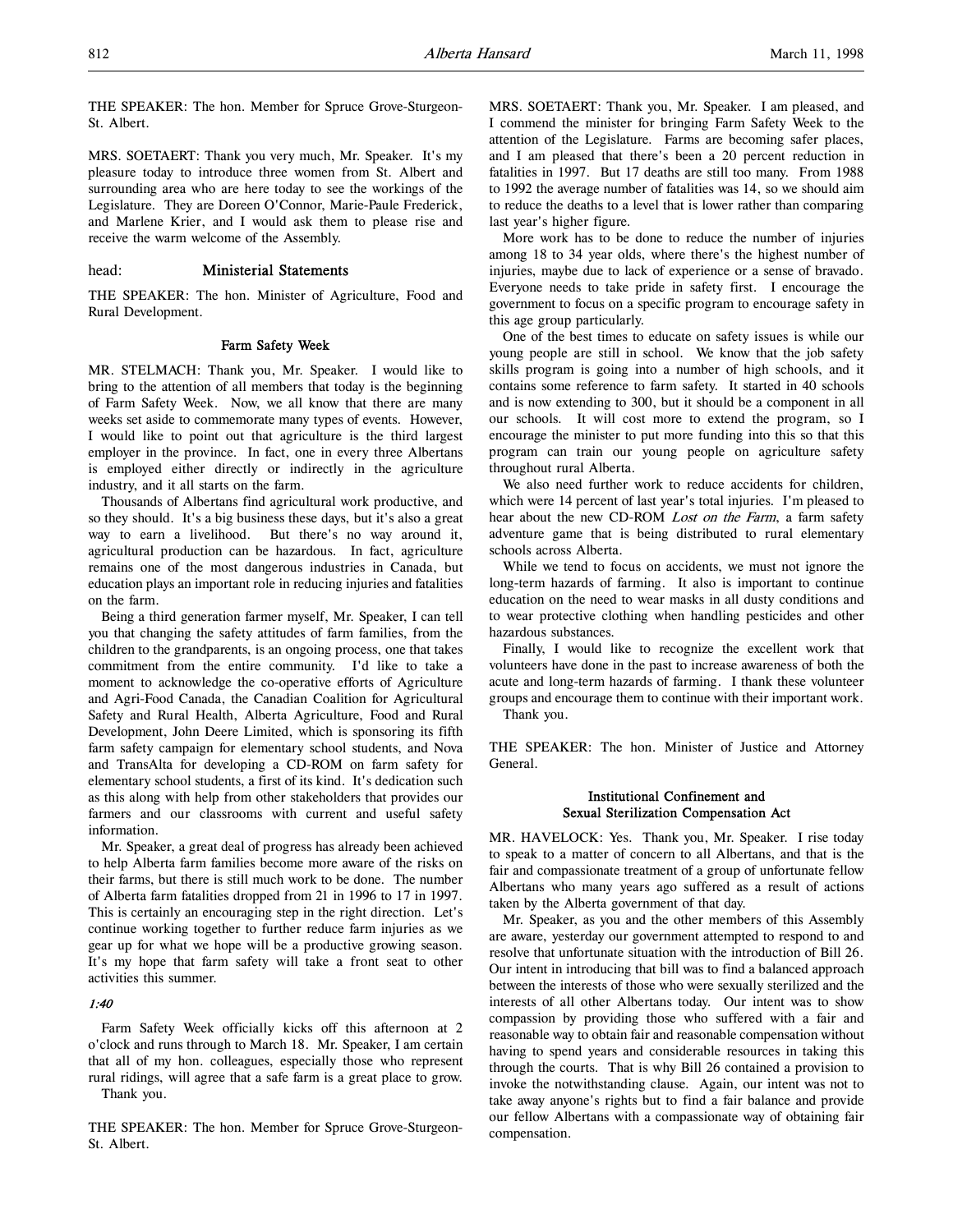Our government has listened to the concerns of Albertans, Mr. Speaker. We understand that Albertans want us to deal compassionately with those Albertans who suffered. We also understand that they want us to provide fair and reasonable compensation. We feel that Bill 26 addresses the issues of compassion and compensation. However, it appears to deprive the victims of another important element, and that is the element of choice.

That is why today I am announcing the following. One, our government will not be proceeding further with Bill 26; two, I have instructed counsel to endeavour to reach settlements with the claimants according to the parameters set out in Bill 26; and three, if settlements cannot be reached or individual claimants choose not to negotiate a settlement, they retain the right to take or continue with court action.

Mr. Speaker, I believe our action today achieves all three important elements required to resolve this unfortunate situation in a manner in which all Albertans can take pride. We are showing compassion in acknowledging our profound regret for what happened to these Albertans years ago. We regret what happened. Even though it wasn't the fault of present day Albertans, we acknowledge that these Albertans are entitled to fair and reasonable compensation, and that is why we will put forward a process that will enable them to achieve fair compensation without taking away their choice and their right to pursue legal action.

Thank you.

MR. MITCHELL: Mr. Speaker, Albertans were deeply angered, deeply frustrated, deeply offended by what they saw occur in this Legislative Assembly this time yesterday afternoon. This government has a characteristic which it has used consistently. That is, it makes mistakes that do literally horrible things to the lives of the people of this province, and then they stand up and say, "Oops; we're sorry," as if they could make everything all right. In this case what occurred yesterday afternoon in this Legislative Assembly with Bill 26 is such a travesty of everything that this Legislative Assembly stands for that a simple mea culpa by this government is not good enough. If they could have gotten away with it, they would have gotten away with it, and the problem still exists.

This time last year each of us stood in this Legislative Assembly and took an oath, and that oath said that we were going to uphold the interests of every single Albertan, not just the most favoured. When I look at Beauchesne, which defines much of what this Legislative Assembly and the parliamentary process is, one of its top significant principles is "to protect a minority and restrain the . . . tyranny of a majority." Mr. Speaker, what that says is that we are not here just to protect the most powerful. We are especially here to protect the weakest of our society. That bill was not designed overnight. What was clear in that bill, what thought went into that bill was that somehow this government could run roughshod over the rights of the most vulnerable Albertans in this province.

When I think about the legacy we should be standing for and the legacy we should leave our children, I think about the kind of discussions I have with my three sons about what this place stands for and how important it is in the lives of the people of this province. I have always been able to say, no matter how rugged the debate is in here and no matter what is at stake in here, that somehow I have believed that this place gets us to the right spot almost all the time. What I will be describing to my sons now, Mr. Speaker, is an incident yesterday which is perhaps one of the

ugliest things that I could ever have seen in this Legislative Assembly, and I will say to my sons that the reason we need the best people we can find fighting across this province for democracy is captured in what almost happened yesterday in this Legislative Assembly.

There are times in each of our lives and in each of our society's developments, when a challenge arises, when the opportunity to do what is right and what is good confronts us. Yesterday they didn't meet that opportunity, and today, Mr. Speaker, not enough has been done to prove that they're prepared to do . . . [Mr. Mitchell's speaking time expired]

THE SPEAKER: We'll proceed now with recognitions.

#### Recognitions

THE SPEAKER: Five hon. members have advised the chair of their desire today to proceed with recognitions. We'll go in this order: first of all the hon. Member for Calgary-Fort, followed by the hon. Member for Edmonton-McClung, followed by the hon. Member for Medicine Hat, followed by the hon. Member for Calgary-Buffalo, followed by the hon. Member for Edmonton-Strathcona.

#### Gemini Award

MR. CAO: Thank you, Mr. Speaker. I'm very pleased to rise and talk about a very positive achievement of a Calgary-Fort constituent: an annual Gemini Award, a prestigious award by the Academy of Canadian Cinema and Television. This year the 12th annual Gemini Award for best visual effects was awarded to a Calgary-Fort constituent, Mr. Doug Hyslip, and his dedicated team. They built a large-scale flying model of our first and only Canada-made fighter aircraft: the Avro Arrow. This real flying model was used in the miniseries The Arrow. The model was later bought and is now part of the display in the aeronautical museum in Toronto.

#### 1:50

I want to go back in history a bit. One of the Canadian technological achievements and heritage is the story of the Avro Aircraft company with its design and construction of the first jet transport in North America. The C-102 jetliner flew in 1949 between Toronto and New York, and then the company later built a CF-105, which is the Arrow, a long-range aircraft fighter capable of flying mach 2 speed of 1,400 miles per hour in March 1958.

I would like to ask the members of the Assembly to join me in congratulating Mr. Hyslip and The Arrow team.

#### Reverend Martin Niemoeller

MR. MITCHELL: Mr. Speaker, I would like to recognize today Reverend Martin Niemoeller, who wrote these words. First they arrested the Communists, but I was not a Communist, so I did nothing. Then they came for the Social Democrats, but I was not a Social Democrat, so I did nothing. Then they arrested the trade unionists, and I did nothing because I was not one. Then they came for the Jews and then the Catholics, but I was neither a Jew nor a Catholic, and I did nothing. At last they came and arrested me, and there was no one left to do anything about it.

Reverend Niemoeller reminds us of something that this government, Mr. Speaker, has clearly forgotten.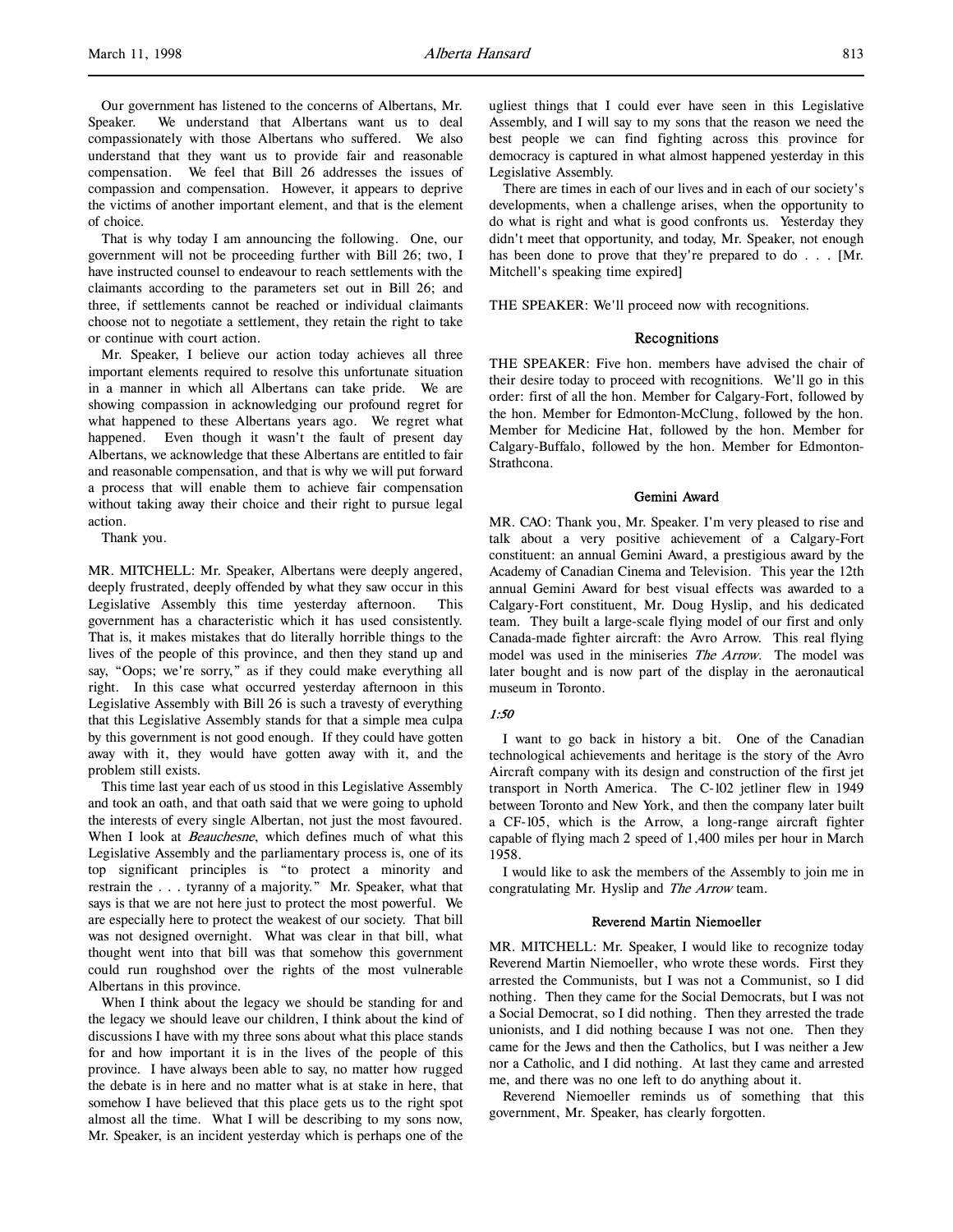THE SPEAKER: The hon. Member for Medicine Hat.

#### Medicine Hat Youth Group

MR. RENNER: Thank you, Mr. Speaker. All too often we hear of problems with our youth, and we hear complaints about youth in court situations and all kinds of bad things that are happening. Well, this afternoon I'm very pleased to report of a situation in Medicine Hat where our youth are to be congratulated for something wonderful that they have done.

Mr. Speaker, my colleague the Member for Cypress-Medicine Hat, the minister for science, research, and information technology, recently made me aware of a local youth group at a church that on one Friday night raised \$11,000 at a fund-raiser. This money will be used by these young adults to build three houses in the slums of Tijuana, Mexico. The young people will travel to Mexico at their own expense and use all of the donated money to build houses. Several local tradesmen, at their own expense as well, are accompanying the young people to help them erect the homes.

Congratulations.

THE SPEAKER: The hon. Member for Calgary-Buffalo.

#### Alberta Bill of Rights

MR. DICKSON: Thank you, Mr. Speaker. Twenty-six years ago a government came to office with a new vision for this province, a vision built on respect for the fundamental dignity and human rights of Albertans. The March 2, 1972, Speech from the Throne of the Progressive Conservative government set out four immediate program priorities. At the top of the list of priorities was the protection of human rights, not because the government had been beaten up and grudgingly had to make an acknowledgement, but because the government of the day thought it was important to make that statement.

Speaking on May 15, 1972, to Bill 1, the Alberta Bill of Rights, Premier Peter Lougheed said the following.

The rights of the individual need protection from the power of the state. And the basic philosophy that I have, as a Conservative and as a Legislator is to assure that those rights of the individual . . . are protected.

It's tragic, Mr. Speaker, that the current government's motto of "that was then, and this is now," now applies to the human rights of Albertans.

THE SPEAKER: The hon. Member for Edmonton-Strathcona.

#### Chilean Refugees

DR. PANNU: Thank you, Mr. Speaker. Today I wish to recognize the achievements of the Chilean community in Alberta. There are tens of thousands of Albertans of Chilean origin who were forced to flee the political violence of a military dictatorship in Chile. Many thousands of others lost their lives or ended up in Pinochet's jails. While a measure of democracy has been restored in Chile, it is indeed unfortunate that those who perpetrated the violence in Chile, foremost among them General Pinochet, have escaped justice for their deeds.

I salute the efforts of the Canadian Chilean community for the future of Chile and their efforts on behalf of Albertans to remind us of the fundamental importance of human rights and democratic freedoms.

#### head: Oral Question Period

# Institutional Confinement and Sexual Sterilization Compensation Act

MR. MITCHELL: When he was in China, Mr. Speaker, the Premier of Alberta dismissed Tiananmen Square as just a bit of history. The Premier of Alberta refused to meet with the prodemocratic parties when he was in Hong Kong. The Premier of Alberta has fought in the Supreme Court of Canada for the right to discriminate against gay and lesbian Albertans. Now the Premier of Alberta was seriously contemplating taking away the fundamental democratic rights of some of the most vulnerable Albertans by invoking the notwithstanding clause to opt out of the Canadian Constitution. To the Premier: what other than sheer arrogance made this Premier think that his government could get away with unilaterally taking away the constitutional rights of 703 of the weakest, most vulnerable Albertans?

MR. KLEIN: Well, Mr. Speaker, relative to the events in China, first of all, I wasn't invited to speak with the prodemocracy forces there. If the hon. member wants to visit Hong Kong these days, you'll find that, yes, there's a problem relative to the economy, but things seem to be going along quite well in Hong Kong these days relative to the protection of rights. [interjections] How many of these people have been over to Hong Kong recently? Go over there and find out for yourself what is happening in Hong Kong.

Relative to the reference, the Vriend case, it is now under the contemplation of the Supreme Court of Canada, and I don't think it would be appropriate to comment on what might or what might not happen relative to that case, Mr. Speaker. Indeed there was a Charter issue to be discussed and considered by the court, and the reference was made.

Mr. Speaker, relative to the situation as it exists today and the situation that the hon. Minister of Justice and Attorney General addressed, this goes to the point that the leader of the Liberal opposition made, and that is that this House gets us to the right spot. Today I believe that we're at the right spot. Consideration of that bill was not without its anguish and without its debate and division in our own caucus. [interjection] It was also based on legal advice not only from our own lawyers within the Department of Justice but from outside counsel, and it was also based on what we deemed to be something that would be fair to the unfortunate, and I will use the word, "victims," of a very, very bad law, a law that none of us had anything to do with. [interjection]

Mr. Speaker, could you please tell the hon. member from wherever it is near St. Albert to shut up?

Thank you.

#### Speaker's Ruling Decorum

THE SPEAKER: Hon. members, there are a lot of rules in question period, and a lot of the rules have to do with words that are used in questions that lead to words that may be used in answers. But one thing that is very, very clear in this House is the need for decorum, and one thing the Speaker has seldom ever done is interrupt a person who was speaking. But at the conclusion of the person who just gave his last words there would have been a move by the Speaker to in fact look at a number of individuals and remind them that chitter-chatter may be okay in some environments, interjections may be okay in some environments, but certainly there's an opportunity for some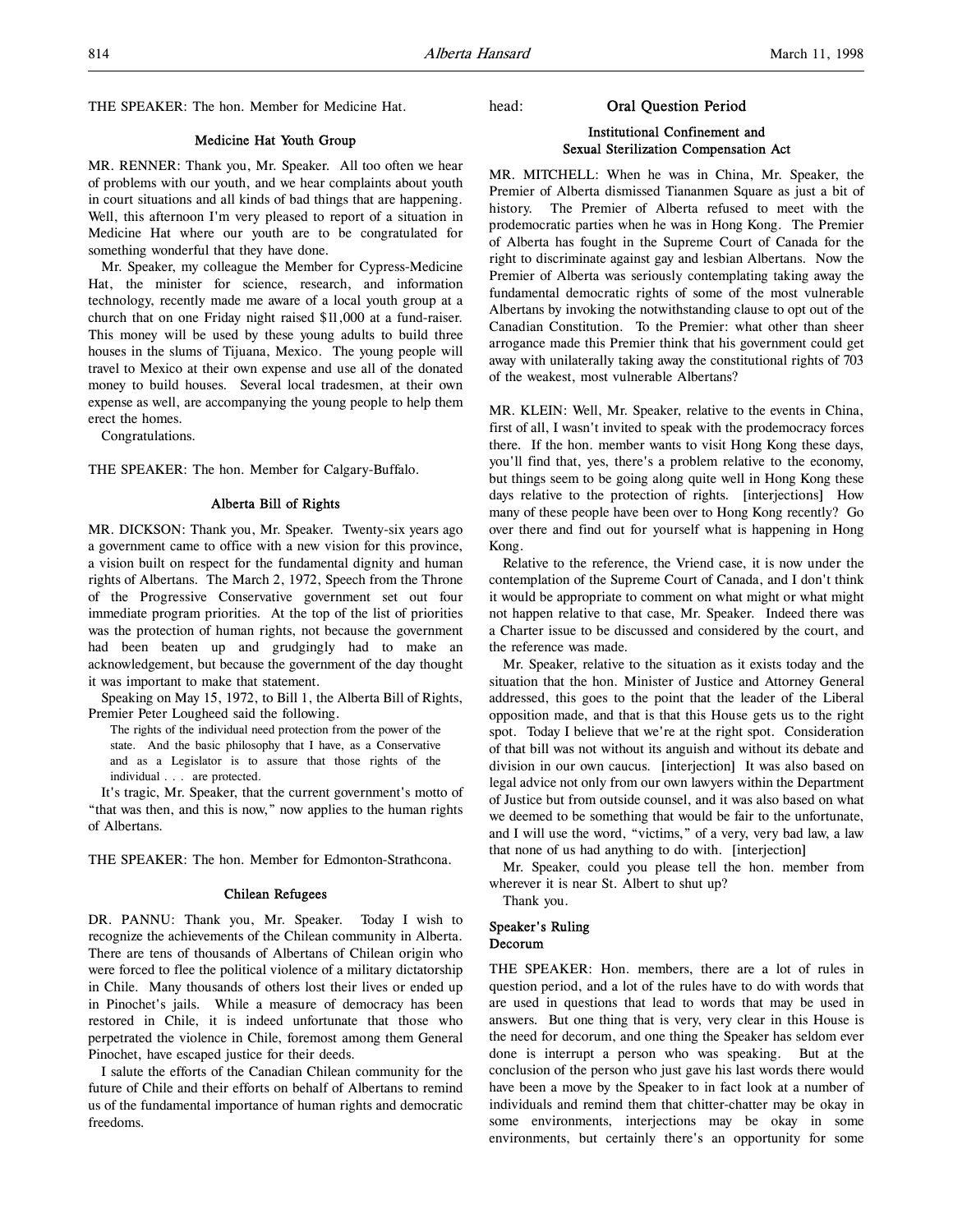decency. If a question is to be asked, the individual should be given an opportunity to respond to the question. I can go on actually for another 47 minutes on this question of decorum, and that would sort of terminate the whole thing.

If we can't have decency and we can't have decorum, why have we come here? Why have we come here? There were interjections, repeated interjections by a number of members. I'm looking at them, and I don't think they should feel very good about themselves. If they do, I will get up again, and next time I get up, I will read everything there is in Beauchesne with respect to this, and it may take us to a quarter to 3 or something.

The hon. Leader of the Official Opposition. [interjection]

#### Speaker's Ruling Question Period Rules

THE SPEAKER: Well, I guess we'll start now. Excuse me. The hon. Member for Spruce Grove-Sturgeon-St. Albert needs to be reminded, so can I take you all out to Beauchesne 409. Let me just take a look at 409 in Beauchesne, and let me quote, because I think it's important that we all be reminded periodically what this is all about.

In 1975, the Speaker expressed some general principles in order to clarify the regulations and restrict the negative qualifications which traditionally have guided the Question Period.

#### 2:00

And I think it's important that periodically we do remind ourselves of these things.

A brief question seeking information about an important matter of some urgency which falls within the administrative responsibility of the government or of the specific Minister to whom it is addressed, is in order.

(1) It must be a question, not an expression of an opinion, representation, argumentation, nor debate.

(2) The question must be brief. A preamble need not exceed one carefully drawn sentence. A long preamble on a long question takes an unfair share of time and provokes the same sort of reply. A supplementary question should need no preamble.

(3) The question ought to seek information and, therefore, cannot be based upon a hypothesis, cannot seek an opinion, either legal or otherwise, and must not suggest its own answer, be argumentative or make representations.

(4) It ought to be on an important matter, and not be frivolous.

(5) The matter ought to be of some urgency. There must be some present value in seeking the information during the Question Period rather than through the Order Paper or through correspondence with the Minister or the department.

And I will take an opportunity later, if required, to go on with point 6, in Beauchesne.

# Institutional Confinement and Sexual Sterilization Compensation Act (continued)

MR. MITCHELL: First he threatens their rights, and then he tells them to shut up. I hope my sons aren't watching this today to hear him say that.

When their government doesn't respect the courts, when their Premier stands in the Legislative Assembly and says that it's okay in Hong Kong to put the economy ahead of free elections, when their government doesn't respect their constitutional rights like it did yesterday, where are Albertans supposed to turn for protection from the excesses of their bully government?

MR. KLEIN: Mr. Speaker, I take exception to that statement "bully government". You heard and the opposition heard the very sincere statement by the hon. Minister of Justice and the Attorney General. This is a very sensitive and a very sad situation to deal with, and we thought that we were dealing with it in the best way possible. But there is always and always shall be and always should be the ability for second thought, to reconsider, to really examine whether, in fact, what we did yesterday was the right thing to do. It came down to this: it came down to compassion, compensation, and choice. We thought the plan was right, but obviously the process was wrong. We came to that conclusion today as a caucus, that the process was wrong.

I think it takes a tremendous amount of courage, Mr. Speaker, to stand up and say: we did something that was not right. Our thoughts were not wrong. Our thoughts were not sinister or evil, but obviously the process was wrong. The minister stood up today and said: we have changed our mind; Bill 26 is not the way to go. The way to go is to put in place a process for those who want to negotiate, to negotiate a settlement, but to leave the door open for those who want to pursue compensation through the courts.

MR. MITCHELL: Compassion, when forced, is convenience, not compassion, Mr. Speaker.

Why can't the Premier understand that when he puts a price on the most fundamental of people's rights, he leaves them without any value at all?

MR. KLEIN: I'm sorry. I don't know what the question was. [interjections] Well, Mr. Speaker, obviously through the ministerial statement of the hon. minister we have indicated in the most compassionate terms possible that we place a tremendous value on human life and humanity. We are sensitive to these needs. [interjections]

#### Speaker's Ruling Decorum

THE SPEAKER: Please. Hon. Leader of the Official Opposition, what was all that about? I don't understand. There was no interjection when the hon. leader was given an opportunity to give a question, despite the rather lengthy preamble with it. There was no interjection from the Speaker or anybody else. The hon. leader of the government was responding to the question. It seems to me that's out of keeping with your normal nature.

Second Official Opposition main question. The hon. Member for Calgary-Buffalo.

### Institutional Confinement and Sexual Sterilization Compensation Act (continued)

MR. DICKSON: Thank you, Mr. Speaker. The Premier spoke about compassion, and he spoke of fairness, yet the ministerial statement tabled and addressed just moments ago said:

I have instructed counsel to endeavour to reach settlements with the claimants according to the parameters set out in Bill 26.

My question to the Premier would be this: is the Premier advising us that the government of Alberta will not contemplate settlement with sterilization victims if the action was commenced more than 180 days after this day, that the damages for wrongful sterilization and/or unlawful confinement cannot exceed \$150,000, that the costs are going to be limited to schedule C, that the damages cannot be awarded on the basis of vicarious liability, and that no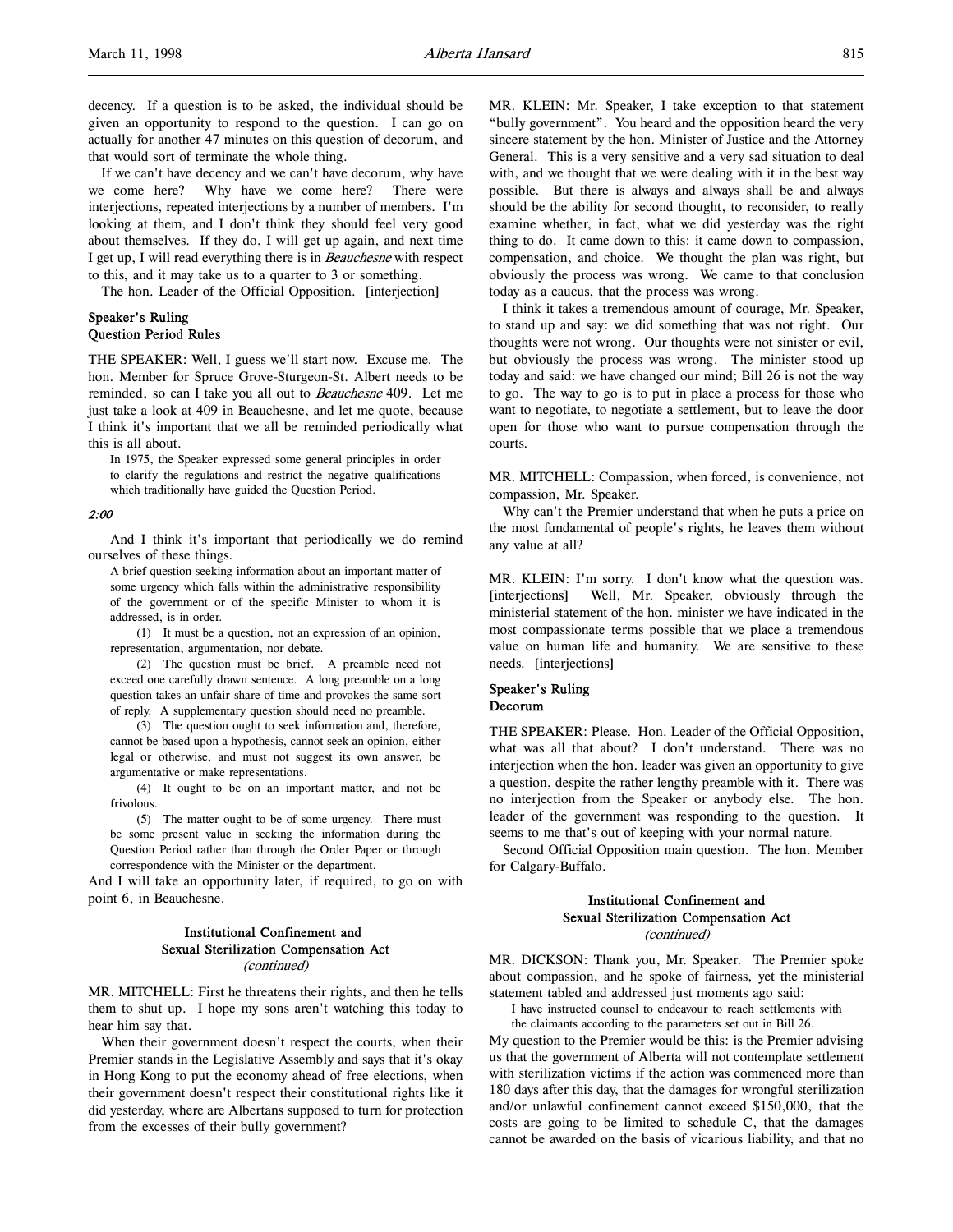interest can be awarded under the Judgment Interest Act? Are those the terms of reference for the settlements?

MR. KLEIN: Mr. Speaker, again this speaks to the issue of choice. I mean, there have to be at some point some limits and some closure to this unfortunate situation. But I speak to the issue of choice. If people do not wish to access the settlement board that will be established, if they do not wish to approach the settlement board or take advantage of the government's offer, the choice is to carry on as they are indeed carrying on, and that is with court action. I can say – and I think the hon. minister alluded to this – that the legislation introduced yesterday was in part designed to avoid costly and very lengthy court actions involving up to 700, perhaps even more, individuals who unfortunately were victims of the sterilization legislation of years ago.

MR. DICKSON: Mr. Speaker, that begs the question: why didn't this Premier and why didn't this Minister of Justice, when these actions were commenced, instruct the Department of Justice to do everything possible to effect those fair and compassionate settlements? Why is it only at the last moment that government now talks settlement? Why is that, Mr. Premier?

MR. KLEIN: Mr. Speaker, the hon. member is again in the past. We're talking about the situation as it exists today, but if he wants to hear from the hon. Minister of Justice as to the process that led to the decision of yesterday that was rescinded today, I will have the hon. minister supplement.

MR. HAVELOCK: Yes. Thank you, Mr. Premier. Subsequent to the Muir decision the government made the decision not to appeal that. Rather, what we did is evaluate the large number of cases on a very extensive and exhaustive basis to determine the merits of those cases, to determine the nature of the claims, the allegations being made. Subsequent to having done that, we asked outside counsel in conjunction with officials of my department to evaluate the government position and determine what would be the best way to go. It was determined the best way to go would be Bill 26, which was introduced yesterday.

#### 2:10

As you heard today in the House, Mr. Speaker, we have responded to the concerns that Albertans have made quite clear over the last day, that they felt the legislation was inappropriate primarily because of the notwithstanding clause provision. We've responded to that.

I think it's also quite appropriate for this government to be able to issue instructions to its outside counsel with respect to settlement, and that is what we have done. We also have the right to issue parameters with respect to settlement, which is what we've done.

MR. DICKSON: My final question, Mr. Speaker: why won't the Minister of Justice respond to the concerns about unfairness with respect to the limits: the elimination of costs, the elimination of prejudgment interest, a cap on the amount of the award, limits on when claims will be considered and when they'll be rejected? Why doesn't he address those substantive issues instead of just talking about form and notwithstanding?

MR. HAVELOCK: Mr. Speaker, the hon. member is pre-empting the settlement negotiations. That will certainly be part of the discussion.

There was some discussion as to the dollar amounts in the legislation. I'd like to bring something to the attention of the House. Between 1949 and 1996 there were 17 reported cases in Canada which awarded damages for wrongful sterilization. The damages awarded in those cases ranged from zero to \$250,280, with the average being approximately \$65,000. Besides Leilani Muir, only one other person in Canada has been awarded more than \$150,000 for wrongful sterilization. That person was awarded \$700 more than that amount, but the amount also included compensation for other injuries suffered by that person. So when we were arriving at what we felt was a reasonable figure, a reasonable position to negotiate, we studied the case law across the country. We felt that the compensation parameters included in the legislation were reasonable.

We feel those are still reasonable to take forward on the basis of settlement. If an individual does not feel that is reasonable, then they can still pursue court action. We're certainly happy to and will make available to the claimants all the resources we can to hopefully settle this.

What we keep forgetting in this discussion also, Mr. Speaker, is that we are trying to facilitate settlement for the claimants. That's what the legislation was trying to accomplish. Obviously, we have to change the approach. That's what the settlement negotiations will also try to accomplish.

THE SPEAKER: Third Official Opposition main question. The hon. Member for Lethbridge-East.

DR. NICOL: Thank you, Mr. Speaker. Yesterday the government did something wrong by introducing Bill 26; today the government did something right by withdrawing Bill 26. I'd like to ask the Premier if he would outline for those Albertans who are wondering: how was the notwithstanding clause introduced, what process of public consultation, legislative consultation, or consultation within his own caucus or SPCs did he conduct before the notwithstanding clause was included in Bill 26?

MR. KLEIN: I'm sorry, Mr. Speaker; did I hear the hon. member correctly? That today we did something wrong? What we did today was wrong? [interjections] Oh, you said we did something right. Thank you.

Well, Mr. Speaker, the process leading to the development of the legislation. Certainly there was a process that goes to agenda and priorities and on to caucus. There was a good discussion. Prior to that there was a tremendous amount of work done by the Department of Justice with the assistance of outside counsel. I believe there were two opinions sought on this particular piece of legislation.

MR. MITCHELL: Can we see them? Can we see that documentation?

MR. KLEIN: Mr. Speaker, we do not, nor do they submit to us the background and the research or anything else that goes into the development of their legislation. Why would they expect to receive it from us? If they want to bare all, then let's have a legislative resolution that everything is on the table, absolutely everything: they open their caucus to our people; our people will open our caucus to their people.

MRS. McCLELLAN: They'd only have to give us the *Journal*.

MR. KLEIN: Right. We take advantage of their researchers, and we just have this one great sharing opportunity in the Legislature.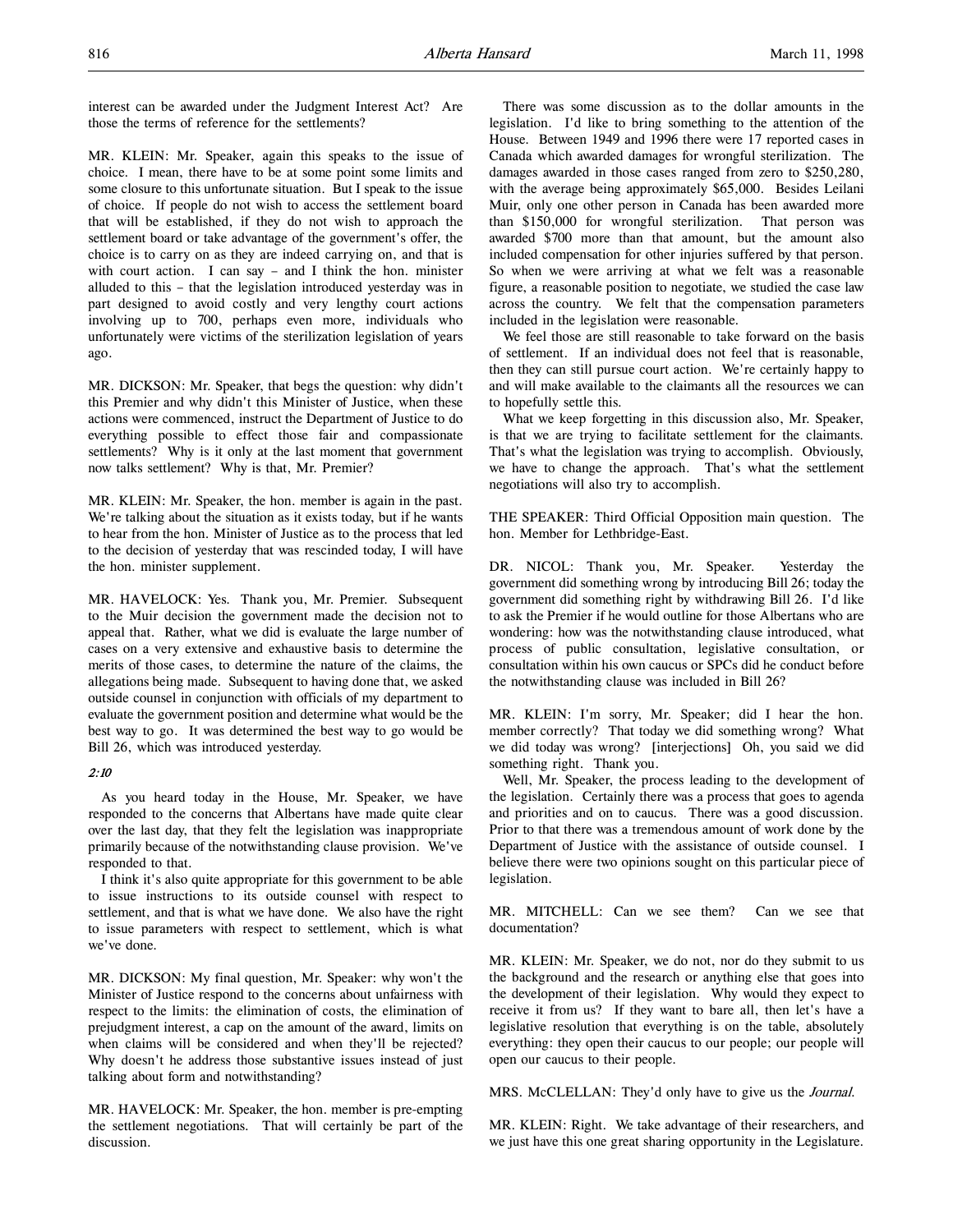DR. NICOL: Thank you, Mr. Speaker. My supplemental is: will the Premier commit to Albertans that he would outline a process of public and legislative consultation that would be implemented before the notwithstanding clause is ever introduced in another piece of legislation?

MR. HAVELOCK: Mr. Speaker, I'd like to make it clear why in this particular instance we did not do a public consultation. We need to recognize that we were involved in litigation in the courts respecting this matter. The development of legislation involves the exchange of privileged information between government officials and our Justice department officials. It would therefore be inappropriate when developing that legislation, especially in light of the court cases, to have a sharing of information. We were aware of and we were sensitive to the plaintiffs' needs. We were quite aware of the lawsuits which were outstanding at the time. We tried to take those into account in developing the legislation.

With respect to any other issue which comes before the House regarding the implementation of the notwithstanding clause, I guess all I can say at this stage is that we'll have to take them on a case-by-case basis to determine what is the most appropriate approach to take.

#### Notwithstanding Clause

MS BARRETT: Mr. Speaker, I don't mind admitting that, politically speaking, yesterday was the darkest day of my life: darker than in 1961, when the Liberals and Conservatives orchestrated the doctors' strike in Saskatchewan upon the introduction of medicare, darker even than the day we buried the late Grant Notley. I don't care what the motivation for the government withdrawing Bill 26 is. I say thank you from the bottom of my heart. Thank you. But now it makes me worry, and I ask this in all sincerity: will the Premier please commit that if the government loses the Delwin Vriend case at the Supreme Court, this government will not invoke the notwithstanding clause?

MR. KLEIN: Mr. Speaker, we're talking about a situation that is before the court. I'm not trying to sideswipe this issue. I can tell the hon. member that we do get a lot of mail on this particular issue. At least I get a lot of mail on this particular issue in anticipation of the court ruling. It is going to have to be something that will be decided by this caucus. We don't know what the court ruling is going to be. I think we probably have a good indication or suspicion as to what it's going to be, but how we deal with it I really can't say at this time because the court decision has not been handed down.

Relative to the notwithstanding clause, Mr. Speaker, I think that overnight the seriousness and the power of this particular clause became abundantly clear to virtually every member of our caucus. It is a very powerful tool that has to be used in the context of the Constitution in a very judicious way. It was thought, after tremendous thought and contemplation, that this was not an appropriate place to use that particular clause. So I can say to the hon. member and will give her this commitment: if the notwithstanding clause is ever contemplated, indeed, there will be a tremendous amount of open and honest and public discussion.

MS BARRETT: Mr. Speaker, Alberta is the only provincial jurisdiction in Canada that does not protect gays, lesbians, and bisexuals from blatant discrimination, legal discrimination. If the Supreme Court ruling is in favour of Delwin Vriend, which I believe it will be, will the Premier commit that prior to considering the notwithstanding clause, he will open this Chamber to members of the public under the terms of the Public Affairs Committee of this Assembly and that no person would be denied access to make representation?

#### 2:20

MR. KLEIN: Mr. Speaker, we're going to have to deal with this situation sooner or later down the road, certainly after the court decision is rendered. All I can do is to take the hon. member's suggestion under advisement. Our caucus has heard it here today, and we will take her recommendation under consideration.

MS BARRETT: Mr. Speaker, what will it take for the government to realize that it has a potential sledgehammer that could be used over anybody, any citizen? Please, what would it take for the government to recognize that all human beings, regardless of whether they are gay, lesbian, or bisexual, have the right to basic human rights?

MR. KLEIN: Well, Mr. Speaker, I'm simply not going to get into that issue right now because it is before the courts.

Mr. Speaker, relative to the notwithstanding clause, it became abundantly clear to this caucus that that is a very powerful tool, and that was a tool that was put in in 1982 during the constitutional round to provide protection for the provinces if, indeed, the provinces, the Legislatures, the governments thought there was something that would fundamentally violate the province's right and authority to do something or not to do something. The notwithstanding clause has been used previously, most notably in the province of Quebec. It is not a clause that is to be taken lightly. There was a tremendous amount of consideration given to the use of that clause in conjunction with Bill 26. After careful thought and tremendous contemplation, it was thought that in this particular case, it would be in the best interests of all not to use it.

THE SPEAKER: The hon. Member for Peace River, followed by the hon. Member for Edmonton-Glenora.

#### Provincial Fiscal Policies

MR. FRIEDEL: Thank you, Mr. Speaker. My questions today are addressed to the Premier. It seems that since we've returned to this Assembly for the spring session, so many of the questions being asked have to do with: how much more money are we going to spend? Well, I'd like to approach it from a different direction today. To the Premier: in light of my preamble statement, can he tell us if the government is truly committed to the principles of balanced budgets and not spending more than we can afford? [interjections]

MR. KLEIN: Well, Mr. Speaker, they laugh over there. Yes, we are absolutely and truly committed to the principle of balanced budgets. So committed are we to the principle that we enacted legislation that prohibits us by law from spending more than we earn. It's called the deficit elimination and debt reduction act. That reduction act also compels us and legislates us to pay down the debt by a certain amount each and every year and to meet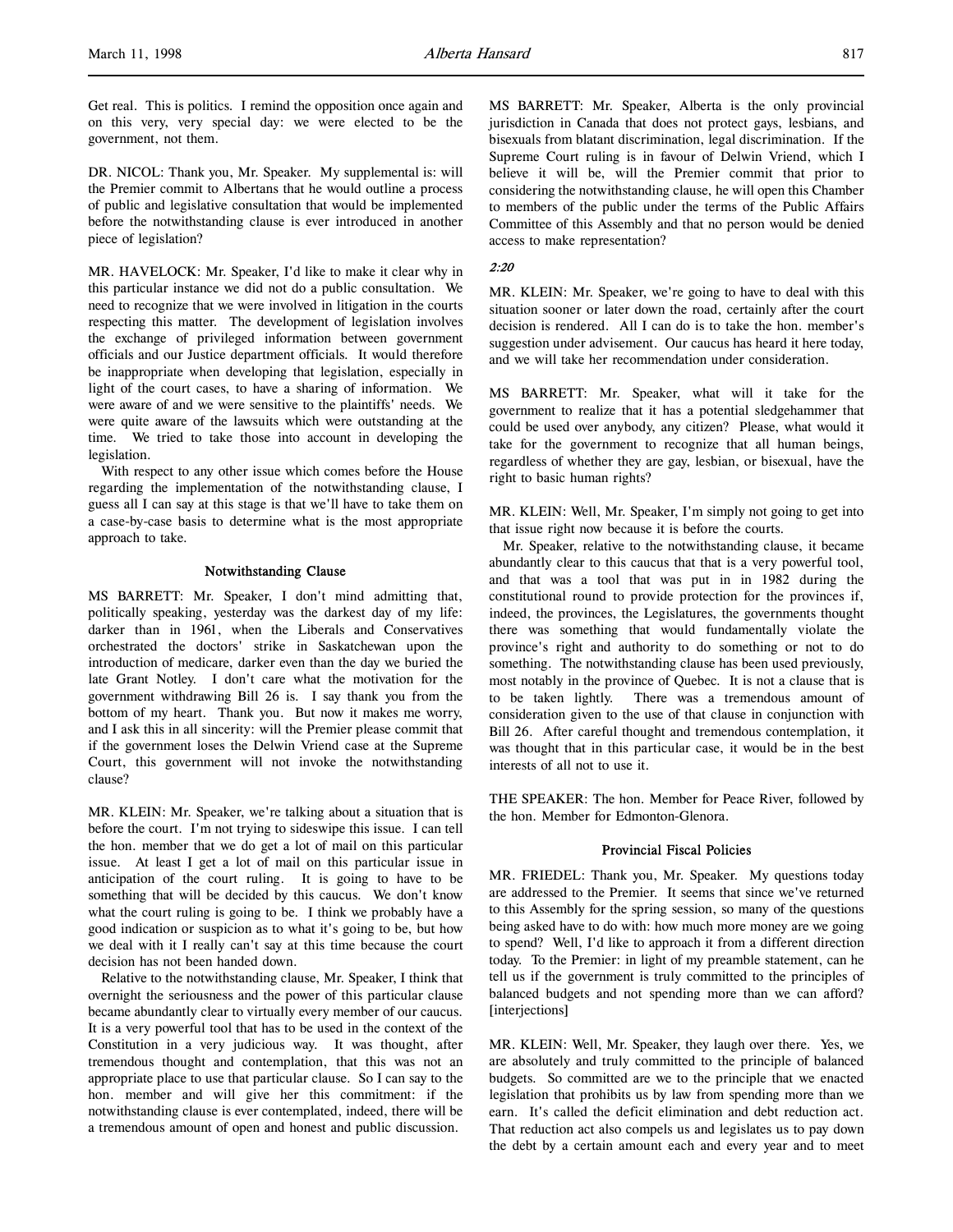five-year targets. So are we committed? Yes, we are committed. Now, I don't know about the Liberals. I see one leadership

wanna-be alluded to running a deficit if need be; that is, borrow money to buy the groceries, to pay the lights, to operate the household. Mr. Speaker, we find that kind of approach to be absolutely abhorrent. That's why we put in legislation to make darn sure we never again get into the situation of deficit financing and spending more than we earn.

MR. FRIEDEL: Thank you, Mr. Speaker. I don't consider the issue either light or humorous.

Again, to the Premier: I wonder if he could tell us about the government's priority – and I emphasize "priority" – of paying down Alberta's remaining \$14 billion gross debt?

MR. KLEIN: Mr. Speaker, certainly we put in place a commitment to pay down the net debt, and that net debt should be eliminated, providing things look up a little bit. Oil prices, as you know, are down right now, and there are some problems in the heavy oil industry in particular. Gas prices are looking okay. Hopefully, we'll be on track for a surplus. Part of that surplus will be dedicated to debt, and hopefully that net debt will be gone by the year 2000.

What the Provincial Treasurer, I understand, is proposing is how we approach the asset-supported debt. Again, I think we'll go out and talk to Albertans about the kind of schedule they would like to see put in place to achieve a pay-down in a regulated perhaps and legislated way of the asset-supported debt.

MR. FRIEDEL: Mr. Speaker, my final question is once again directed to the Premier. Can he commit to the philosophy that any new spending that is to be considered will be of a onetime nature that can be quickly halted in the event of a revenue crunch rather than program funding which carries long-term commitments?

MR. KLEIN: Well, Mr. Speaker, certainly there are cases and circumstances where we can provide onetime funding, and these are project-specific kinds of situations. Indeed, we have done that in this year's budget to meet some infrastructure needs.

But, no, I can't guarantee that all funding will be onetime funding. We know, for instance, that we have to constantly adjust our funding as it relates to population growth. There is nothing to indicate that population growth won't be sustained over a number of years. So that will involve an ongoing increase in funding. That's not to say that we won't continue to find new and better ways of doing things.

Another example is in the area of education. As you know, we introduced a new program. There were a number of new programs introduced, but one of the most significant was a new program that involves early intervention relative to reading. That is a new program that is going to require new dollars on a sustainable basis.

So where we can, yes, we will try to make sure that these things don't take on a life of their own, but there are programs that are deemed to be in the best interests of Albertans that will have to be funded on a sustainable basis.

THE SPEAKER: The hon. Member for Edmonton-Glenora, followed by the hon. Member for Red Deer-South.

#### MLA Expense Disclosures

MR. SAPERS: Thank you, Mr. Speaker. On January 28 the

Premier promised to follow the lead of the Liberal caucus and table details of MLA expenses so Albertans can see exactly how each and every MLA spends their tax dollars. He said, and I quote: whatever the Liberals table today, we'll table. Then he said he asked the Provincial Treasurer to stand in the Assembly and commit that this information would be tabled, and I quote: in the next few days. Well, by my count today is day 42. It's 42 days later. To the Premier: why were these expenses not tabled in just a few days as the Premier promised, and does this government have any intention of ever honouring this particular commitment?

MR. KLEIN: Mr. Speaker, I don't take the question lightly, but we had a chance to look at what the Liberals filed.

MR. DAY: None of us bought china. None of us bought Christmas decorations.

MR. KLEIN: Right. And there were bits and pieces of paper from here and there and everywhere, and nothing seemed to be cohesive. I mean, it was a nice show. It was well orchestrated and well planned, but when we reviewed the documentation, we really couldn't find much there other than a few Christmas decorations being bought. So, Mr. Speaker, we're taking our time to compile a list and documentation that is indeed meaningful, that gets to the heart of the matter.

I understand from the whip, who's been put in charge of coordination of this, that we should have our documentation ready by the 15th of March.

#### AN HON. MEMBER: By the end of March.

MR. KLEIN: By the end of March. It's almost the 15th of March, so by the end of March. So to answer your question, by the end of March. But we really want to have it well documented.

#### 2:30

MR. SAPERS: We'd be happy to see it at the end of March.

But will the Premier acknowledge that it was a mistake in 1995 when his government brought in a special bill – it was Bill 19 then, Mr. Premier – to explicitly exclude this kind of information from being released pursuant to the freedom of information legislation?

MR. KLEIN: Mr. Speaker, there is some information, naturally, that should be excluded, and I think the Liberals would agree with this. This is information relative to confidential discussions that an MLA – be he or she Liberal, Conservative, or ND – might want to have with his or her constituent and, of course, phone calls and phone numbers that may present an opportunity for someone to say: "Well, I see that so-and-so phoned you on this particular day. What did you discuss?" Those are the kinds of things that we want protected under the freedom of information legislation.

Relative to the day-to-day operating expenses of the individual MLAs, we've got no problems releasing that, Mr. Speaker. We're planning that information now.

MR. SAPERS: Given that all parties in this Assembly agree that Albertans should have access to information pertaining to expending taxpayers' dollars, instead of waiting for the all-party committee to report, instead of waiting for another opportunity to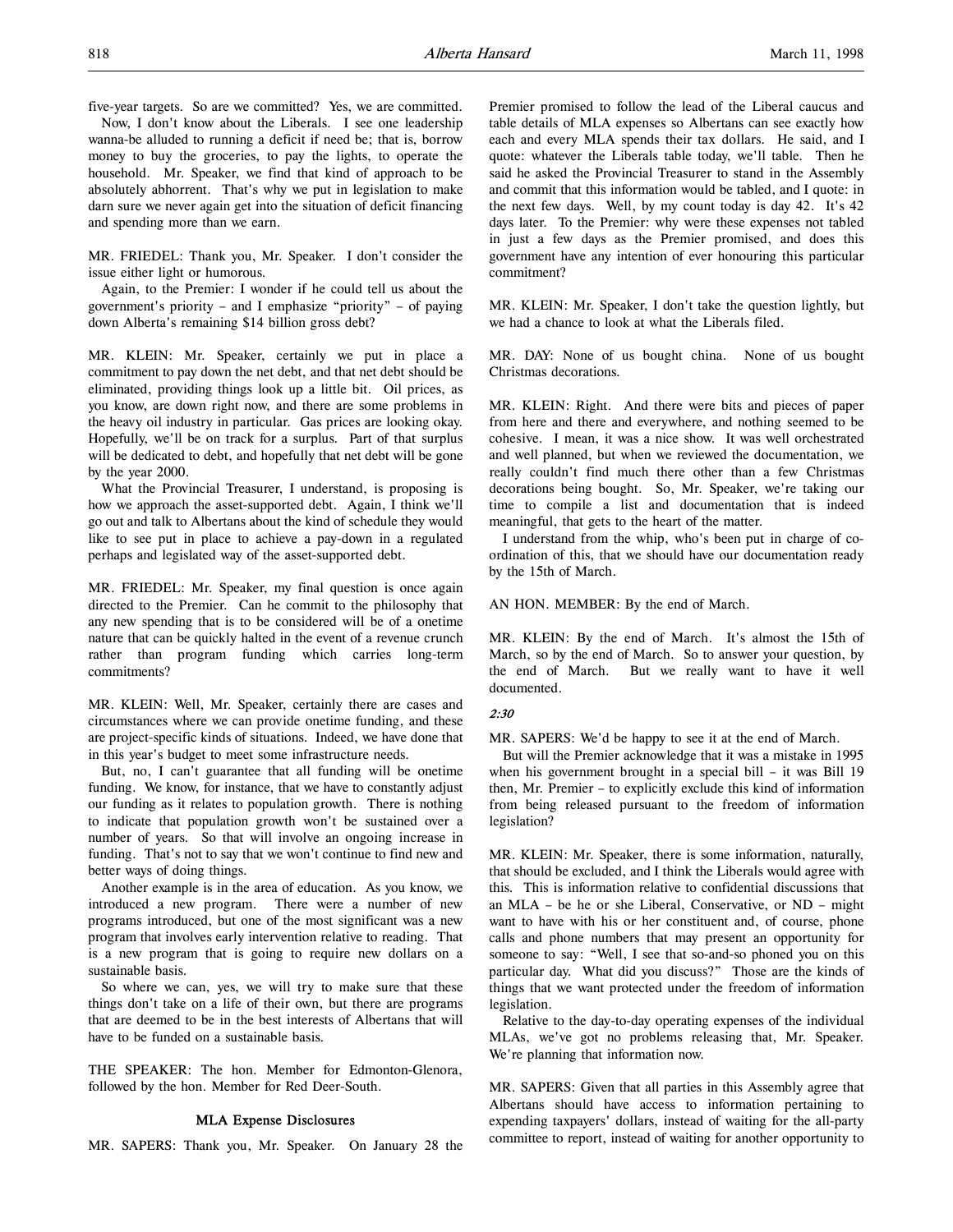delay delivering this information, why won't the Premier just bring in a bill to ensure that all tax-funded spending – not phone calls, all tax-funded spending – is once again included under freedom of information legislation?

MR. KLEIN: Mr. Speaker, all tax-funded spending is in the budget, and then that is reported through public accounts. There is a process to report that already. In addition there are other processes.

First of all, I would remind the hon. member, who just can't seem to keep his mouth from flapping . . . [interjections] Mr. Speaker, he is. You know, I can't get in a word edgewise.

We have a process in place where we report on our budget and our expenditures on a quarterly basis. There is the Auditor General, who has the opportunity to examine all the books and all the accounts and all the expenditures of the government and the Legislature: every single dime. We're required every year to report in public accounts. So there are many, many mechanisms available to account for the expenditure of taxpayers' dollars.

THE SPEAKER: The hon. Member for Red Deer-South, followed by the hon. Member for Edmonton-Castle Downs.

#### Provincial Budget Projections

MR. DOERKSEN: Thank you, Mr. Speaker, like the Member for Peace River, it seems that since we returned to this Legislature in the spring, all the questions have to do with how much more money we're going to spend. Well, today we want to bring a reality check to this Assembly. My question is to the Treasurer. Assuming all other things being equal, with the price of oil at \$15 barrel, how much lower will our projected revenue be for the new budget year?

MR. DAY: Mr. Speaker, we run those numbers as carefully as we can. If you do the projections at \$15 a barrel just in terms of revenue from oil, then we'd be looking at about \$370 million less coming in from revenues than what we projected. About \$310 million of that is directly related to oil, and then projecting \$350 million, \$360 million, somewhere in that neighbourhood in terms of a negative effect on land sales. I think that in fairness and in openness we also have to realize that the price of oil, if it does continue to drop, does begin to also affect the price of gas. At \$15 a barrel, if that were to be averaged out for the whole year – remember, we're taking a whole year average, and our budget year doesn't start until the end of this month – you could be looking at another \$350 million to \$370 million. So added together you're looking at over \$700 million less in revenues, and that's if – and I underline "if" – oil prices were to average out over the year at \$15 U.S. based on west Texas intermediate.

MR. DOERKSEN: My supplementary is also to the Provincial Treasurer. Will that amount negate the amount that we have built into the budget for the revenue cushion, and what other revenue assumptions are at risk in the budget?

MR. DAY: Well, the revenue cushion, Mr. Speaker, we do get a lot of questions on, so it's a very valid one. Remember that first we consult with all the analysts – provincially, nationally, and internationally – and the investment people in terms of trying to get as close as we can to what we think oil will balance out to or average out to over the year. Last year, for instance, we had projected \$18.50. The way the prices are right now, it looks like

the year will end at about \$18.94. We don't want to get it any closer than that quite frankly.

There are other items and other things that are put at risk, and we need to understand that. When we project that price of oil, then, and the amount of revenue that we'll take in, we figure that out as closely as possible. The Minister of Energy involves himself very strategically and intensively in that particular study. Then we figure out what that will bring in in revenue, and then we take 10 percent out of that and set it aside as a cushion. Then we also hope for a surplus, based on other revenues. The surplus which we project for the end of the budget year '98 at \$165 million, added to the cushion, which is \$420 million, gives us 500 and some million dollars – I struggle with numbers sometimes – \$585 million. I've just said that we could be looking at a drop of over \$700 million if oil was to average out over the year at \$15 per barrel. So in answer to that question: if oil stayed at \$15 a barrel and gas dropped proportionately, it would basically evaporate both the cushion and the surplus.

MR. DOERKSEN: Again to the Treasurer: is the Treasurer prepared to introduce legislation that would penalize cabinet minister salaries if we were to run a deficit in the future? [interjections]

MR. DAY: Well, I see a number of my colleagues applauding that gesture, Mr. Speaker. I think it's part of the democratic process, and it would be something we should certainly discuss among our caucus members. But in fact the greatest penalty of all, if we were to sustain a deficit, would be that we would, I believe, suffer at the hands of the public. I personally would fear that type of public recrimination if we incurred a deficit.

Now, I understand there are those involved in the Liberal leadership race who aren't worried about incurring a deficit. The actual question: should someone from Executive Council have their salary reduced if a deficit was incurred? I suggest the people would reduce that salary one way or another. On an immediate basis I think that's a good discussion point, and I'd be happy to entertain that in caucus and with our many supporters who sent us here to the Legislature a year ago in greater numbers than before.

THE SPEAKER: The hon. Member for Edmonton-Castle Downs, followed by the hon. Member for Cardston-Taber-Warner.

#### Regional Health Authorities

MS PAUL: Thank you, Mr. Speaker. The Capital health authority has announced that it fully expects to run a deficit in the upcoming year. This means that 16 of our 17 health regions anticipate a deficit in order to maintain minimum patient care, and I repeat: minimum patient care. To the Minister of Health: now that you have met with the chief executive officers from the regional health authorities, what amount of money did the regions identify they needed?

MR. JONSON: Mr. Speaker, I did meet with the chief executive officers of the regional health authorities, and in the coming week, week and a half I will be meeting with the Council of Chairs. I understand that there is a further presentation to be made there. I am also interested in hearing their views as being the chairs of the governing bodies of the regional health authorities. So, Mr. Speaker, as I've indicated, we are in the process of meeting with the regional health authorities.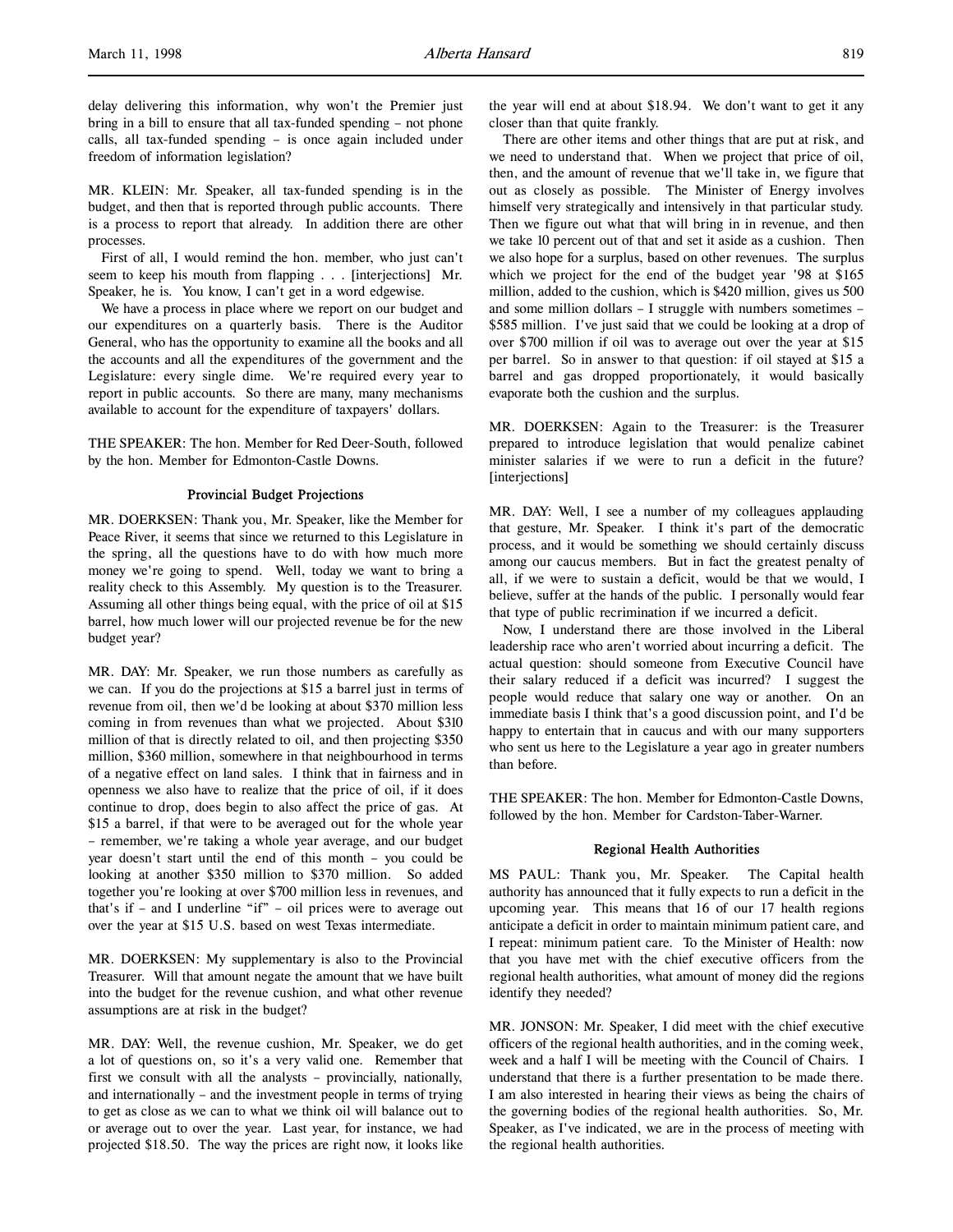In terms of the specific question, each regional health authority has different needs, different circumstances that they would perhaps want additional money for. It would take quite a long time, Mr. Speaker, to go through the lists and the variations. What is needed in one area is not always needed in another.

#### 2:40

MS PAUL: My second question to the same minister: given the Premier's past comments that money would be provided if regions were able to identify their need, what promises did the minister make to the regional health authorities on Monday?

MR. JONSON: Mr. Speaker, yes, as I recall, the Premier did indicate that the government would be prepared to consider any case that would be put forward. The one indication that was given to the regional health authorities – and this was given some weeks ago actually and at the meeting that I attended with the CEOs and actually was stated, I hope very clearly, in this Assembly yesterday in answer to a question from the Member for Wainwright – is the area of compliance 2000, a very significant cost to regional health authorities and, for that matter, to all of government, Alberta Health included. We have indicated that as we are assessing the study or the review that was done of what is needed in this area, we have concluded that, yes, there does need to be assistance provided to regional health authorities, and I did indicate that that very significant issue would be addressed.

MS PAUL: The third and last question, which is very important: are regions going to be allowed to run deficits, or do they have to cut services?

MR. JONSON: Mr. Speaker, as we've indicated, we are prepared to work with regional health authorities. Certainly our goal is to have the regional health authorities ultimately deal with their expenditure situations and do it in a constructive manner, because of course our overall goal is balanced budgets.

THE SPEAKER: The hon. Member for Cardston-Taber-Warner, followed by the hon. Member for Edmonton-Ellerslie.

#### Natural Resource Revenue

MR. HIERATH: Thank you, Mr. Speaker. In concert with my colleagues from Red Deer-South and Peace River it seems that since we have returned to this Assembly for the spring session, the only questions being asked have to do with how much more money we are going to spend. My question is to the Minister of Energy. What are the oil production levels that are set out in the budget for fiscal '99 in comparison to 1998?

DR. WEST: Well, Mr. Speaker, you can tell by the direction of questions to the Treasurer and to the Premier that we do have to deal in reality in the province of Alberta. The question was: what's the production level set out in the budget? We make certain forecasts ahead of time to put into our three-year budget plans so that we can within a fair parameter predict what revenues come to the province. But in the '98 budget we projected conventional oil production at 912,000 barrels per day. That was for '97-98. It was forecast to drop to 903,000 barrels per day in '98-99 and to 901,000 barrels per day in '99-2000. Synthetic production was forecast to be 296,000 barrels per day in '97-98, increasing to 318,000 barrels per day in '98-99. Bitumen was forecast to be 231,000 barrels per day in '97-98, increasing to 266,000 barrels per day in '98-99.

Now, as you can see, these are showing increases in some areas back in our projection, some decrease in conventional oil. But that's what you asked for at this time. I'm sure you've got another shoe to drop here.

MR. HIERATH: Thank you. Mr. Speaker, to the same minister: given the price of oil today at \$14.20 or so a barrel and assuming it stays at that level for the year, will you revise your production level forecast downward?

DR. WEST: Mr. Speaker, at the present time some of the decline in production is anecdotal, but we will be soon getting in actual figures of what's going on in the oil patch to demonstrate what indeed \$14.26 a barrel oil does to it. Synthetic oil production will most likely remain at forecast levels because, as I say, it is upgraded and shares a better cost return with our oil sands producing at, again, around \$12.50 a barrel cost. Conventional oil production will fall – there is no doubt about it – especially the heavy end oils. We're projecting that compared to what we had said in the budget, they will drop between 10,000 and 20,000 barrels per day. Our bitumen production would fall also, and a rough approximation would be between 30,000 and 50,000 barrels a day from the budget. As you can see, if it stays at \$14 a barrel or lower and as the Treasurer has just demonstrated, this would be a very significant drop in the revenues to the province.

MR. HIERATH: My final supplemental to the same minister. Given the correlation between price and production levels, will the minister need to revise the projected revenue from the sale of Crown leases?

DR. WEST: Well, this is the other shoe, and maybe it'll give a better understanding both to the Assembly and to the people of Alberta that one of the large revenues is the sale of land bonuses, or the opportunity to drill for that resource on certain lands in the province of Alberta. We usually have five-year licences, and people go out and bid so many dollars per hectare. Well, it's based on cash flow and based on expected returns from investment. At \$14 a barrel for oil our land bonuses are definitely going to be dropping. At the present time they're not reflecting that because of the higher gas prices that we've seen this year, and many of the recent land sales are based on exploration for gas. But as we go forward and the oil prices are lower, we will see a projected forecast of 37 percent less land bonuses in the province of Alberta. If this were to stay for a year, that would put a significant downward pressure on the revenues to the province of Alberta. Then our hon. members in the opposition would have to stop begging for all those social programs.

head: **Orders of the Day** 

#### head: Written Questions

MRS. BLACK: Mr. Speaker, I move that written questions appearing on today's Order Paper stand and retain their places with the exception of written questions 24, 26, 27, 28, 29, 30, 31, 32, 34, 35, 36, and 37.

[Motion carried]

#### Energy and Utilities Board Data Requirements

Q24. Mr. White moved that the following question be accepted: What was the rate of noncompliance by industry for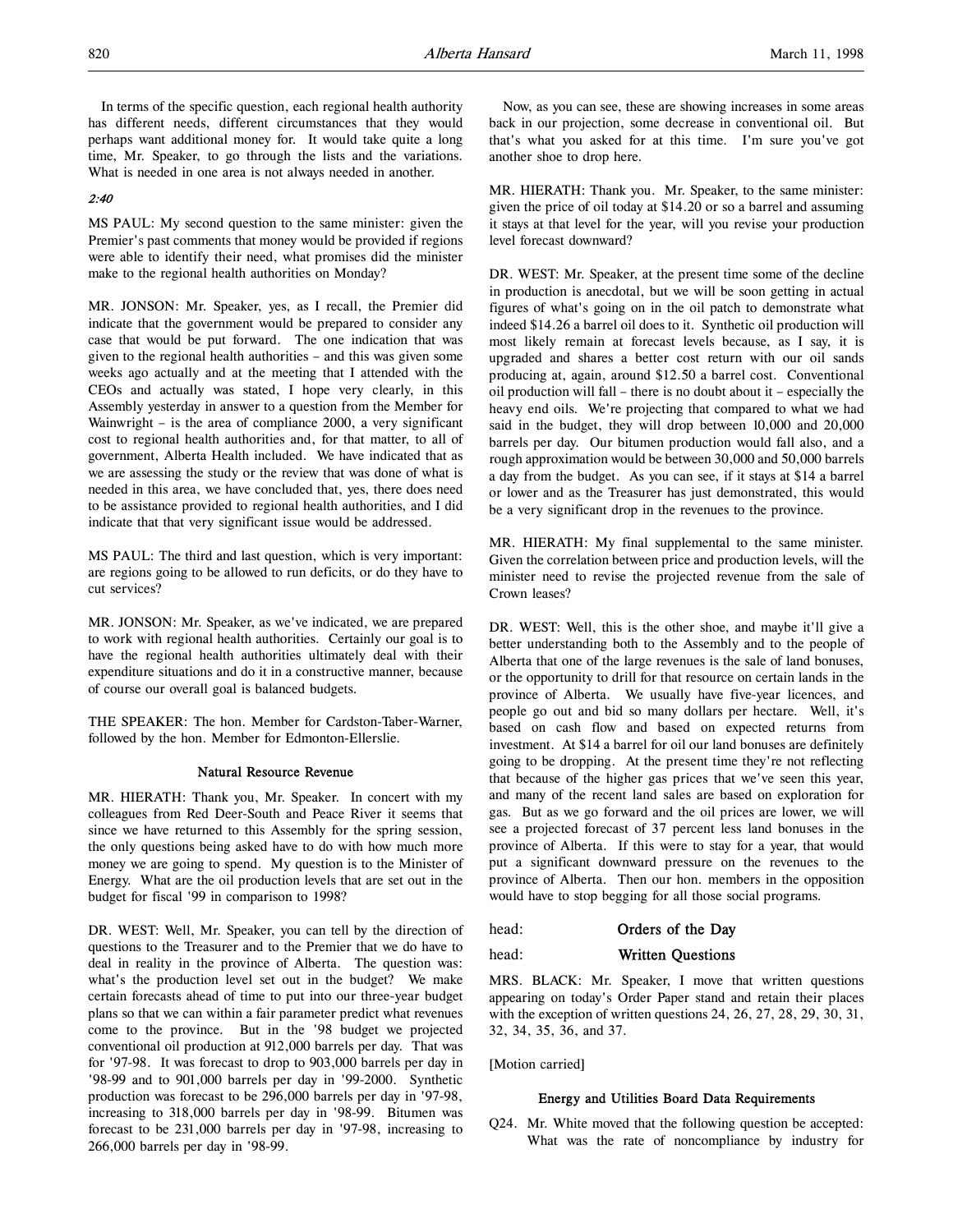submitting required data to the Alberta Energy and Utilities Board for the 1996-97 fiscal year and for the period April 1, 1997, to January 27, 1998?

DR. WEST: Mr. Speaker, I would like to table a response to Written Question 24 and accept it on behalf of the government.

#### [Motion carried]

#### Opportunity Company Loan Loss Write-offs

Q26. Ms Paul moved that the following question be accepted: What is the breakdown of the \$1,401 million in loan loss write-offs, by individual borrower, held by the Alberta Opportunity Company as of March 31, 1997, as contained in the public accounts 1996-97, volume 3, note 5, page 87?

THE SPEAKER: The hon. Deputy Government House Leader.

MRS. BLACK: Yes, Mr. Speaker. I would move an amendment to Written Question 26. I believe the amendments have been passed out to members of the House. The amendment would be made by striking out the words "What is the breakdown of" and substituting "How many accounts make up" and by striking out ", by individual borrower," and substituting "and what was the maximum amount of any loan loss write-off." Therefore the question would read:

How many accounts make up the \$1,401 million in loan loss write-offs and what was the maximum amount of any loan loss write-off held by the Alberta Opportunity Company as of March 31, 1997, as contained in the public accounts 1996-97, volume 3, note 5, page 87?

Mr. Speaker, this amendment has been forwarded to the sponsor of the question, and I believe she accepts the amendment as presented.

#### [Motion on amendment carried]

THE SPEAKER: The hon. Member for Edmonton-Castle Downs to close debate.

#### 2:50

MS PAUL: Thank you, Mr. Speaker. After consideration and being forewarned that there would be an amendment, yes, I do accept the amendment.

[Motion as amended carried]

### Asbestos in Schools

Q27. Dr. Massey moved that the following question be accepted: What are the number and names of schools in Alberta still containing asbestos and the estimated cost for each school to safely remove the asbestos?

MR. MAR: Mr. Speaker, the government rejects Written Question 27. The information requested is not collected and, accordingly, is not available.

THE SPEAKER: The hon. Member for Edmonton-Mill Woods to close debate.

DR. MASSEY: Well, Mr. Speaker, I'm rather astounded by the minister's comments that information on asbestos in our schools is not available. For a department that monitors just about every other piece of physical equipment and building equipment that a school board owns, it's almost astounding that something that so affects the health of children, teachers, and people using public buildings has not been investigated. I almost find it unbelievable that the department doesn't have that information.

Alberta Labour has stipulated that asbestos management plans have to be drafted for buildings in the province. I think the reference was with regard to an apartment building, not particularly school buildings. But it's public safety and particularly the safety of children. Their health concerns are linked to asbestos.

Again, I wasn't expecting that response, and I'm quite astounded. I would really urge the minister to look at it carefully and to do the right thing by Alberta children.

[Motion lost]

#### Former Deputy Minister of Education

Q28. Dr. Massey moved that the following question be accepted: What was the term of the contract between former Deputy Minister of Education Leroy Sloan and the Alberta Department of Education and the amount of severance paid to him, if any, upon the termination of his contract with the Department of Education?

MR. MAR: Mr. Speaker, the government rejects Written Question 28 as the information requested is personal information.

THE SPEAKER: The hon. Member for Edmonton-Mill Woods to close the debate.

DR. MASSEY: Well, Mr. Speaker, on this one I am not surprised, but I'm disappointed. I think that the minister on our previous questions surrounding the appointment of the deputy has indicated his willingness to share that information with us. I think that the circumstances around the leaving of this deputy have left questions in a number of board members' minds across the province. Given how influential the deputy minister in this department is in terms of the operation of our schools, I think that the matter deserves a public airing and should have been aired publicly prior to this time.

Again, it's unfortunate that the minister does not see it as a matter of public information, and I regret his decision.

[Motion lost]

#### Energy and Utilities Board Facility Applications

Q29. Mr. White moved that the following question be accepted: What was the application turnaround time for routine facility applications handled by the Alberta Energy and Utilities Board for the 1996-97 fiscal year and for the period April 1, 1997, to January 27, 1998?

MR. LUND: Mr. Speaker, on behalf of the hon. Minister of Energy I wish to accept this question and will table the answers.

THE SPEAKER: The hon. Member for Edmonton-Calder to close the debate.

MR. WHITE: On both the previous motions I'd like to thank the minister and his department for being so forthcoming. It's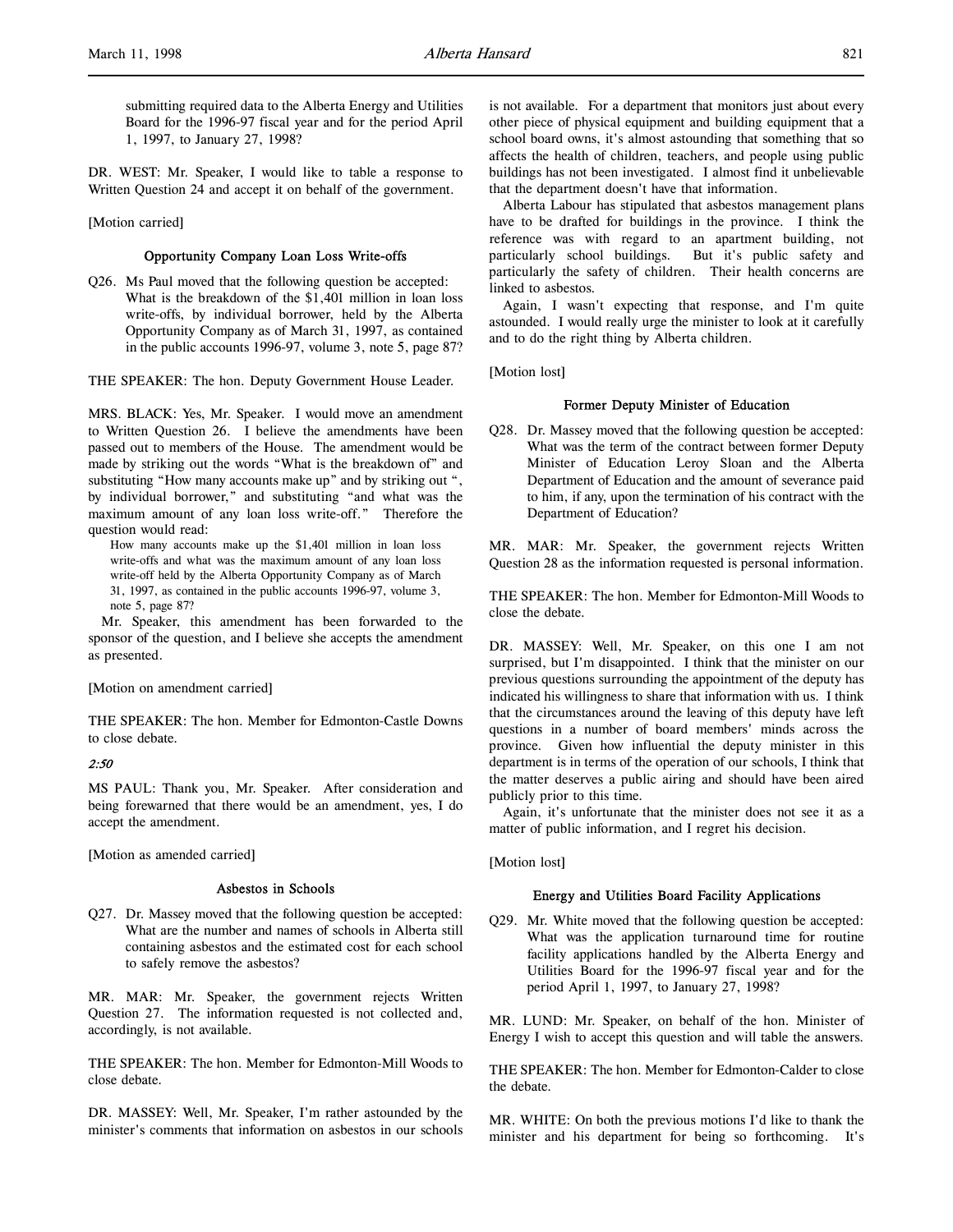unfortunate that we have to go through these written questions. I've asked for the same information before, and it wasn't forthcoming, but it is good to see that it's coming. I thank the minister presenting on behalf of the other minister. Thank you kindly, sir.

[Motion carried]

#### Environmental Protection Field Operations

Q30. Ms Carlson moved that the following question be accepted: What process is in place to audit companies that are conducting field operations to ensure they adhere to all plans and conditions attached to approvals or codes of practice under the Environmental Protection and Enhancement Act; how many full-time equivalent staff in the Department of Environmental Protection were engaged in this type of work between January 1, 1992, to December 31, 1992, and January 1, 1997, to December 31, 1997; and how many companies were conducting field operations between January 1, 1992, to December 31, 1992, and January 1, 1997, to December 31, 1997?

THE SPEAKER: The hon. Minister of Environmental Protection.

MR. LUND: Thank you, Mr. Speaker. We will accept this, but we find it necessary to make some amendments before we can and to rewrite it to make sure that it gets what the hon. member is asking for.

It's necessary that in the first part we strike out "that are conducting field operations." All of the companies under EPEA conduct field operations, and their approvals include construction, operation, and reclamation activities. Then because environmental service is the only service that administrates EPEA, we find it necessary to make another change by striking out "Department of Environmental Protection" and substituting "environmental service." Then we have a difficulty with the dates, so we need to strike out "January 1, 1992, to December 31, 1992" wherever it occurs and substitute "January 1, 1994, to December 31, 1994" and then strike out "were conducting field operations" and substitute "had approvals or codes of practice."

So the question would then read:

What process is in place to audit companies to ensure they adhere to all plans, conditions attached to approvals, or codes of practice under the Environmental Protection and Enhancement Act; how many full-time equivalent staff in the environmental service were engaged in this type of work between January 1, 1994, to December 31, 1994, and January 1, 1997, to December 31, 1997; and how many companies had approvals or codes of practice between January 1, 1994, to December 31, 1994, and January 1, 1997, to December 31, 1997.

THE SPEAKER: The hon. Member for Edmonton-Ellerslie on the amendment.

MS CARLSON: Mr. Speaker, we accept amendments (a), (b), and (d), but we have a concern about amendment (c). The intent of asking for the information from January 1, '92, to December 31, '92, on how many full-time equivalent staff in environmental service were engaged in this type of work was to establish the number of people doing this work prior to the cutbacks. From there we can ascertain in part whether or not enough people are so employed at this point in time.

[Motion as amended carried]

#### Environmental Protection Staff Allocations

Q31. Ms Carlson moved that the following question be accepted: How many full-time staff equivalents in the Department of Environmental Protection were employed throughout Alberta in wildlife and fisheries management on January 1, 1997; how many transferred to work for the Alberta Conservation Association after its creation; and how many staff were employed to manage fish and wildlife activities in the department following completion of this transfer on January 1, 1998?

MR. LUND: Mr. Speaker, we will accept this question.

THE SPEAKER: The hon. Member for Edmonton-Ellerslie to close the debate.

MS CARLSON: Thank you. We appreciate the information.

[Motion carried]

#### Landfill Regulation

Q32. Ms Carlson moved that the following question be accepted: How many landfills in Alberta are operated under an approval, and how many operate under the registration process under the Environmental Protection and Enhancement Act; in each category how many unannounced spot-checks did Alberta Environmental Protection carry out between September 1, 1996, and December 31, 1997; and how many infringements were discovered, what was the nature of each infringement, and what penalty was imposed in each case?

THE SPEAKER: The hon. Minister of Environmental Protection.

MR. LUND: Thank you, Mr. Speaker. Once again, we will accept the question as written.

THE SPEAKER: The hon. Member for Edmonton-Ellerslie to close the debate.

MS CARLSON: I'd like to thank the minister for his co-operation this afternoon.

[Motion carried]

# 3:00 Alberta Opportunity Company

Q34. Ms Paul moved that the following question be accepted: What is the breakdown of the \$3.732 million charge for loan losses and losses on realization by individual borrower held by the Alberta Opportunity Company as of March 31, 1997, as contained in the 1996-97 public accounts, volume 3, page 85?

THE SPEAKER: The hon. Deputy Government House Leader.

MRS. BLACK: Thank you, Mr. Speaker. Unfortunately, we are not able to accept this question. We have to reject it, the reason being that it asks for a "breakdown of the \$3.732 million charge for loan losses and losses on realization by individual borrower held by Alberta Opportunity Company." This is a calculated figure, and therefore it is not broken down on an individual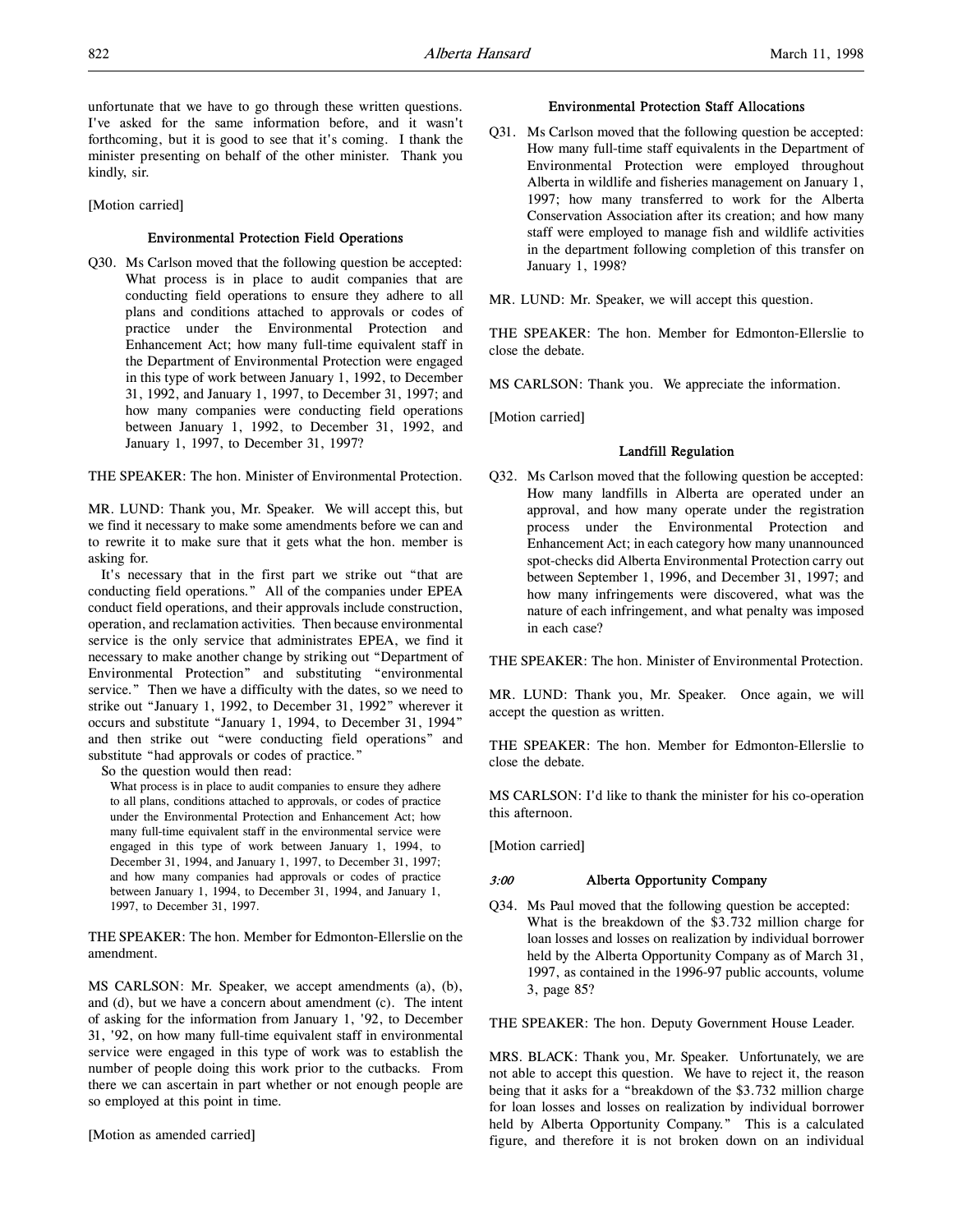borrower basis. In fact, for the fiscal year for which this was the estimate that went through, the actual amount was substantially less, so we're not able to provide that information because we don't have it. So we must reject the question.

THE SPEAKER: The hon. Member for Spruce Grove-Sturgeon-St. Albert.

MRS. SOETAERT: Thank you, Mr. Speaker. I can't help but wonder why the government wouldn't have the breakdown of a \$3.732 million charge. It's just a charge for a loan?

MRS. BLACK: They're an estimate; listen.

MRS. SOETAERT: They're a little cranky here, Mr. Speaker. I'm trying to get some clarification. In other words, there is no breakdown of that.

MRS. BLACK: That's right. That's what I just said.

MRS. SOETAERT: Is that what you said? I'm sorry, Mr. Speaker. I will accept that. I just didn't clearly understand what she said.

AN HON. MEMBER: You weren't listening.

MRS. SOETAERT: Yes, I was. I was listening.

THE SPEAKER: The hon. Member for Edmonton-Castle Downs to close the debate.

MS PAUL: Thank you, Mr. Speaker. Actually the reason why the question is on the Order Paper is I just thought it was another example that we needed openness and accountability with respect to the operations of provincial agencies such as AOC. I was just wanting to know what the charge would be on the losses incurred on the loans by the individual borrowers. I guess it's not going to be answered.

[Motion lost]

#### Alberta Opportunity Company

Q35. Ms Paul moved that the following question be accepted: What is the breakdown of the \$14.165 million unimplemented loan authorizations, \$878,000 unimplemented guarantee authorizations, and \$165,000 unimplemented export guarantee authorizations by individual borrower held by the Alberta Opportunity Company as of March 31, 1997, as contained in the 1996-97 public accounts, volume 3, note 14, page 91?

MRS. BLACK: Mr. Speaker, I'm pleased to provide an amendment to the question, which, I believe, again, is on all members' desks. It starts off by striking out "What is the breakdown of" and substituting "How many accounts make up" and then further by striking out "by individual borrower," and substituting "and what was the maximum amount of any unimplemented loan authorization, unimplemented guarantee authorization, and unimplemented export guarantee authorization." So the question would read now:

How many accounts make up the \$14.165 million unimplemented loan authorizations, \$878,000 unimplemented guarantee

authorizations, and \$165,000 unimplemented export guarantee authorizations, and what was the maximum amount of any unimplemented loan authorization, unimplemented guarantee authorization, and unimplemented export guarantee authorization held by the Alberta Opportunity Company as of March 31, 1997, as contained in the 1996-97 public accounts, volume 3, note 14, page 91?

Again, Mr. Speaker, this amendment has been sent over to the sponsor of the question, and I believe she accepts the amendment as presented.

THE SPEAKER: On the amendment, the hon. Member for Edmonton-Castle Downs.

MS PAUL: Thank you, Mr. Speaker. Yes, I was privy to the amendment sent over earlier this afternoon, and I do accept the amendment.

[Motion as amended carried]

#### Alberta Opportunity Company

Q36. Ms Paul moved that the following question be accepted: What is the breakdown of the \$2.133 million guarantee and \$2.54 million export guarantee portfolio by individual borrower held by the Alberta Opportunity Company as of March 31, 1997, as contained in the 1996-97 public accounts, volume 3, note 13, page 90?

#### THE SPEAKER: The hon. Minister of Economic Development.

MRS. BLACK: Thank you, Mr. Speaker. Another example of how we're trying to provide as much information as possible. I have to introduce an amendment, again, to Written Question 36. Again, this has been delivered to all members of the Assembly. It begins by striking out again "What is the breakdown of" and substituting "How many accounts make up" and again by striking out "by individual borrower" and substituting "and what is the maximum amount of any guarantee or export guarantee." Therefore the question would read:

How many accounts make up the \$2.133 million guarantee and \$2.54 million export guarantee portfolio and what is the maximum amount of any guarantee or export guarantee held by the Alberta Opportunity Company as of March 31, 1997, as contained in the 1996-97 public accounts, volume 3, note 13, page 90?

Again, Mr. Speaker, this amendment has been sent over to the sponsor of the written question, and I believe she accepts the amendment. I would ask that the House accept the amendment.

MS PAUL: Thank you, Mr. Speaker. Yes, again I was privy to the amendment, and, yes, it is acceptable.

[Motion as amended carried]

#### Environmental Protection Staff Allocations

Q37. Mrs. Soetaert on behalf of Ms Carlson moved that the following question be accepted: How many staff were employed by Alberta Environmental Protection on January 1, 1993, for pollution control, and what were the comparable figures on January 1, 1998?

THE SPEAKER: The hon. Minister of Environmental Protection.

MR. LUND: Thank you, Mr. Speaker. We will accept this question as written.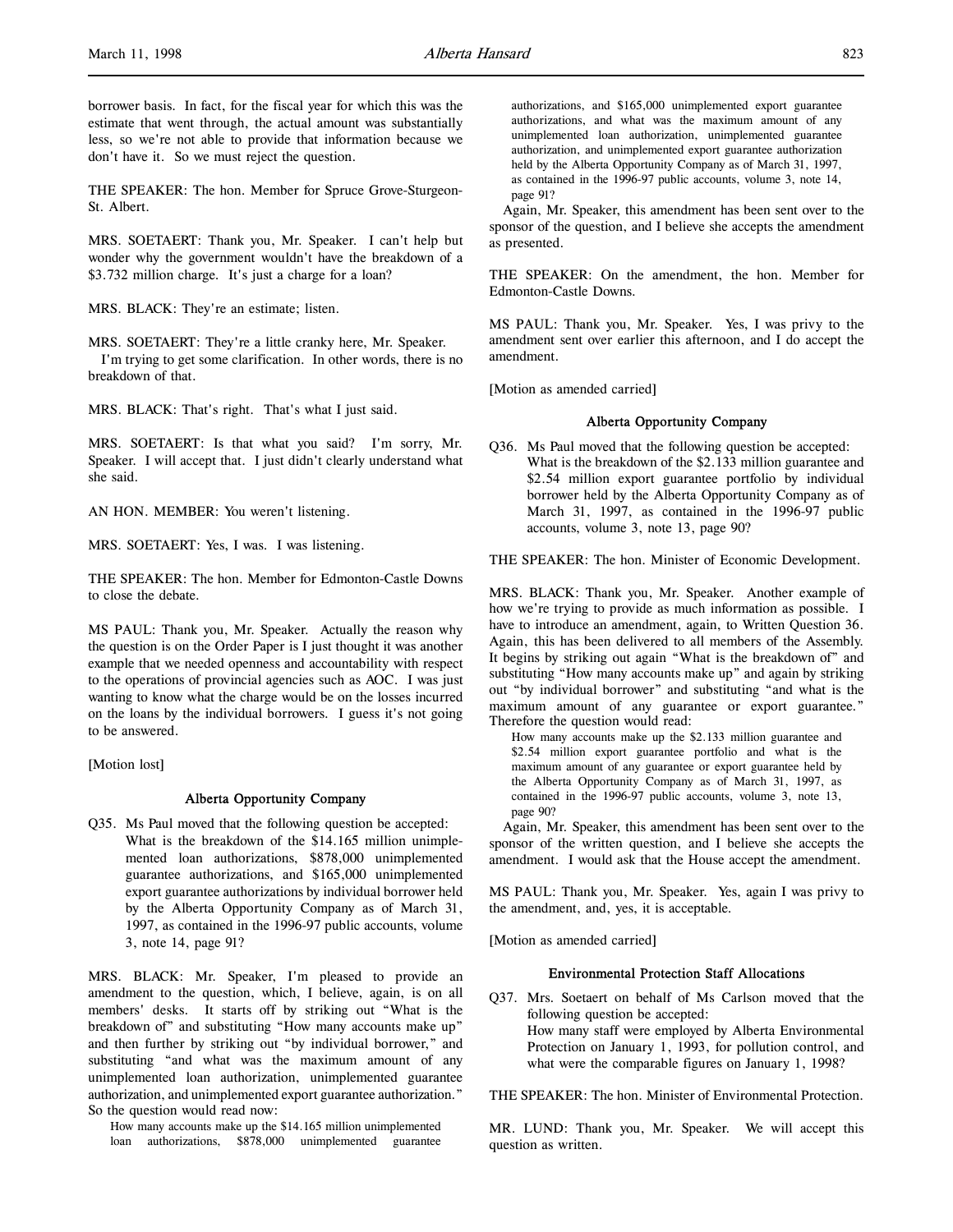THE SPEAKER: The hon. Member for Spruce Grove-Sturgeon-St. Albert on behalf of the hon. Member for Edmonton-Ellerslie to close the debate.

MRS. SOETAERT: Well, I think we both thank him. Thank you, Mr. Speaker.

[Motion carried]

#### head: **Motions for Returns**

THE SPEAKER: The hon. Deputy Government House Leader.

MRS. BLACK: Thank you, Mr. Speaker. I move that motions for returns appearing on today's Order Paper stand and retain their places.

[Motion carried]

# head: Public Bills and Orders Other than head: Government Bills and Orders head: Second Reading

# Bill 208 Government Accountability Amendment Act, 1998

[Debate adjourned March 10: Mr. Zwozdesky speaking] MS KRYCZKA: Mr. Speaker, I am pleased to rise and speak in favour of Bill 208, the Government Accountability Amendment Act, sponsored by the hon. Member for Fort McMurray. The bill would require that when legislation is introduced in the Legislative Assembly which requires the expenditure of public funds, a money bill, the minister responsible will be required to table an estimate of the annual cost and/or the projected revenues of the initiative for a three-year period. This bill would inform both legislators and taxpayers with an immediate outline of the cost or revenues of the government initiative. The bill seeks to augment the current practices and legislative framework already in place and to ensure that the financial implications of government bills are completely understood by all legislators when they are debated in the Legislature.

Mr. Speaker, before getting into the implications of Bill 208, I would first like to talk about the existing legislative framework in place. In 1993 the Provincial Treasurer established the Financial Review Commission to review the financial position of the province and to provide a public report on their findings. In March 1993 the commission reported and made recommendations calling for changes in how the province dealt with its finances and its accountability procedures. The commission suggested that the accountability process could be improved if financial statements were used in conjunction with the goals of departments or organizations to provide regular feedback on the results of their efforts.

They noticed that the lack of an overall government plan was detrimental to the accountability process, which could be improved if long-term goals and program objectives were established and supported by using financial reporting systems and performance measures. These recommendations were accepted and resulted in the development of new procedures to improve accountability, including the Government Accountability Act and three-year plans.

#### 3:10

Mr. Speaker, this government agrees with an accountable

framework. The mission statement of the Alberta government is: An open and accountable government that leads the province in achieving its vision and ensures Albertans have access to quality programs and services at an affordable cost.

As a result, the Government Accountability Act was passed in May 1995, legislating the requirement for these new procedures. The Treasurer is required to prepare a three-year consolidated fiscal plan, which must be made public when estimates are tabled in the Assembly each fiscal year.

Among other requirements, this plan must include a detailed breakdown of both revenue and expenditure by category, consolidated revenue and expenditure, and total revenue and expenditure. The Treasurer is also required to prepare a consolidated three-year business plan which includes goals set for the government as a whole, performance measures, and a summary of department business plans. The accuracy of this plan must be reported to the Lieutenant Governor in Council quarterly. The act also outlines the procedure necessary to ensure that effective annual reports are prepared.

Mr. Speaker, the Government Accountability Act makes it incumbent upon each department to prepare a three-year business plan available for public review when the Provincial Treasurer introduces the consolidated plan for the government. Three-year business plans set out detailed goals, strategies, and performance indicators for the upcoming three-year period. This act sets a standard of financial responsibility for government accountability that no other government in North America is required to meet.

Mr. Speaker, the annual budget allows the government to outline its fiscal policy for the following fiscal year including both expected expenditure and expected revenue. The consolidated three-year plan for the government is included in the budget document. Once the Provincial Treasurer has delivered the budget, it is available for public review as are the estimates and department business plans in their entirety. At this time the estimates process begins.

The annual expenditures estimates for each department are provided by the minister responsible when the budget is delivered to the Assembly. Estimates contain detailed operating, capital, and nonbudgetary expenses as well as annual business plans outlining the department's goals, strategies, and performance measures for that year but do not include all program expenditures.

The Committee of Supply is responsible for reviewing estimates for each department and is made up of Members of the Legislative Assembly from both sides of the House. In addition to reviewing the estimates of all government departments, the Committee of Supply may appoint five designated supply subcommittees, which will review in greater detail the estimates of five departments specifically requested by the opposition.

Prior to the end of the estimates process, the designated supply subcommittees must report their findings to the Committee of Supply to determine whether the expenditures outlined for each department are appropriate and have received the support of the majority of the designated supply subcommittee members. After 20 days of examining the estimates, the Committee of Supply reports its findings to the Assembly, completing the estimates process. Once this is accomplished, the Assembly votes on whether to accept the budget.

Mr. Speaker, as I'm sure you can appreciate, this government has quite an extensive legislative framework in place to ensure accountability. The requirements outlined in Bill 208 serve to augment some of the business planning processes currently in place through provisions outlined in the Government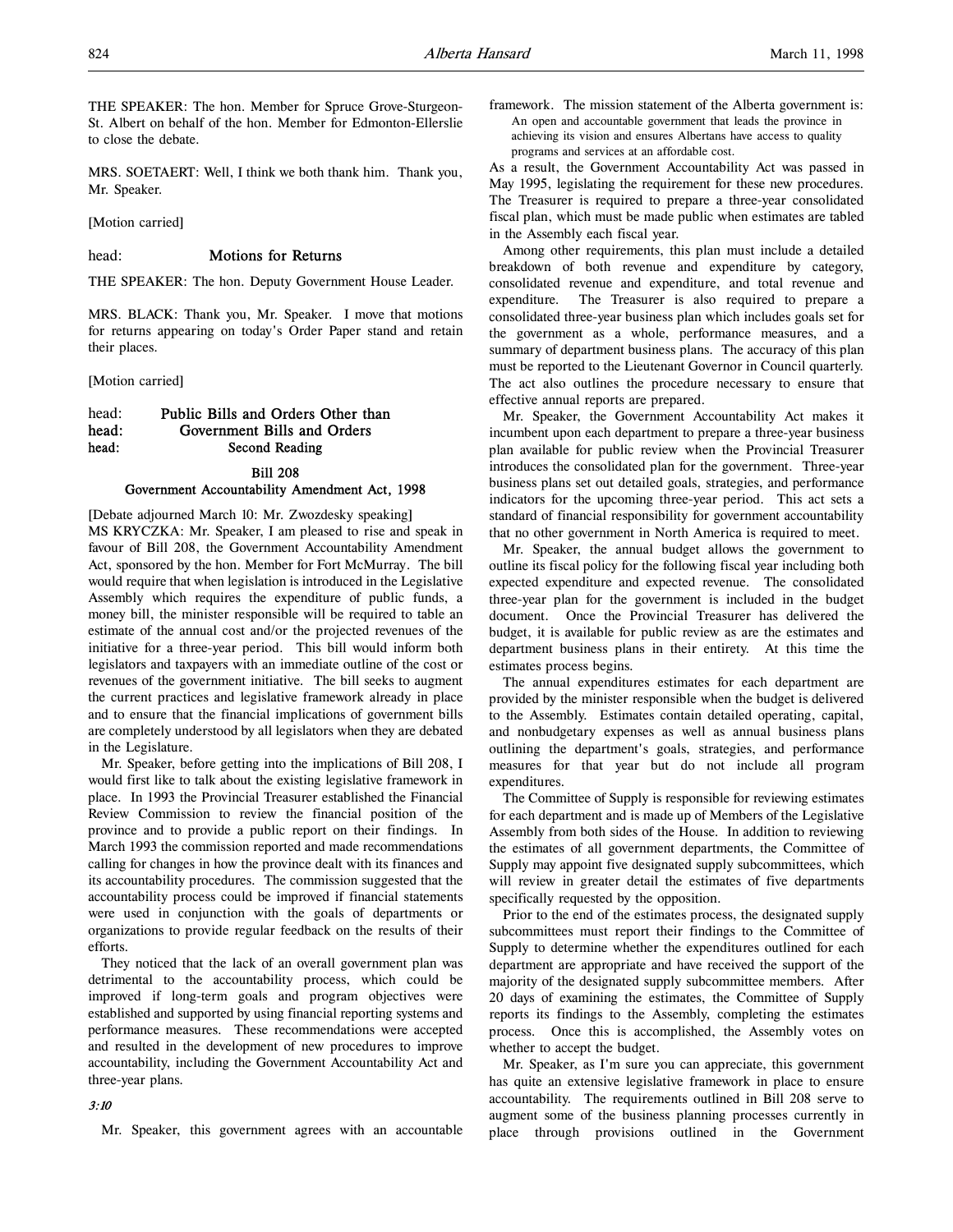Accountability Act, three-year business plans, and estimates. While we have a very extensive policy and legislative framework already in place, I agree with the Member for Fort McMurray that we can never be content with where we are today and must continue to look at new ways of doing things. So in agreeing with the fundamental principle behind the bill, I would like to discuss the provisions outlined in Bill 208.

While the bill requires that a cost or projected revenue estimate must be tabled with new legislation, many government programs are not initiated by legislation but initiated by ministers pursuant to section 8 of the Government Organization Act. In addition, since the proposed amendment only covers new programs initiated in legislation, it would not include many other new programs or existing, ongoing government programs which are, however, covered under three-year business plans and estimates.

The bill also mentions that the cost of programs should be included when legislation is being introduced. As it currently stands, details of all program costs for the budget year are included in the estimates and are the subject of debate by the Legislature. As I understand it, the requirements of the proposed bill would set up an alternate process just for new programs initiated by legislation that would, in effect, complement the current business planning process. It has been a priority of this government to inform Albertans where tax dollars are spent by developing a transparent system of financial reporting and allocation through the use of three-year business plans, annual reports, and consultations with Albertans. Bill 208 is another avenue to provide this information to Albertans. I do think that a per capita calculation is an interesting concept and may allow individual Albertans to determine how the cost impacts them directly by putting it in an easily understood perspective. There may be other ways of doing this as well.

Mr. Speaker, this government through legislation and policy and with the support of many hardworking Albertans has continued to strive to reform government, reduce unneeded spending, and provide the best dollar value for Albertans. We were able to do this because we made tough decisions that required the conviction to look beyond short-term political gains and ahead to our future and the future of our children. Through the legislative framework in place and the policy of this government we have now run surpluses over the last few years and could very well be rid of our net debt by the year 2000.

Mr. Speaker, Bill 208 brings to light some new issues that we can look at. While the bill may need some work to ensure that it would in fact do what it is intended to do, I must commend the member for keeping with this government's framework and expanding on accountability wherever possible. Alberta taxpayers deserve an accountable framework, and I firmly believe there is one in place. If we'd had legislation in place in the past such as the Government Accountability Act and the other legislative and policy frameworks currently in place, we would not have the current net debt and gross debt we face today, although we have made great strides since 1993 to tackle this problem. Bill 208 seeks to increase public awareness of the actual costs of government programs and enhanced transparency as well as require the total cost and cost per capita of each program which requires legislation.

While we do have numerous checks and balances already in place, which I previously outlined, and there may be some overlap with Bill 208 and some unclarity as to what bureaucracy would have to be added to administer this bill, as stewards for the

taxpayers I think Bill 208 deserves some merit, and I support the bill in its intent.

Thank you.

THE SPEAKER: The hon. Member for Edmonton-Gold Bar.

#### 3:20

MR. MacDONALD: Thank you, Mr. Speaker. I rise this afternoon to comment on Bill 208. It is with reservations that I support this bill. I have a few questions. Yesterday afternoon we defeated Bill 207, which was a bill basically about open and accountable government. Today we're talking about openness and accountability and how wonderful this is. But I do commend the hon. Member for Fort McMurray for introducing this, because certainly another stab at government accountability is a worthwhile endeavour.

Bill 208, as I understand it, would require the annual cost/revenue estimates and cost revenues per capita of every new government program. That's very important. I think we're just dealing with new government programs, and perhaps we should look at some of the government programs that were initiated here in the past. These new government programs are to be tabled. These revenues are to be tabled in the Legislative Assembly as part of the bill that authorizes the program.

I support the intent of this legislation to improve accountability to taxpayers. If I did not, I wouldn't have introduced Bill 207. I believe that it is focused almost exclusively on inputs. An effective accountability of the performance measurement framework needs to link cost to effect. This is something that I have a few questions on. Hopefully, if this bill progresses beyond this stage, in Committee of the Whole perhaps the hon. Member for Fort McMurray will stand before us and assure us about the accountability and the procedures that are outlined here. Any improvement to the accountability framework in Alberta which provides Members of this Legislative Assembly and the public with the ability to hold the government more responsible for delivering cost-effective and efficient programs that meet the needs of all Albertans, regardless of whether they're living in Fort McMurray or in Calgary-West, is indeed a step in the right direction.

This bill, I believe, will also help to serve myself in my constituency office. I think it will allow more effectiveness for all MLAs to serve their constituents in an accountability framework by providing all of us with more detailed cost/revenue information. We should be doing this everywhere. We should be doing this with our expense accounts. That would be a good start. Everyone in my constituency is welcome to my constituency office to see where I spend the taxpayers' dollars. They can look at the rent that I pay, the utilities that I pay. They can look at the insurance rates that I pay, even the wages of the constituency manageress. They can look at it all because I believe it is their money and it is their right to come in and it should be available. That's called accountability.

We know that in the past there have been accountability problems with this government. The government has played politics with their projections. We had a little surplus, and six months into the fiscal year we had a bigger surplus. We're patting each other on the shoulders over this. We have no money for this, we have no money for that, but we have money for private education. Suddenly we have money when we need it. We cannot continue with this. If Bill 208 will stop politics in fiscal projections, then it is a worthwhile legislative endeavour.

The Provincial Treasurer is now projecting billions of dollars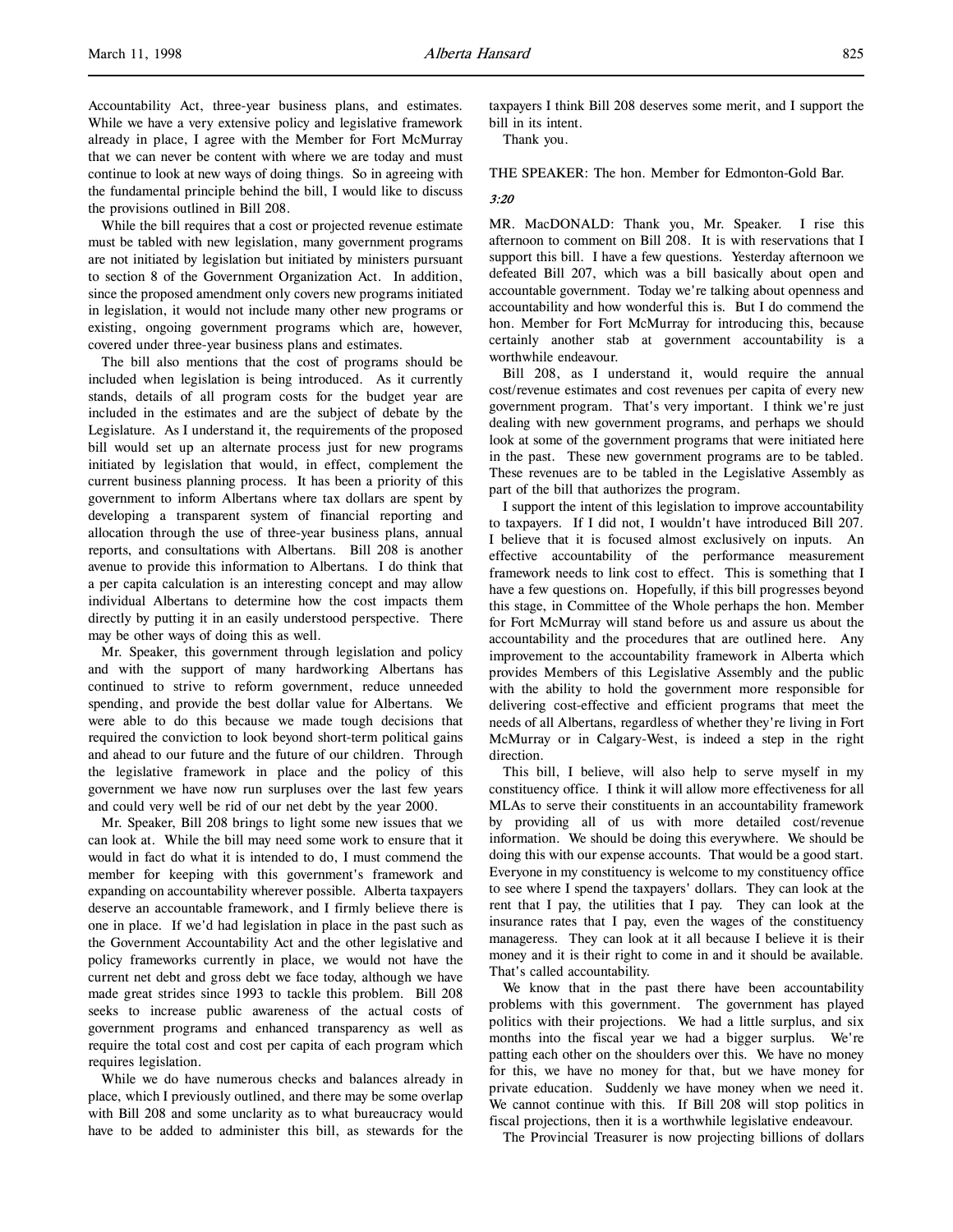in surpluses. This was before the price of oil – it did not collapse, but I am very concerned about the price of oil at \$14.37 a barrel. The Minister of Energy earlier this afternoon expressed his concern about heavy oil. I know that in the eastern part of the province the heavy oil industry has been very robust. It has helped create many jobs, and many manufacturing companies have been set up because of this industry. I share with members across the way their concern about the price of oil and where it's going to go in the future. Hopefully, this price decline is going to stabilize at \$14 and then slowly rise and we'll see a price of \$20 American per barrel again and it will remain that way for the sake of this province, because we all know how important oil revenues are.

But getting back to the projections that are going on, we need to know that the government has a responsibility to be more open about these projections to Albertans. It is unacceptable, and it is time for this government to break that pattern with all these plans that fall short. If the hon. Member for Fort McMurray with his Bill 208 can do that, then I will tip my hat to him.

Now, there are many things that this legislation does not have. There are a number of deficiencies that I think, Mr. Speaker, must be pointed out. As I said before, this legislation only pertains to new program initiatives. We on this side of the House believe that cost/revenue information should be expanded to include the cost implications of all existing programs. The legislation provides only a three-year cost information horizon. There are many programs that go far beyond a three-year horizon. Why is there no provision in this legislation for a horizon beyond three years? For instance, in the department of transportation there are long-range plans to build roads. We talk about a north/south corridor; that's more than three years. In order to complete this, it's going to take 15 to 20 years for all this infrastructure to be developed, and that is why we need more than three years on this.

This legislation, Mr. Speaker, focuses on the input side of the ledger. There is little in this legislation that would provide a definite link between inputs and outcomes achieved. We must establish a definite link between the allocation of resources, the inputs, and the results achieved. Outcomes are the key to providing cost-effective and efficient programs and services.

#### [Mrs. Gordon in the chair]

Why are we measuring the annual cost of programs per capita using the number of adult residents in Alberta calculated by the Alberta Bureau of Statistics? Programs within the area of children's services do not serve adults. To be effective, this legislation should measure the cost based on the actual client base of the program in question.

Another program that perhaps we could look at is our Alberta seniors' benefit. Madam Speaker, why does this legislation not deal with the programs that are created through regulation? This is a government that likes to govern by regulation. I don't want to get started on regulation, the privatization and deregulation. You've heard that from me so many times. But this idea of governing by regulation, canceling fall sessions of the Legislative Assembly – you can stand in your constituency office and the fax machine just goes and goes and goes, one regulation after another. This is not a proper way to govern. It cannot continue in this way. In Bill 208 it's a convenience that you're not doing this. Suddenly the Legislative Assembly is not sitting anymore, and then we can start governing by regulation. The citizens of this

province read about it in the papers, they watch it on television, and they listen to it on the car radios. It is unacceptable.

Now, Madam Speaker, given the commitment to inform the public, what is the basis of this bill? Why is there no provision to publish the cost/revenue analysis in the Alberta Gazette, a letter to MLAs, a statement in the media, clearly and publicly displaying the analysis at every place where these programs are delivered? Perhaps this would be a way we should go. Let's inform the public. Let's have openness. Let's have accountability. These provisions are not in this bill. I anxiously await the return of the hon. Member for Fort McMurray. Perhaps he can address some of these issues.

Thank you very much.

#### 3:30

THE ACTING SPEAKER: The hon. Member for Calgary-North West.

MR. MELCHIN: Thank you, Madam Speaker. I'm pleased to rise today to speak to Bill 208, Government Accountability Amendment Act, 1998, and thank my colleague for choosing to bring forward some good ideas. We always need to be looking hard as to how we can improve the accountability of the government.

In that respect, unlike comments that I've heard here at times with regards to private members' bills, I do think that this is a great forum that all private members have as an opportunity to bring forward ideas for discussion and debate. Surely this is the purpose of this House, that we might bring forward ideas that would give thought, whether they're passed or not, for implementation and/or plant the right seeds for new legislation in the future. I would like to at least begin by saying that others have risen to private members' bills and stated that it was a waste of the House's time, yet I would say that this is very productive time, to be able to bring forward any idea of any private member, whether or not they are accepted as private members' bills and put into law.

With regards to the Government Accountability Act, I congratulate the Member for Fort McMurray. I would say, to begin with, that I'm pleased and that we ought to be looking at how we assess the implications of legislation, programs and delivery, and looking at all the ramifications, including the costs and the revenues that might be associated with such legislation. It's easy to identify spending. I think one of the biggest challenges you have in any government is to identify – there's an endless list of areas where we could spend – legislation that might go appropriately with it, yet we too often fail to recognize or account for the real cost implication of the application of such legislation.

Anytime you want to do anything in the private sector, there's always a cost-benefit analysis. Is it worth the addition of raising such capital and providing – when there always are scarce, limited dollars, is there enough benefit for such a new project? In the government I would think it would go hand in hand that we ought to be looking hard and long at: is the benefit worth allocating those scarce, limited dollars to such a new piece of legislation? I applaud the member's thoughts in initiating discussion about: do we really need such legislation? What are the cost implications to it?

I would say that it might even be better if it were to go further, in that we'd also identify how and who is going to actually pay for it. It's one thing to identify cost. It's easy to put down projections, whether they be three years out. It's difficult to do that with some degree of accuracy. Nonetheless, we sometimes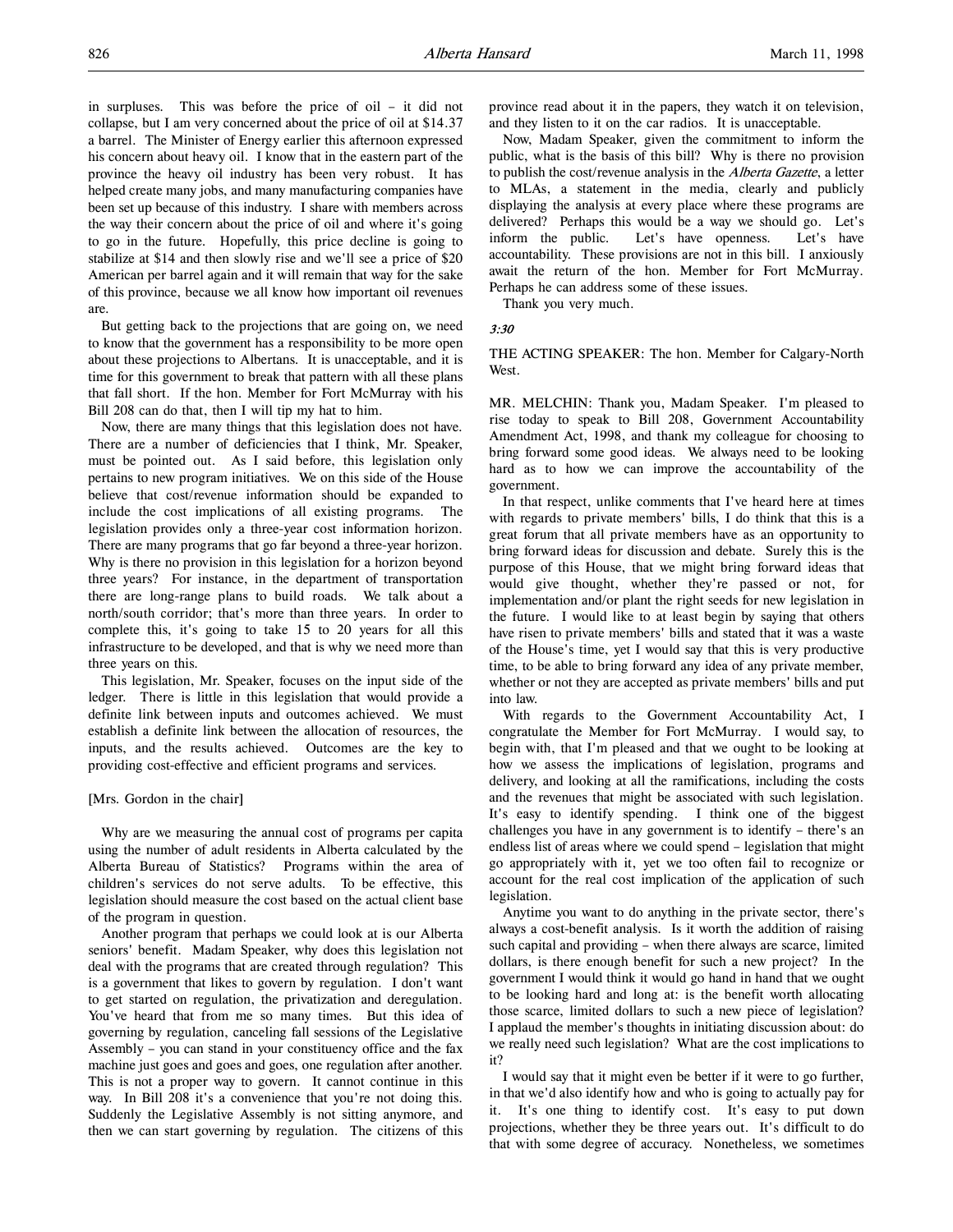fail to realize which taxpayers will pay for it, which taxes will have to increase to pay for it, and by how much those taxes would increase to pay for it. I think those issues would even give taxpayers better accountability when we want to promote new program spending. Who actually pays for it, and by what mechanism are they going to have to pay for it? We might even think today that just because there is a surplus in this current fiscal year, there's no such thing as a tax increase. But ultimately if we spend, it means taxes have to be maintained or increased to maintain spending. So I would suggest that if we were to look at this bill, it ought to go even further in identifying by what method we're actually going to pay for it and which of the taxpayers are going to be targeted to pay for it.

I do have some real concerns about the legislation though. In that regard, I'd like to speak to those as well. I will say that my priority for legislation would have been that it should have been discussing principles, if it were more oriented with regards to broad parameters and principles and direction and policy of the government. Then those things are not programs. If the legislation gets real proscriptive so that you restrict it to an identified and very specific content of program, we might start ending up with so many forms of law, an increased amount of legislation, because every program delivery would require legislation to actually apply to a specific program versus intent and policy of government.

So I would prefer that legislation in this regard, though it has the right principle in mind of being accountable to the electorate, the taxpayers – this gets a little too proscriptive. We deal, as we heard earlier, with inputs versus principles of results-oriented outcomes. The Auditor General, I know, speaks quite a bit about the role of government in setting policy and that we'd be better off looking at the outcomes that we want legislation to obtain, results and performance measures as to how we can actually prove that we are getting results for the dollars that are being expended rather than looking at and proscribing all the inputs. I do think legislation like this does focus a little bit too much in respect of just program delivery of the inputs versus turning the emphasis back to results-oriented performance measures.

I would also say that program development, if you wanted to put in legislation the application of that in programs, is going to need some flexibility. That is with regards to both how we might find better ways to provide the program delivery versus what we'd initially thought of. As you experiment with the legislation over a year or two, you might assess that it either needs to be expanded or, for that matter, needs to be contracted or completely eliminated. You need that flexibility, when implementing programs, to continually refine that process. So as you go down the road one or two years, you might find that the principles of the legislation were correct and are still intact, yet the program has altered substantially so that when you compare it to the original forecasted annual costs or per person costs, it no longer resembles the initial bill. That wouldn't mean that the bill or legislation was wrong in its intent. It may have fulfilled its exact purpose, but in comparison, when you go down the road two years, it would be easy to say that the government was either foolhardy in its spending, overspent, or didn't spend enough because its application of the actual intent of the bill was not as initially designed or thought of.

I would say that to be able to put in legislation that gets into such a proscriptive nature, defining it to such a narrow scope will lead to more complexity in actually having to administer programs, more rigidity in having to ensure that programs are kept in place or legislation repealed, and would create a greater burden upon accountability ultimately to those that live in Alberta with regards to the myriad of laws that will have to be enacted.

I would also say, with regards to accountability, that the government in defence of accountability has taken a number of measures that have made this government far more accountable than any of the other governments in Canada or, for that matter, in North America. As we look around, the enacting of not just the three-year business plan but the standards, to have to produce a budget and now to actually have to account for it on a quarterly basis and provide information back to the public on a quarterly basis, are going to provide everything that you could possibly ask for with regards to accountability. There certainly is an annual review of budgets, of estimates through public accounts, all of which were designed to look at and closely scrutinize and examine both the projecting forward and then the completion through public accounts.

When you already have a process in place that puts in a consolidated basis of all expenses – my understanding from the Auditor General is that we're far ahead of all other jurisdictions when it comes to the consolidation of all expenses, so the taxpayer does have proper accountability. We've already taken steps and measures in this government far above and are leading the way in that regard. This legislation as proposed would lead to more duplication of that same effort.

#### 3:40

I would also like to mention that the Auditor General is in favour of reporting certainly the cost and revenue information with regard to our programs, but he didn't even assess that it would make it easier to determine a program's total costs, because they may be spread amongst different ministries or among different expenditure elements reported by a ministry. So the Auditor General's comments with regard to accountability even suggest some degree of concern with this bill.

I do like the thought of looking at expenditures and programs on a per capita basis. I think that if we could relate back to the average person who pays the bill what it will mean to them in more personal terms, that would be a good innovation. I think we would be well advised to look at all of our program spending and assess if we want to introduce new legislation or programs and relate that back to the taxpayer. What does that mean to me? What is that going to imply with regards to my own priorities as a family as I strive to balance the competing demands of managing my personal and family life? Would this new program, if it were related back to my personal per capita spending or taxation increase, be of great benefit?

As far as legislation, I would say that that still gets too proscriptive, but as far as policy and program, I think it would be a great idea. I would recommend and certainly am in favour of looking to the innovation of some of these ideas to a program level, not on a legislative level. I'm not in favour of this bill in regards to the proscriptive nature at a legislative stage or basis of law, but I do like, as far as policy, many of the ideas suggested: that we are looking at a cost benefit; that we identify to our best knowledge, going forward in a program, all those program costs; and that we certainly look to how we communicate that back to the electorate at large with regards to per capita spending and identify more clearly to them in what fashion they are going to have to pay the bill.

Madam Speaker, I again applaud the efforts of my colleague from Fort McMurray to bring forward a re-emphasis and a relook to accountability of the government with regards to its spending.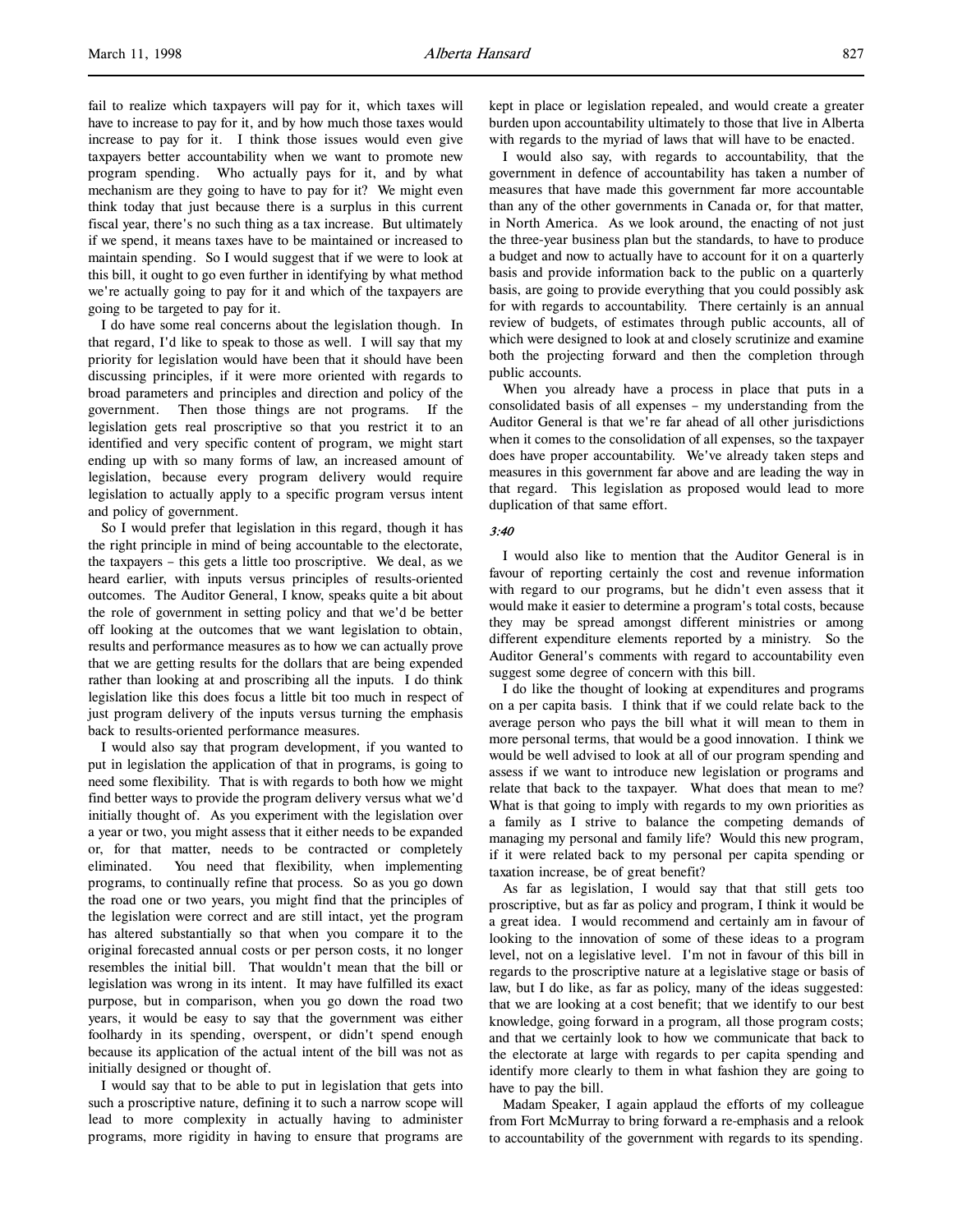I have had great concern, having been here only – this being our anniversary of the election of last year and my first anniversary of standing in here. I can say for everybody that it's been an honour to be able to be in the Legislature. Yet I will come away saying that of all the things that I guess would express a great concern to me, when we think about people and program delivery accountability, we too often look towards government as being the solution to problems, and therefore we will provide programs that would require spending that would lead to patchwork . . . [interjections]

#### Speaker's Ruling Decorum

THE ACTING SPEAKER: The hon. Member for Calgary-North West has the floor, and I believe that we talked earlier when the Speaker was in the chair about decorum in this House. Hon. member, carry on, and everyone else, please, refrain from interjections.

MR. MELCHIN: Thank you, Madam Speaker. I do echo those comments and feelings as well.

#### Debate Continued

MR. MELCHIN: My concern, when we look to accountability, is that we're willing to put in place programs that treat symptoms, and we can find no end of symptoms. We therefore need a balance on checking the need to prescribe programs or legislation that require more spending, and we need to be vigilant in assessing that we won't lose sight that, ultimately, to provide services to the taxpayer, it all has to come from the economy, from our productive work, from the hardworking Albertans who are out there doing their best, taking the risks in life. We don't want to take away those risks that they might succeed, but we do want to allow them all the opportunity to succeed and to reap the rewards of their hard labours. Therefore, we ought to be vigilant in ensuring that we are not too willing to take more dollars from those people who can best assess how to handle their own personal needs. For that matter, the struggle and trial in dealing with the challenges of life: that's where growth occurs.

My concern is with accountability of government, and I applaud my colleague for raising the issue that brings back good opportunity to assess over this past year: are we being accountable to our taxpayers, to the electorate, to the average family in ensuring that we leave them with as much opportunity to manage their own affairs and to limit the intrusion of government?

So I do applaud the principle of this bill. I have expressed concerns with regards to the proscriptive nature of it, and I end my comments in that respect.

Thank you, Madam Speaker.

#### THE ACTING SPEAKER: The hon. Member for Calgary-Fort.

MR. CAO: Thank you, Madam Speaker. Bill 208, Government Accountability Amendment Act, 1998, seeks to address that when legislation is introduced requiring the expenditure of public funds, the minister will be required to table an estimate of the annual costs and/or the projected revenues of initiatives for the three-year period. The bill also is intended to provide both legislators and taxpayers with an immediate outline of the cost revenues of the government initiatives. This amendment will ensure that the financial implications of government bills are completely understood by all legislators when they're debated in the House. So this bill has merit, and the essence of it has great intention here.

The reason behind the bill is to provide the public an opportunity to understand the cost implications of any government legislation before it is introduced. The main goal behind the bill was to bring debate to the forefront to see if we could expand on an already very accountable process.

Now, the government already has in place the most accountable process in Canada. The Government Accountability Act was passed in May 1995, legislating the requirement for fiscal responsibility. The Treasurer is required to prepare a three-year business plan, which is made public when estimates are tabled in the Assembly each fiscal year. Among other requirements, this plan must include a detailed breakdown of both the consolidated revenues and expenditures and total revenues and expenditures. The Treasurer is also required to prepare a consolidated three-year business plan which includes goals set for the government as a whole, the performance measures, and the summary of department business plans. The accuracy of this plan is reported quarterly to the Lieutenant Governor in Council.

#### 3:50

Now, in addition, the Government Accountability Act makes it incumbent upon each department to prepare a three-year business plan available for public review when the Provincial Treasurer introduces the consolidated plan for the government. The threeyear business plans set out detailed goals, strategies, and performance indicators for the upcoming three years. This act sets a standard of financial responsibility for government accountability that no other government in North America is required to meet. While we already have in place the most stringent standards for cost accountability, there is always room for improvement, which is the reason behind the bill. Indeed, out of the Growth Summit came the recommendation for government to continuously look to new ways of doing things, to look at new efficiencies. The bill does focus on cost of accountability at the legislation level.

There are many legislative and policy frameworks already in place. With our annual budgets the government outlines its fiscal policy for the following fiscal year, including both expected expenditure and expected revenue. The consolidated three-year plan for the government is included in the budget document. Once the Provincial Treasurer has delivered the budget, it is available for public review, as are the estimates of department business, and this is in their entirety.

At this time the estimates process begins. The annual expenditure estimates for each department are provided by the minister responsible when the budget is delivered to the Assembly. Estimates contain details of operating capital and nonbudgetary expenses as well as annual business plans outlining the department's goals, strategies, and performance measurements for that year, but they do not include all the program expenditures. No other provincial jurisdiction in Canada requires ministers to table estimates of costs included in bills when they are introduced in the parliament. But with our three-year business plan in place and the estimates and the Committee of Supply, which is responsible for reviewing estimates for each department and combining both sides of the Legislature, there is direct accountability.

According to the Auditor General, presenting program costs and revenue information is already accomplished by the government, which reports costs and revenue information in its three-year business plan and in the government's estimates. Bill 208 could augment this process by making it easier to determine the programs' total costs, because they may be spread among many different ministries and among different expenditure elements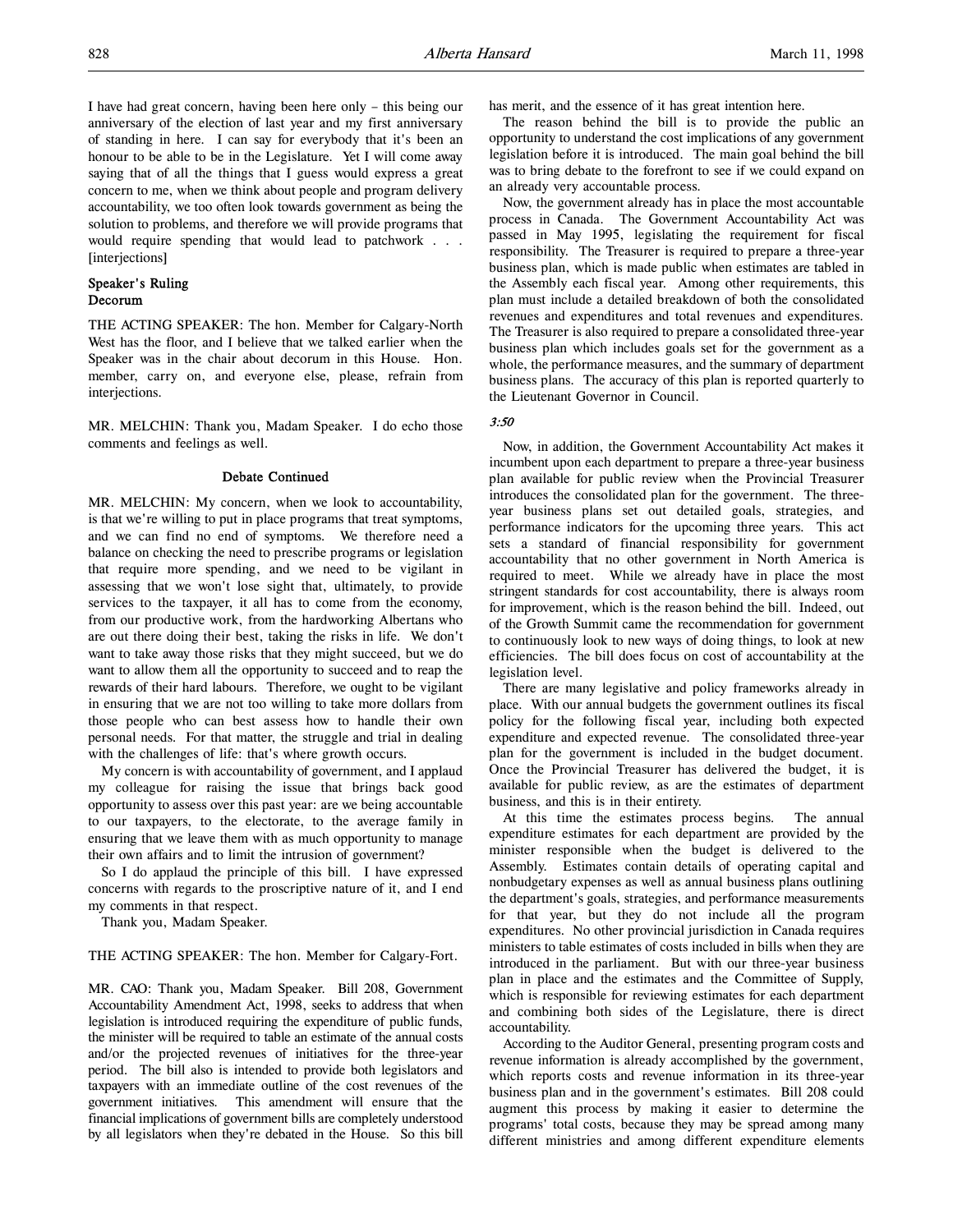reported by the ministry. What we may consider beyond the scope of the bill in its current form is how to distinguish between new legislation, which Bill 208 addresses, and those acts that are already in place or programs that do not require legislation.

As it stands, Bill 208 would duplicate some existing policies and procedures in place. There could be improvement to the bill to expand upon existing policies and procedures. For instance, many departments already create a cost breakdown for new programs, performance measures and risks associated with the new programs, such as already accomplished in the business plans process.

A per capita calculation as proposed in the bill may allow individual Albertans to determine how the cost impacts upon them directly by putting it in an easily understood perspective. However, it is uncertain if this would indeed provide Albertans with a clearer picture of our legislative procedure. I strongly feel a top priority for this government is to inform Albertans where tax dollars are spent by developing a transparent system of financial reporting and allocation through the use of three-year business plans, annual reports, and consultation with Albertans.

While we have in Alberta a solid and transparent government, I commend the member for bringing the bill forward. But I think there needs to be more work done to ensure that we are not duplicating existing policy frameworks in place and not creating more bureaucracy. We have made it a priority to make the legislative process as simple as possible, but we must continue to do so.

Thus I propose to hoist the bill to allow the members of this government to consider the ramifications of the bill, to look at improving it to augment rather than to duplicate our accountability framework in place. The saying if it ain't broke, don't fix it may apply with regards to Bill 208. It does not mean we cannot continue to look at our current processes in place and improve them where we see fit.

The amendment that I'm proposing, which is being distributed to your desks now, reads: be it resolved

that the motion for second reading of Bill 208 be amended by deleting all the words after the word "that" and substituting the following: Bill 208, Government Accountability Amendment Act, 1998, be not now read a second time but that it be read a second time this day six months hence.

With that, Madam Speaker, I would like to ask all members to support this particular amendment.

MR. MITCHELL: Madam Speaker, I'm intrigued by this bill to the extent that it actually puts an emphasis on per capita expenditure . . .

THE ACTING SPEAKER: This discussion is on the amendment; right?

MR. MITCHELL: Yes. I'm going to get there.

This bill actually talks about and speaks to the importance of per capita spending measures in evaluating what this government does. It's a very enlightened bill in fact, Madam Speaker, which for that reason gives me some pause in supporting the amendment to hoist it.

Let me discuss a couple of per capita measurements of expenditures which are very revealing and which we don't need this particular bill in order to achieve. We know that Alberta has the lowest per capita spending on health care in the entire country. We know it, Madam Speaker. It's very interesting that the mover of this bill didn't stand up and say: here's a great example of a

per capita expenditure that we already know about that would be very, very valuable and very powerful in measuring and assessing what this government has done.

#### 4:00

Secondly, we know that Alberta is the 60th lowest funded education system per capita out of 63 jurisdictions in all of North America. We know that, Madam Speaker, but the mover of the bill didn't bother to stand up and say: isn't that an intriguing and interesting assessment of the quality of what this government is doing in education? If I felt for a moment that this member actually believed and felt strongly about the impact of this bill, I would feel very, very unhappy about seeing it hoisted. But in fact he failed to point out how his government has denied the power of per capita spending assessments in health care and per capita spending assessments in education, denied their significance in establishing their education and health care policies. For that reason I am happy to see this hoisted and for a second reason as well. As I read that amendment, it says in effect: let's bring this bill back for second reading this time six months hence. This is the first commitment to a fall session that we have heard from this government since the fall of 1996.

So if he believes in his bill, then he should be talking about the significance of per capita education and health care funding. And if he believes in his amendment to his bill, then he better stand up here and say: we're going to have a fall session. Otherwise, Madam Speaker – and I say this purely hypothetically – this motion lies to this House.

[Motion on amendment carried]

# Bill 209 Access Enforcement Act

THE ACTING SPEAKER: The hon. Member for Edmonton-Norwood.

MS OLSEN: Thank you, Madam Speaker. I am pleased to rise today to speak to Bill 209, the Access Enforcement Act. Just over a week ago I attended a Canadian Bar Association luncheon where Madam Justice l'Heureux-Dubé spoke. The hon. Member for Calgary-Currie and the hon. Member for Calgary-Lougheed were present. When Madam Justice l'Heureux-Dubé spoke, she talked about laws and the need to address issues of equality in legislation. She said lawyers should attach what I would call an equality lens to the application of legislation. She talked about lawyers remembering what the function is of the justice system.

I would like to take that notion one step further as I introduce this bill. I'd like to talk about equality of legislation as it relates to those of us who create legislation and who introduce legislation into this House. We should also be looking at legislation in the creation of that legislation to ensure that it is equitable, to ensure that we pass legislation where the intent is clear. We've seen over the last 24 hours what happens when legislation is tabled that doesn't consider the principles of equality and equity or basic human rights. We need to consider those issues because we have to be here to speak to all Albertans.

Today I believe that I'm introducing a piece of legislation that is balanced; it provides a balance more so than I saw in Bill 26 being put forward. This bill is designed to separate access issues from maintenance issues. The focus of both maintenance and access should always be the children, yet this tends to be confused by some parents who make the performance of their own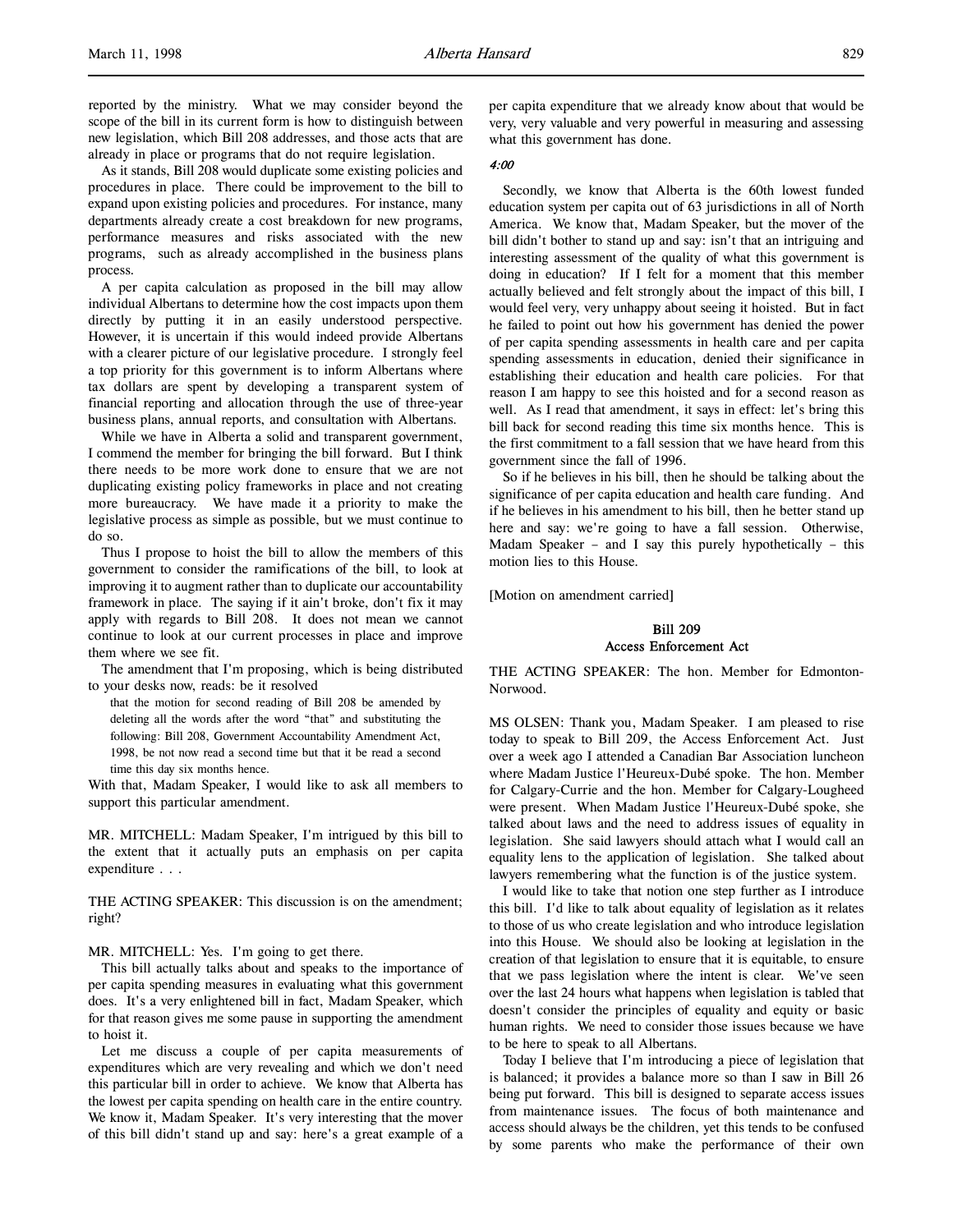The Maintenance Enforcement Act in Alberta established a government agency to enforce maintenance orders. The government thereby assists those who are entitled to court-ordered maintenance to receive their payments. The point of this bill is to create a similar position, a director of access enforcement. The government through the director of access enforcement could thereby assist those who are entitled to court-ordered access to get that access when it has been wrongfully denied. It's a court process, and we all know that is not the best way or the most effective way of dealing with the enforcement of access orders. We know the trauma that children go through when we try to go that route. This bill stresses mediation and negotiation before the use of the court, and as I recall, this government has put forward legislation that promotes alternative dispute resolution. So I would suggest that this falls in line with the government's own notion of moving ahead with ADR prior to entering a courtroom in any instance.

The first step under this bill when someone makes a complaint is for the director of access enforcement to appoint a mediator to attempt to resolve difficulties. If mediation doesn't work and the director thinks this is an appropriate case to be involved in, then the director may apply on a party's behalf to the court for a remedy. So if the new director feels that this case can't be mediated or that mediation isn't going anywhere, like in any form of dispute resolution there is an option. That option is the next step, and that's to end up in a court. This could be a noncustodial parent who has been unreasonably denied access, but it could also be the custodial parent who is consistently required to make lastminute child care arrangements when the noncustodial parent fails to show up for his or her access visits.

The other important part of this bill is that if the director deems it necessary, then they could skip that whole mediation process, if they thought it was appropriate, and head straight to the courts. A benefit of this process is that the access enforcement officer is an unbiased party. He's not acting for either at the outset. He's not a lawyer hired to act on behalf of one person or the other. He comes unbiased. If the director or his or her delegate listens to the complaints of a person and sees that person's attempts to resolve those complaints through mediation, he or she can then act as an advocate for the party in front of the courts, saving the access parent or the custodial parent from the enormous expense he or she would otherwise incur. I think it's very, very important to acknowledge the fact that there are many cases that come before the courts where one side may indeed be in a financial position to push forward and the other side may indeed not be. This is of benefit to both parties.

Access enforcement would maintain ongoing files of the parties and through direct involvement would thereby become aware of the parents that are abusing the system. The way it is now, for example, by the time an access parent gets through the courts over a breach of the order, the custodial parent may have breached the order numerous more times. As a police officer I attended many, many complaints where the whole issue and the whole confrontation was based on access and maintenance. They were tied together, and one parent wouldn't allow the other to see the child because they hadn't paid their maintenance or the other person was late to pick the children up. So it becomes quite a convoluted issue for the police to deal with.

#### 4:10

Another benefit of this bill is that rather than having to pick between two conflicting versions, the court would also have the advantage of hearing the testimony of the person from access enforcement regarding its involvement with the parties, the efforts each party is making to resolve the issue, and whether the excuses and reasons the parties have given are credible given the history of the file. Many times right now this isn't done, so you end up with a judge having to listen to one side and then listen to the other side and sometimes having to choose between two people who both believe that they're right. This makes it difficult. At least there would be a third party in an unbiased position.

Under the bill access parents or other people with access orders – because this isn't just for parents – who fail to exercise their access or return the child without reasonable notice or excuse can be ordered by the court to pay the custodial parent's expenses and have their access orders varied or discharged. Custodial parents who wrongfully deny access can be ordered to pay the noncustodial parent's expenses, to give compensatory access, and can be ordered to give security for the performance of the obligations under the order.

One of the biggest problems that I saw as a police officer was many, many people just arguing over the fact that the other side wasn't carrying out their side of the bargain, if you will, which would be the court order, and it made it very, very difficult for the children. The children are always in the middle. We always have to consider that this is about the kids, and this government has made a commitment in the throne speech to protect children. This is a viable way to do that. This is an avenue that would leave the doors open, where the children would not necessarily always be caught in the middle. This would help expedite things so there's not always a long process that parents have to wait for. It can only benefit children.

The bill also says that the denial of access is not wrongful under certain and specific circumstances, such as when a child might suffer harm when the noncustodial parent shows up drunk – and I've seen that happen on many, many occasions through my career as a police officer – or when the child is too sick to go. Your child might have been in a hospital previously, over the last week, broken a limb, or ended up actually with pneumonia or something where the child has to remain at home and can't be moved. In those circumstances, then it's not unreasonable for the other parent to expect the other to have the child remain there.

Since we've introduced the bill, a complaint has been made that to codify these reasons will make it easier for the custodial parents to deny access. Sometimes it is true that a few custodial parents will indeed go into court and they will not tell the truth. That does create a problem. That's done sometimes so one custodial parent can deny access to the other. This legislation won't always stop that. It happens now in courtrooms. It's not designed to be the be-all and the end-all, but what may be of some relief is that the legislation will still make it easier for an access parent to enforce access. This would be because a file will have been maintained by the access enforcement officer. They'll be able to tell the courts information which goes to the credibility of either party, such as whether the child is consistently or coincidentally sick only on the access parent's day.

Also, the cost of the court application made by the director is borne by the public rather than by the parents whose rights have been infringed. I think that's critical because many times those people who are most vulnerable – and we've talked a lot about vulnerability in the last 24 hours – aren't in a position to have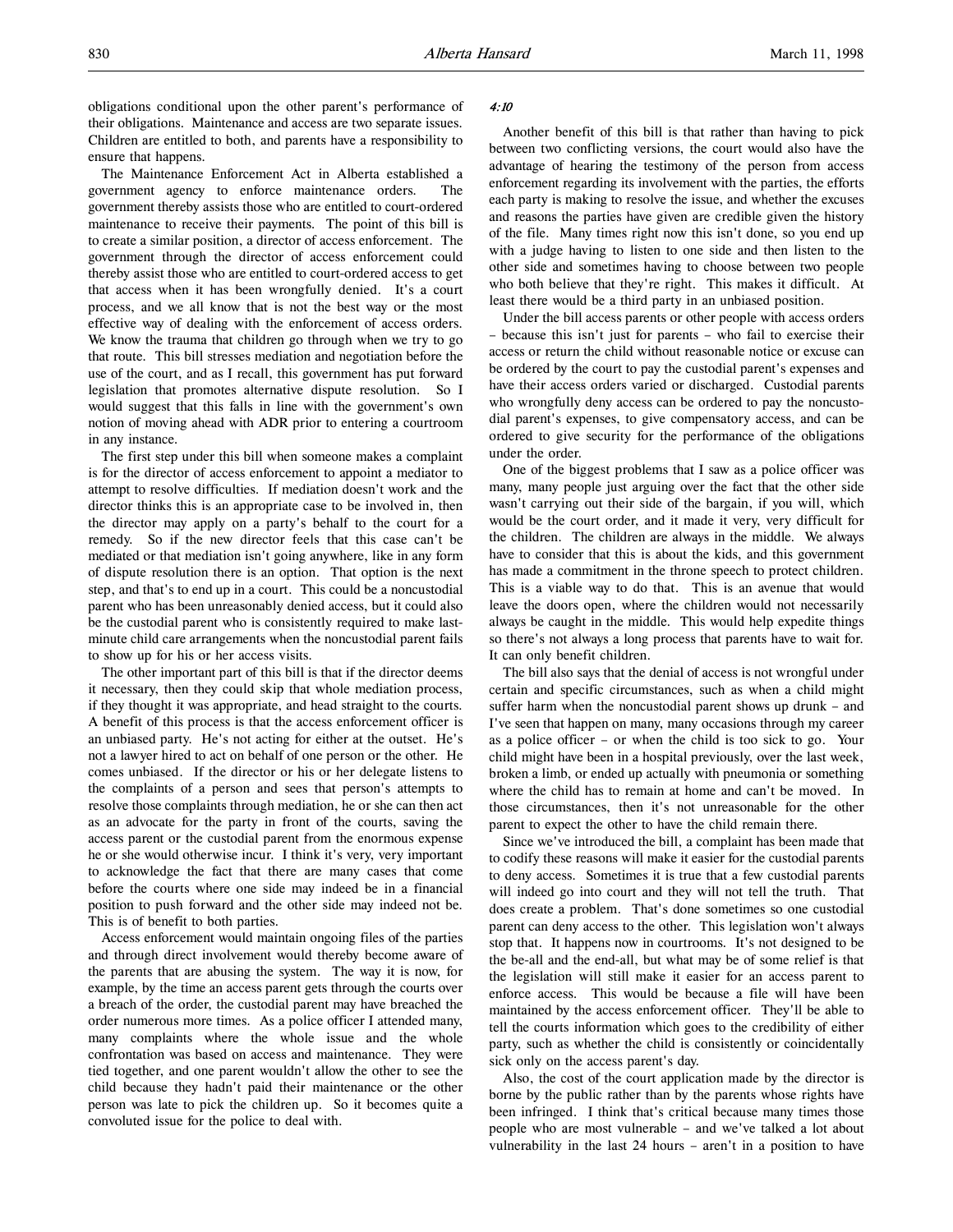access to the dollars that would allow them to proceed to the courts, so then the public does bear that cost in here.

This isn't perfect, we have to acknowledge and I have to acknowledge, but it is a step in the right direction. I'm not convinced that it isn't. I guess it will be abused in a great way. As much as we talk about domestic violence legislation, I think the professionals who deal with these types of legislation are very good at their job. They get an instinct, I guess, to know what's going on and who's trying to buffalo the other person, and I think we have to recognize that.

Currently in Alberta if a person is denied access to their children, they have to apply to the court themselves to have the court enforce the order. This is a very expensive process, and it's a very slow process. It's expensive for the taxpayer, as cases which might have been resolved through mediation go through the courts instead. So there are some trade-offs, and I think this legislation is balanced.

I feel that my experiences over time have led me to look at some of the realities that police have to deal with, that social workers have to deal with in terms of working with families where access and maintenance are always issues. There are some tremendous fights out there. People in policing fields get called to these and are often asked to referee; these are civil orders.

I think the way to go is to encourage mediation through a program such as this, and as I say, I'm pleased to introduce this. I do believe this is balanced legislation. I await and am encouraged to listen to the debate that's going to proceed, and hopefully we can get the support for this bill.

Thank you.

#### THE ACTING SPEAKER: The hon. Member for Medicine Hat.

MR. RENNER: Thank you, Madam Speaker. I appreciate having the opportunity to participate in the debate on the proposed Access Enforcement Act, Bill 209. My comments this afternoon will be based upon notes that were prepared for the Minister of Justice, and he regrets that he is unable to participate in the discussion this afternoon. However, he and I have had a considerable amount of discussion regarding this bill, and while I certainly don't intend to speak on behalf of the minister, I would like to express some of the thoughts that he has expressed to me.

Madam Speaker, as indicated by the bill's sponsor, this legislation establishes a legal obligation for custodial parents to allow access to the noncustodial parent and the noncustodial parent's extended family. That is a principle that all members of this Assembly can and should endorse, and it raises many of the issues that child advocates support, that being the primary interests of the child.

Children prosper in a stable and strong family relationship. In the absence of exceptional circumstances, it is only where this relationship breaks down that we require legal means to ensure that parental responsibilities and rights are upheld. As a consequence, access enforcement is a complicated and oftentimes frustrating area of family law. Though one can support access for noncustodial parents, one cannot in the context proposed in this bill.

#### 4:20

There is no provision that the procedures proposed in Bill 209 would be successful in increasing compliance with access orders. When evaluated in detail, a number of the bill's provisions are problematic. For example, section 3(1) proposes to create a director of access enforcement. No mention is made of what

financial costs might be involved in establishing such an entity or of the manner in which it would be vested with the authority needed to enforce access issues. Further, Madam Speaker, it may be that the financial resources required to give the effect to this concept would approach those currently dedicated to the maintenance enforcement program.

In addition, the bill does not address those problems encountered in the wording of court orders, which are key in the definition of access itself and enforcement of access.

On another note, requiring a noninterested parent to make use of their access rights, as contemplated by section 5, necessarily involves coercing a parent into an interest in their child. A \$1,000 fine is not likely to achieve the intended result. In fact, Madam Speaker, punitive measures for offences and to enforce access for custodial and noncustodial parents may have significant negative consequences. There is the matter of whether it is in the best interests of the child to have one parent jailed, especially so if that parent is the custodial or primary supporting parent.

Concerning the bill's specific provisions, there are a number of omissions. There is no mention of the role of police in the enforcement of access orders. Any punitive measures would by necessity involve the police or some other type of provincial enforcement officer. There is no mention of how the director of access or this proposed act itself would work within the framework of present legislation.

Madam Speaker, there are too many unanswered questions and issues associated with this legislation. However, we must recognize that there are a number of unresolved matters concerning child custody, in particular the access issue. Consequently, the Minister of Justice has established a committee under the direction of the Member for Calgary-Lougheed to review concerns surrounding the maintenance enforcement program, including access. To be specific, the committee is evaluating all issues related to child access including: identification of the nature and extent of problems relating to the exercise of access; identifying the causes of problems relating to access; identifying what actions are taken or methods are used by divorced or separated parents to facilitate access and avoid conflict; investigation of legislation, programs, policies, and initiatives from other jurisdictions which have been implemented to deal with access issues; an assessment of the success and costs of these initiatives; and finally, the development of recommendations as to how the interests of children and their parents relating to access can be accommodated and protected in a positive and co-operative manner.

The committee has consulted Albertans on this issue and will be presenting its recommendations shortly. Consequently, I believe the only prudent course of action would be to carefully review such recommendations prior to enacting any legislation. That will ensure that the Assembly and those Albertans interested in this issue have the benefit of the committee's insight and the public input resulting from the consultation process.

In conclusion, Madam Speaker, there is a need for solutions that relieve the stresses of divorce on children and parents, especially those that are experiencing access difficulties. But for the reasons given earlier, this bill, however worthy, will not satisfy such a need. As a consequence, I encourage all members to vote against this bill at second reading.

THE ACTING SPEAKER: The hon. Member for Spruce Grove-Sturgeon-St. Albert.

MRS. SOETAERT: Thank you, Madam Speaker. I'm pleased to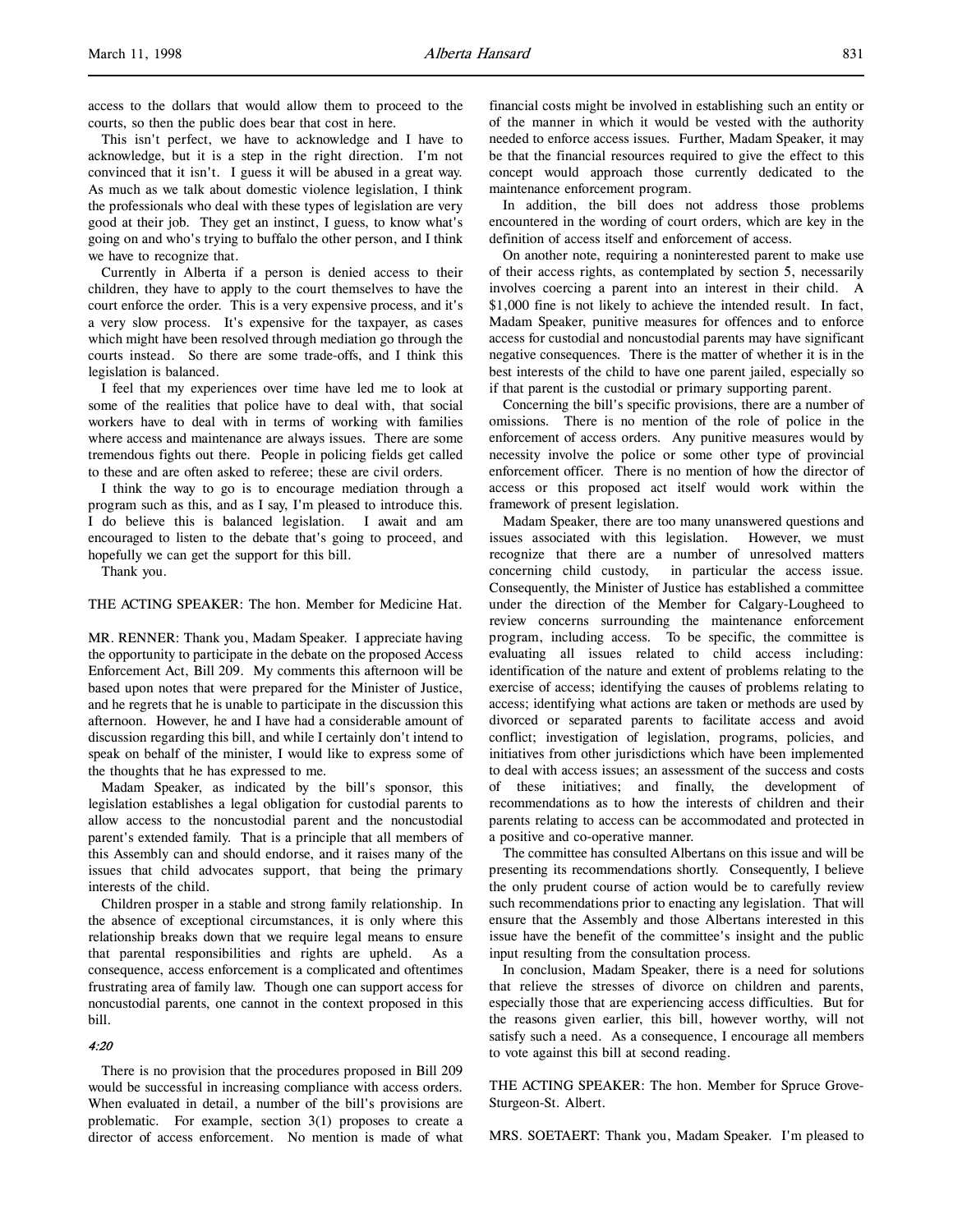speak to this bill. I'm going to support it mainly because I think it's time we bring this issue to light in this Legislature. I'm not surprised that the Minister of Justice has urged people not to support it. That happens all the time with opposition bills. So after five years I'm not shocked anymore. Still appalled but not shocked at that.

I'm glad to have the opportunity to speak about access. I think one of the silent griefs, one of the biggest griefs in our province is the whole issue of access, maintenance, and what happens to families. I brought a bill in years ago, my first year here, on maintenance, as you probably recall, and of course it was not passed but got people thinking and moving and some changes happening within that department, in the public eye. We all got phone calls. Some people made foolish remarks in here and got themselves into trouble. I'm not pointing any fingers, but that has happened.

I do want to speak about access. I have had parents in my office, both men and women, who are not the custodial parents, and they are in tears about the inability to see their children. With one, in fact his children had moved to another province, and even when he goes there on holidays, he can't get to seem them. There are all kinds of games played, and that's an injustice. There's nothing for that man to help him see his children or to give fair access to his children. That's really sad, and unless you live it, I don't think you appreciate how difficult that is for some people.

On the flip side, you have children waiting for their parent to show up, you know, with the little overnight bag ready and a little snack and a promise to go see some show, and they don't show up. Now, maybe we can't legislate people to see their children. Maybe we can't, but we should remind them, and we should hold them accountable. Maybe there's an answer in this bill to that; maybe not. But I think by discussing this topic in here, we bring it to light again. I think we also tell those people who don't access their children when they should and those who are unable to access their children that we do care about their situation, that we do care about the plight they are in.

I'm supporting this bill in second reading because I believe in the intent of it. Maybe there are things that have to be worked out. I appreciate that the Member for Calgary-Lougheed is working on a maintenance enforcement group. I know we've made submissions to it. I appreciate that that's happening, but access is separate. Maybe when the government does bring in something with some legislation on maintenance, at the same time they should bring in access. They're not the same issue, but there's no doubt they should be dealt with both at the same time.

#### [The Deputy Speaker in the chair]

I support the idea of a director of access enforcement. We have one for maintenance enforcement, and though it has flaws, many flaws, it's a step.

Once again, there's a strong portion of this bill that supports mediation before the use of courts. Now, I would think everybody would support that. If we can work it out through mediation, certainly it saves the costs, personal costs, for lawyers and legal fees. In many cases it can be worked out before it goes to court, and if we had a family court system here that looked at all those things – that is a good idea. It's a comprehensive approach, and things like maintenance enforcement and access would fit into it. I think this government should seriously be looking at the whole idea of family court. That would take a commitment on the government's part, but it's something I would

certainly encourage.

This also does contain exceptions when there are instances when access should not be exercised, and of course there are regretfully times when parents have lost the right to access their children and rightfully so. So that continues with that protection.

### 4:30

I'm practical. When the minister says in his speech that this isn't going to go, I appreciate that it probably won't be supported by members opposite. So we may see it brought back a couple of years from now as a government bill, and then we'll support it. We'll make amendments to make it even better. But I do think that if we use this opportunity to bring to light the issue of access, make it an issue out there in the public, tell people we care about children enough to discuss the reality of access, inevitably with the discussion of access the discussion of maintenance will come up. I know that once the discussion of this bill gets out there, we will have calls in our constituency offices, and we will find out firsthand the sorrows that people go through in a marriage breakup where there are children involved and there are battles over custody and access.

Regretfully, especially when I was women's issues critic, we had many calls about access and maintenance enforcement. I call it one of the silent but one of the largest griefs in our province that we deal with. I'm certain many of you have dealt with it in your constituency offices, but it's a reality of our world, so we have to deal with it. This is a step in dealing with it. It's not allinclusive, because in our role as the opposition we can't put in a family court system like we would like, but we'll continue to peck away at this government and hopefully enlighten them. In time we may see a family court system where people are dealt with in a much more comprehensive and caring manner so that families can get on with their lives without the hurt that sometimes goes on.

I would certainly encourage all members, if you're not going to support the bill, to please at least try to understand the intent of it and try to understand the plight that people go through. As our role in this Legislature is as legislators, we have to address this at some point. We can't hide from it.

Thank you, Mr. Speaker.

THE DEPUTY SPEAKER: The hon. Member for Red Deer-South, followed by the hon. Member for Edmonton-Gold Bar.

MR. DOERKSEN: Thank you, Mr. Speaker. I am pleased today to also debate Bill 209. The Member for Edmonton-Norwood has raised a very important issue with this bill. I'd like to first preface my comments today by recognizing that in most cases when we are talking about problems with access, we are talking about the right of fathers to access their children. I recognize that this is not always the case, but it is true in the majority of cases. It is well known that mothers are most likely to get custody of children after a divorce.

Recognizing that, I would like to point out that both mothers and fathers are very important to the raising of children. They also parent differently from one another. That is not to say that either group does it right or better than the other. Parents work best when they work together. Kids need both loving moms and dads. The parenting combination from a mother and a father is the best indicator of the development of good character.

An interesting note, Mr. Speaker, is that the differences between parents can be seen when the child is yet an infant. While mothers tend to hold their babies close to themselves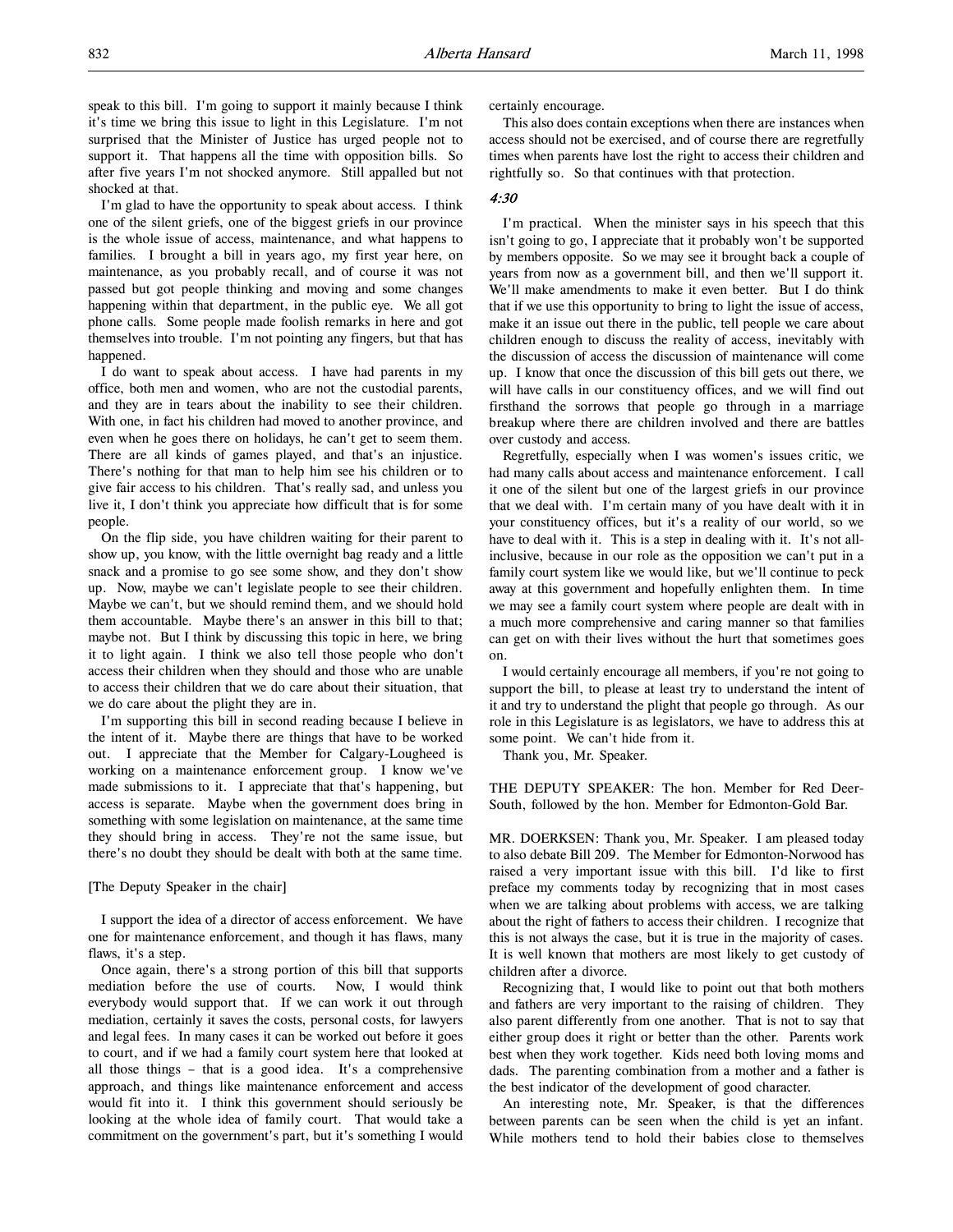protectively, fathers tend to hold them out in a way that allows more eye contact and exposure to the world around them.

I would like to expand a little bit by talking about the importance of the influence of a father's presence in a child's life. An article entitled The Dad Factor by Christine Langlois states that there is growing evidence that the involvement of fathers has a greater influence on the way our children turn out than we imagined. [interjection] Does the hon. member have a problem with my speech?

#### MR. WHITE: No.

#### MR. DOERKSEN: Thank you.

An involved father increases a child's chance of academic success, social development, and a sense of self-worth. Researchers at the City University of New York have shown that the likelihood a young male will become involved in crime doubles if he is raised without a father. Fatherless children are also more likely to get into trouble at school.

Mr. Speaker, what I'm simply trying to demonstrate is that children need both their parents to play an active role in their lives. Mothers and fathers do parent differently, and children need them both. It is therefore critical to make sure that the children receive care from both parents even after a divorce, especially after a divorce.

Under the existing system custody is usually granted to one parent or another. Noncustodial parents are then granted access under terms of a court order. Regrettably, children are too often used as pawns in cases where there is animosity between the two parents, and clearly it is the children who suffer in these instances.

Mr. Speaker, I am a member of the committee on maintenance enforcement and the child access review committee. I want to say that the comments I am making today do not necessarily reflect the views of that committee at this point in time, but I do want to elaborate on some of the submissions that we have received and some of the comments that we have talked about. We have received a lot of submissions on both maintenance and access. It is the mandate of our committee to address both issues, but today I will confine my comments to the issue of access.

We have heard firsthand much of the frustration and heartache experienced by Alberta parents having difficulty exercising their right to access. Mr. Speaker, you just know there's no doubt that when parents are hurting to the extent that they are, the children in the family are suffering, probably even more so than the parents. In addition to hearing some of the problems with access, we have listened to submissions on suggested forms of dispute resolution which are effective as well as suggestions for new initiatives. The review committee has heard submissions regarding new initiatives and programs currently under review or operating in other jurisdictions.

One area that we have heard comments on is the parenting after separation program. This program received positive reviews from almost all of the presenters that we questioned regardless of what other views they'd presented to our committee. Parents who have attended those sessions believe that the program is effective and has assisted them in some manner, either in resolving access issues or raising awareness on the feelings and emotions experienced by their children.

I want to mention here that the Member for Edmonton-Beverly-Clareview was instrumental in furthering the cause of this particular program. [interjection] If the member there had done

her homework and checked into the benefits of this program, she would have to agree with that comment that I made.

MRS. SOETAERT: Point of order.

THE DEPUTY SPEAKER: The hon. Member for Spruce Grove-Sturgeon-St. Albert is rising on a point of order.

AN HON. MEMBER: And she's listening?

#### Point of Order Imputing Motives

MRS. SOETAERT: Yes. Thank you, Mr. Speaker. I'm listening intently. Under 23(i) I would recommend that the member cannot speak for me. I am quite capable of speaking myself, and I spoke earlier about the Member for Edmonton-Beverly-Clareview bringing this issue to the front by calling women vindictive leeches. Now, that was inappropriate. That did not further the cause of anyone, so he cannot speak for me.

#### 4:40

THE DEPUTY SPEAKER: To the point of order.

MR. DOERKSEN: Mr. Speaker, on the point of order. If the member checks the voting records in Hansard, she'll find out that she did in fact vote against that particular bill. If I am out of order, though, in my comments, I would ask for your ruling on that, and I would apologize if that is inappropriate.

THE DEPUTY SPEAKER: The chair would observe in listening to this that members on both sides would err when they start to reflect on what other people are doing or thinking or saying or their past conduct.

In any event, the specific call is on 23(i), "imputes false or unavowed motives." I did not hear a false motive implied, but maybe there has been some clarification in the explanation that both members have given. But I wonder if we could stick to the worth of the bill, please, hon. member.

MR. DOERKSEN: Thank you for your ruling on that debate, Mr. Speaker. In fact, I will compliment the Member for Spruce Grove-Sturgeon-St. Albert in a moment on some of the points that she has raised in her own speech on this bill, and I will come to that.

#### Debate Continued

MR. DOERKSEN: Back to the Member for Edmonton-Beverly-Clareview. The private member's bill that he introduced did not receive the support of this Assembly, but the fact that he highlighted it in such a manner has been instrumental in seeing that program used extensively across the province. I'm referring to the parenting after separation program. It's very much a factor that was presented to us in our submissions. This is a program where we can see results, and we know it can be effective in helping parents recognize that their relationship with their children does not end even when their relationship with each other does.

The idea of supervised access centres has also been brought to our attention as a possible strategy. However, I think it requires further examination before I would be prepared to recommend it. It has been suggested by Manitoba, which I believe is a jurisdiction that has tried such a centre, that the initiative was far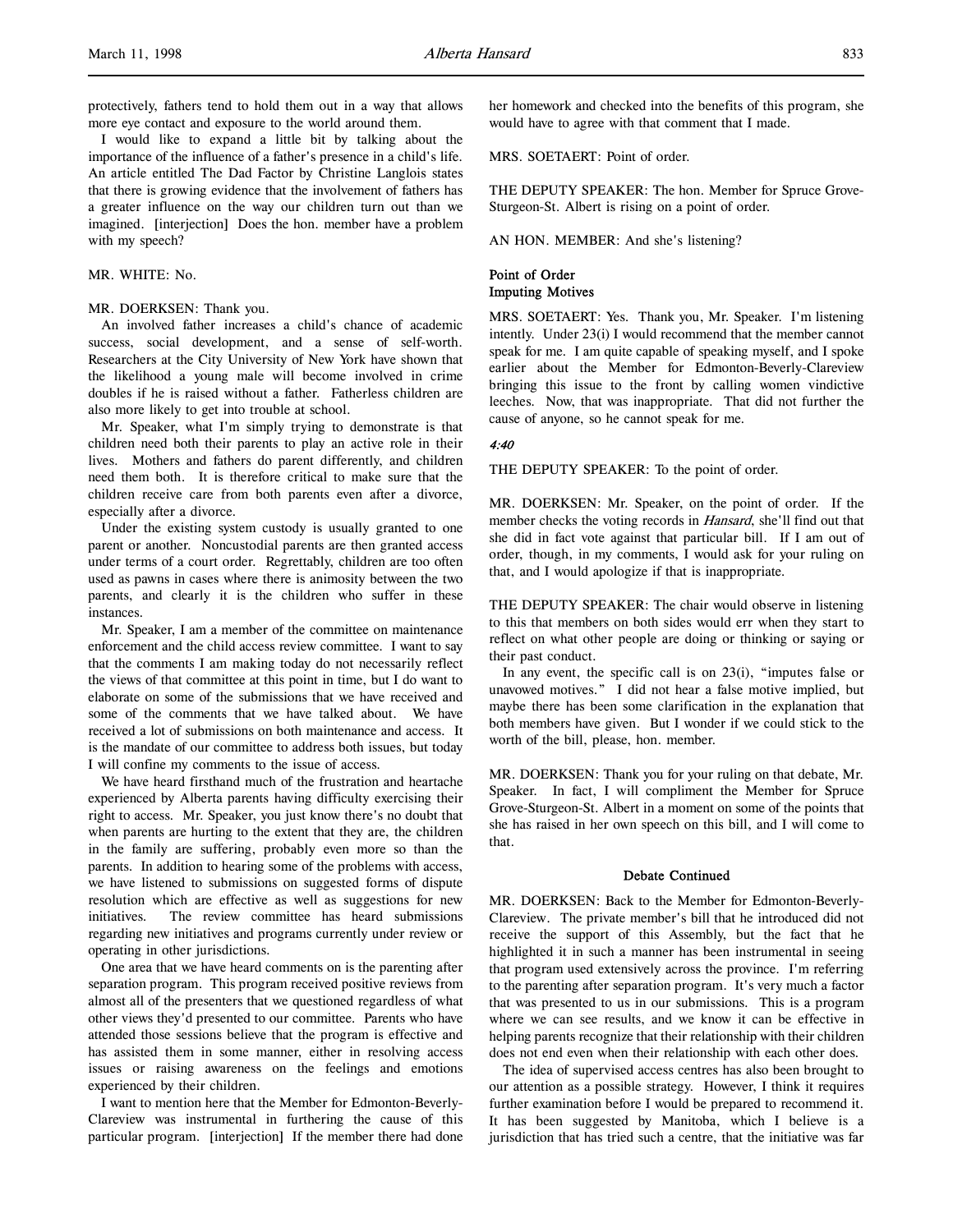too costly to administer and there are more cost-effective methods to assist parents in exercising access.

As I stated earlier, Mr. Speaker, this bill raises a very important issue, and I certainly agree with the intent to bring it forward at this time. I commend the member for her efforts. Also, as I mentioned, the issue is under review, and the concepts under review in this bill will be considered by that committee in their recommendations.

One thing that the Member for Spruce Grove-Sturgeon-St. Albert did bring up, which is another item that was brought to our attention, was the whole issue of family court. That's another issue that I think has tremendous merit. Our court system is very complicated between Queen's Bench and Provincial Court and how that all fits together. I think she may, in fact, be on to something, and it is something that we have given consideration to.

Having laid the groundwork for debate for the issue at hand, I want to now turn my attention to some of the ideas raised by the bill. Mr. Speaker, Bill 209 allows for the appointment of a director of access enforcement. While I think this also merits discussion, I have a number of concerns with the way it's presented in the bill. Section 4(4) states that the director may apply to the court on behalf of the noncustodial parent who believes he or she has been wrongfully denied access. Section 5(4) allows the director to apply to the court on behalf of the custodial parent if that person believes the other party has failed to exercise their right to access.

It would seem important to me that such a director would need to act in an impartial manner, like a mediator. To give authority for the director to act on behalf of either party puts the director in an untenable position and brings into question the impartiality required for such a position. I also wonder whether the director of access enforcement creates an unnecessary level of bureaucracy. These are questions that need to be answered, Mr. Speaker.

The next point has to do with a list of justifiable reasons for denial of access as outlined in section 4(8). The list identifies a number of commonsense parenting situations where any parents who are co-operating know full well the appropriateness of access. In that regard, the list seems perfectly logical. Nevertheless, the difficulty in setting out such a list is that the court order already sets out the terms of access, and to deny same is reason to be found in contempt of court. In our system of law, rightly or wrongly, we simply have to believe that a judge who has taken into account all factors in making a court order for access has made an appropriate decision. If we were to enter into the contemplation of the development of such a list, it would also have to be reciprocal. By that I mean that in a circumstance where the noncustodial parent is returning the child to the custodial parent and finds that custodial parent is in violation of such a list, then that parent would also have reason to refuse to return the child. In that case the parent then could be subject to abduction charges.

It is a difficult issue in the bill that sets that out there, Mr. Speaker, and I might refer just for example to subsection (c) of that clause, where it says, "The respondent believed on reasonable grounds that the applicant was impaired by alcohol or a drug at the time of access." Common sense would tell you, and if I were the parent and if that were the case, that seems like a perfectly logical reason. But then it should also be the case that as a noncustodial parent, if I'm returning my child to the custodial parent who might also be in that state of mind, then I would not

have to deposit that child back with the custodial parent. It creates some difficulties. For the Access Enforcement Act to work, it must set out equal conditions and the legal recourse for both custodial and noncustodial parents. The creation of such a list could pose insurmountable difficulties.

The act introduces punitive measures for access denial. We have heard through the review committee that perhaps punitive measures are not the most effective deterrent for wrongful denial of access or for failure to exercise the right to access. Mr. Speaker, we must consider the effect on children if a parent, particularly the custodial parent, is jailed for a period of time. The children are already experiencing significant change and difficulties in coping and adjusting without compounding their hurt by taking away another parent.

I have to admit that I am intrigued by this suggestion of holding a noncustodial parent who has obtained access accountable for the failure to exercise their right of access. Again the Member for Spruce Grove-Sturgeon-St. Albert – and this is twice I'm doing this today; it's unusual. I agree with her point that there is nothing so damaging to a child's psyche than to be waiting for their father or their mother to show up at the appointed time, ready with whatever they're taking, only to be stood up time and time and time again. While it is questionable that a \$1,000 fine is going to encourage or force a parent to take an interest in their child or to play a larger role in their life, perhaps it would help, and maybe it would reduce the number of cases where disputes over custody are fought out of spite alone. By that I mean if that mechanism were possible in law and if we could come to a place where we could agree to it, where parents fight to have access only out of spite, they might think twice if they knew that they could be held accountable for failure to exercise the access they have fought for so hard. Mr. Speaker, I am intrigued by the idea. It makes some sense to me.

Access enforcement legislation needs to look not simply at parents' rights but also parents' responsibilities. The state of Washington has the Parenting Act, which is based on an aspect of divorce law with a parenting plan concept. Divorce is not viewed as one party suing another but as a family asking for assistance in reorganizing. The terms custody and visitation or access are replaced with residential care and decision-making. Under the Parenting Act divorcing couples must submit a parenting plan, which is a detailed articulation of postdivorce parenting responsibilities. This forces parents to outline upon separation the terms of residential care, including the school year, vacations, birthdays, et cetera. Parental responsibility must be designated for transportation and decision-making in the areas of education, religion, and medical decisions. In addition, parents must predetermine their choice of dispute resolution should future conflicts arise. Options may include the court process, mediation, or counseling.

#### 4:50

Mr. Speaker, these types of options that promote amicable relations between parents must be examined to minimize the impact on the lives of the children involved. When a child's parents are separating or divorcing, it is an extremely difficult time for children. It is important that their lives continue on as normal and consistent as possible. Part of this stability includes extended family. I would review with the Assembly that the Member for Calgary-Fish Creek sponsored a grandparents' access rights bill that was passed in this Assembly last session which ensures that when it's in the best interests of the children, grandparents have access to those children.

Mr. Speaker, the review committee is currently considering the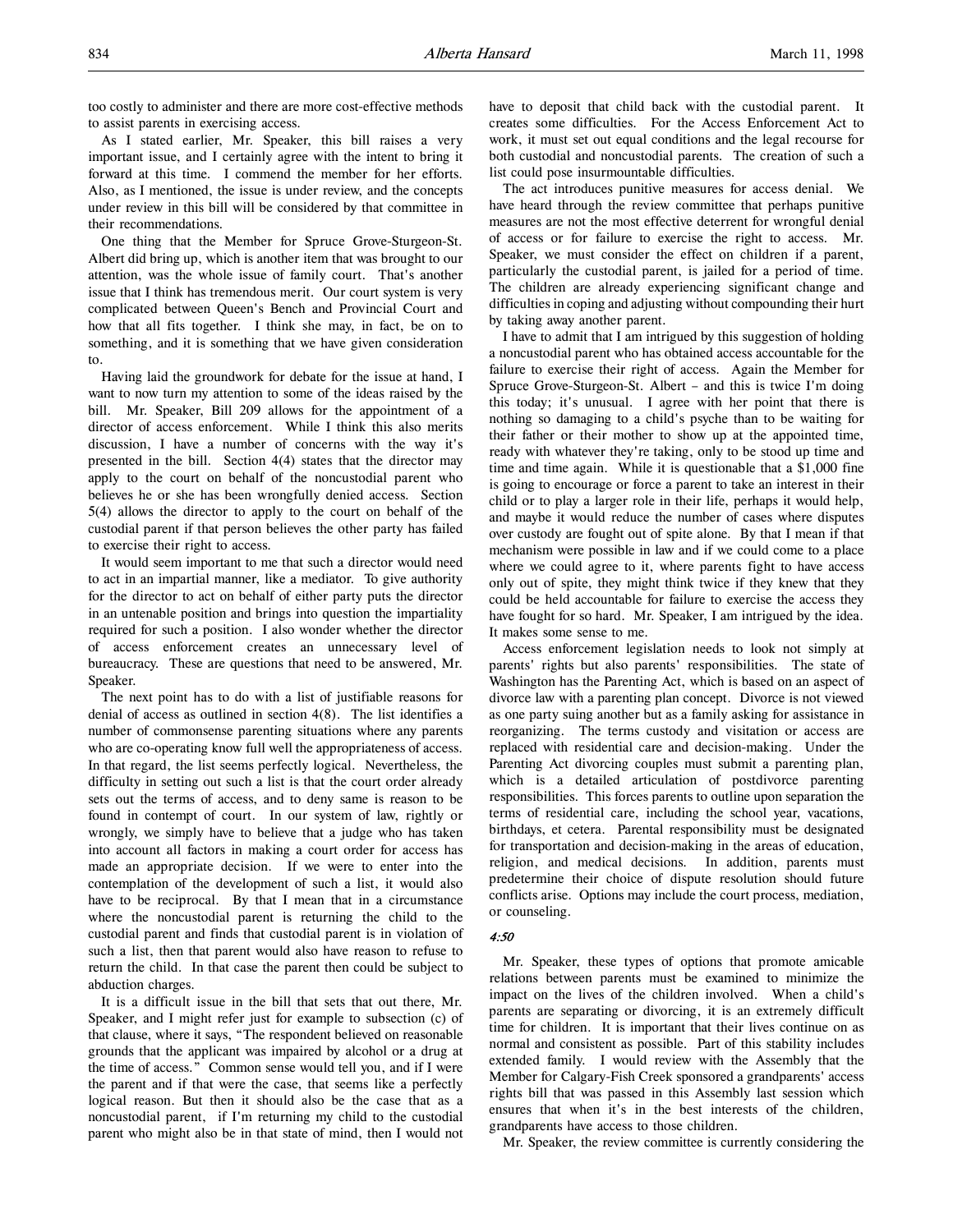maintenance enforcement and child access system as a whole. We will consider the concepts contained in this bill. We will look at many other related issues as well. Our goal is to ensure that the result is a system that is effective in ensuring that the best interests of the child are met as well as the rights and responsibilities of the parents.

Mr. Speaker, one other thing I think needs to be clarified. Many of the court orders that are granted in access use the term "reasonable access." I think that is an issue that requires some clarification, for the courts to define what they mean by reasonable access. We need to examine the need for parents to be able to attend the courts during holiday seasons. In addition, instead of punitive measures for either failure to grant access or failure to exercise access, maybe we could look at the benefits of community service measures as opposed to punitive financial penalties.

Mr. Speaker, I do support the direction of Bill 209, but its passage is premature at this time. The review committee is considering these options as well as many others. It is critical that we move ahead with improvements to access, and I will commit to look at all of our options in our review committee to ensure that the result is the best system possible for Alberta's families.

Thank you.

#### THE DEPUTY SPEAKER: The hon. Member for Edmonton-Gold Bar.

MR. MacDONALD: Thank you, Mr. Speaker. It's a pleasure to rise this afternoon and say a few words regarding this Bill 209, Access Enforcement Act. I would like to congratulate my colleague on bringing this bill forward. I realize that she has a unique perspective on this because of her past job as a policewoman in this city. She has seen many situations firsthand where this sort of legislation would have been adequate and would have helped the children. I would also like to thank the member across the way, the hon. Member for Red Deer-South, for his comments. I listened with interest to what he had to say, and I'm very grateful for his input into this debate.

The highlights as I see them. We are going to create the position of director of access enforcement. This is a time when we cannot think about costs or expense. This is a necessary expense because the children in Alberta must not be unreasonably denied the opportunity to develop meaningful relationships with both of their parents.

#### [The Speaker in the chair]

Another highlight of this bill, Mr. Speaker, is that the director – and the hon. Member for Red Deer-South talked about this briefly – can assist any person who has a court order for access when their access has been wrongfully denied. One of the biggest problems that I believe we have in this province and throughout this country and I think in all of the western world is the breakdown of our relationships, the family home. Raising the next generation is perhaps the most important job in any society. Sometimes we can get caught up and some divorces are rather stressful, and it is the children that suffer. If this bill will help, as I said before, the children, then we must vote for this piece of legislation.

Another highlight of this Bill 209 is that the director can assist a person who has custody of a child when that person has an access order and does not properly follow the terms of the order. That's self-explanatory, Mr. Speaker.

Another highlight of this is that we can have mediation before the use of the courts. This mediation can perhaps help both parties to realize that the future of their relationship is really the entire future of their child or of their children. This mediation can perhaps emphasize that to the parties. That is another very, very good reason why this Bill 209 should be considered, and we should consider the merits of it in this Assembly.

This bill also contains exceptions to account for instances when access should not be exercised. Under the bill not every denial of access is wrongful, as there are times, Mr. Speaker, when a custodial parent may have a legitimate reason to deny access. I understand that when they were drafting this legislation, they looked through similar legislation that exists in the province of Newfoundland and also in Ontario. For instance, the custodial person has reasonable grounds to believe that the child might be physically or emotionally harmed. An example of this would be if the custodial person shows up for the access visit with their newest spouse who has a conviction for abusing the child. Other reasons: they themselves – and I mean the custodial person – might be physically harmed; the custodial person shows up at the exchange point and the access person assaults him or her; the access person is drunk or under the influence of narcotics; the child is too sick to go. Once again we have to think of the child. These are all valid reasons.

Other reasons which are in the bill are when the access person is more than an hour late – and the hon. Member for Red Deer-South put this very, very well, very eloquently I thought – or if the access person does not comply with the condition of the access that both parties had agreed to in writing or that the court had ordered. These are important points, Mr. Speaker.

### 5:00

We also have to think, whenever we're discussing the children of this province, that this bill would also apply to aunts, uncles, grandparents, or anyone else with a child custody order. This is almost in support of the bill that was introduced in the spring session by the hon. Member for Calgary-Fish Creek.

I am proud to stand and support this bill, Mr. Speaker, because I think we will have a better province as a result of this legislation.

THE SPEAKER: The hon. Member for Edmonton-Beverly-Clareview.

MR. YANKOWSKY: Thank you, Mr. Speaker. I'm pleased to rise and speak to Bill 209 today. Access to children is an increasingly difficult and rapidly growing issue. It is certainly an issue that Albertans and we as legislators of course need to address, and I applaud the efforts of the Member for Edmonton-Norwood for recognizing the importance of this issue. However, I must say at the outset that I do have many concerns with Bill 209.

Mr. Speaker, I have read through this bill and examined its contents, and in doing so, I was astonished to find that nowhere in Bill 209 is there reference made to the best interests of the child. So often we are witness to the child or children being used as negotiating levers – sometimes we say: pawns – as the process of divorce is carried through. The frequency of such an occurrence must stop, and I think it is of the utmost importance that the best interests of the child or the children are considered.

I'm curious as to the reason behind the omission of this reference in Bill 209. Certainly the sponsor of this bill recognizes the importance of ensuring that the best interests of the child are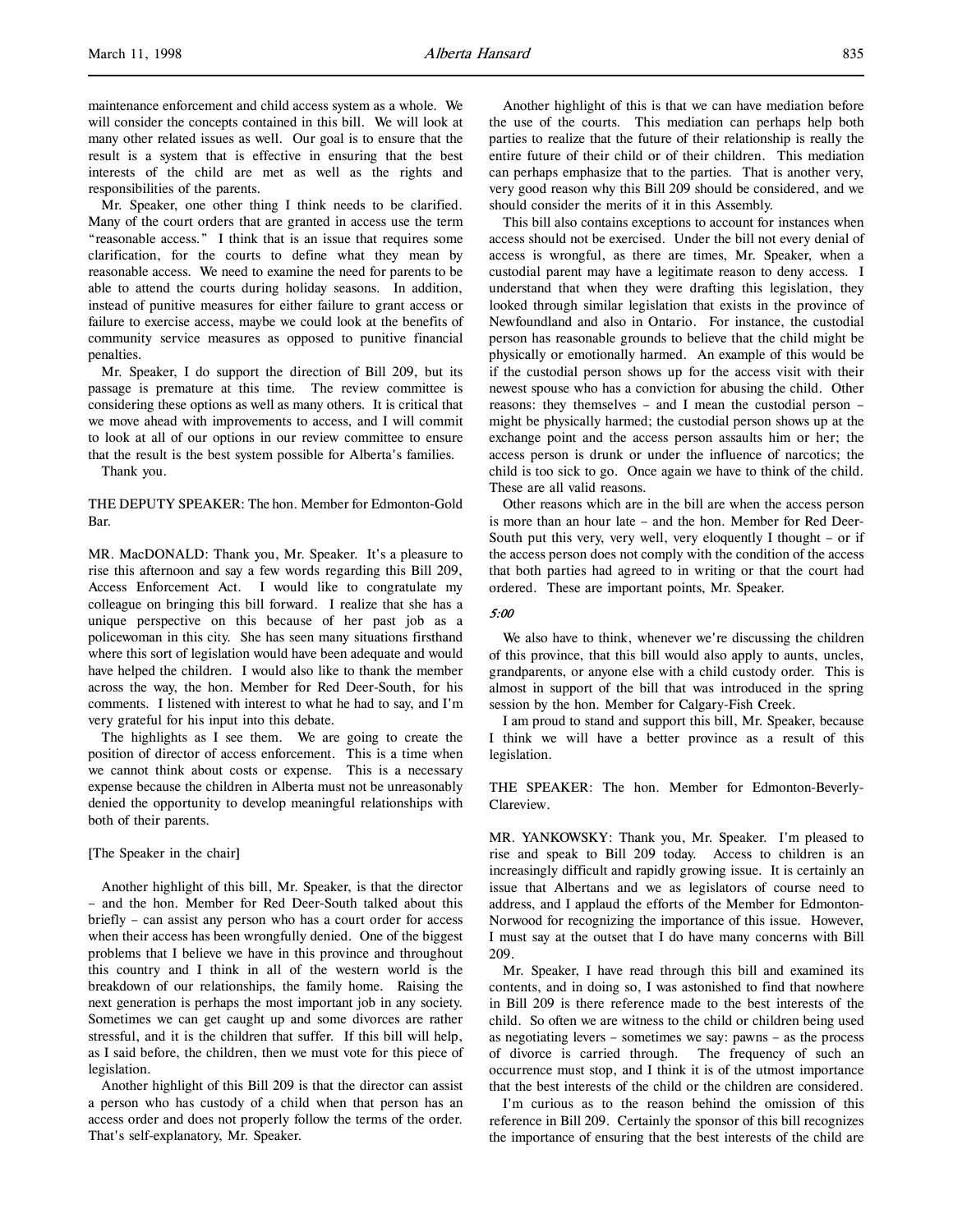paramount in access situations. In fact, Mr. Speaker, it is clearly identified and outlined in the federal Divorce Act and Alberta's Provincial Court Act that all orders of the court are to be made in the best interests of the child. Bill 209 fails to recognize this very basic premise. Children, after all, are the primary concern surrounding the issue of access, and that needs to be made very clear within legislation.

Moving on to another issue, Mr. Speaker, I find it odd that a bill entitled the Access Enforcement Act fails to define what is meant by access. Bill 209 refers to access in a manner suggesting that access is the result of a legal confrontation between the parents of a child versus the rights of separated parents and the children involved. Is it not the point that we would like to avoid a confrontation and that by legislating access, we would have clear definitions set out so as to avoid legal disputes and further disintegrating relationships?

Mr. Speaker, I also have many questions with respect to the director of access enforcement, as outlined in section 3 of this bill. There would certainly be financial implications with the creation of such an entity. I question how this position would be set up and whether or not there would be enforcement officers hired to assist the director. The issue of financing was certainly not addressed in Bill 209, and certainly I did not find the answers to my other questions either.

I would also like to discuss the matter addressed in section 4(2) of the bill. This section states that "the Director may appoint a mediator." Mr. Speaker, while we know that making use of a neutral mediator or negotiator is an effective tool in conflict resolution, I question whether or not forcing mediation would be useful to any of the parties involved.

In addition, I question the implication that mediation would be appropriate in all situations. I would suggest instead that mediation should be an option made available to parents involved in access disputes. Used as a voluntary measure when necessary and agreed to by both parties, a mediator would prove to be far more effective and successful in resolving the conflict.

Mr. Speaker, section 4(8) outlines eight excuses or justifications that may be used by custodial parents as a basis for denying access to the noncustodial parent. These excuses are unfairly applied in that noncustodial parents are not provided with similar opportunities to provide justification for not exercising their right to access. It seems to me that what this section does is provide reasons for a custodial parent to deny access to the child or children to the noncustodial parent.

I would like to also add, Mr. Speaker, that this access afforded to a noncustodial parent is the result of an order that has been issued by the court. Allowing for doorstep judgments or change of mind by the custodial parent is unfair and not acceptable. To use an example provided to me in a letter sent to my office, if a custodial parent believes that the noncustodial parent is impaired, the custodial parent should not grant access and should call the police to alert them to an impaired driver. I provide this example because this type of action would provide legitimacy to the decision not to grant access at that particular time.

Mr. Speaker, this and other decisions that can't be corroborated make more sense to have in place a piece of legislation. To provide a list of what appear to be excuses only weakens the legitimacy of both a court order and this bill. We know that when it has been the determination of the court as to what the terms of the access would be, it has been a decision to benefit the children as well as the parents.

This brings me back to a point that I made earlier, and that is the point that any legislation regarding access should be to avoid confrontation, confrontation that would almost certainly result in more court appearances and further breakdown of already precarious relationships.

Mr. Speaker, not only does this list go against a court order, it also adds an extreme bias to the bill before us. To have a list that is applicable to only one of the parents is not fair and would serve only to further antagonize the situation. In addition, most of these excuses are based on what the respondent believed to be reasonable grounds. These justifications are based on opinion rather than fact. This would prove to be very problematic in the courts and lead to additional conflict between the two parties involved.

Mr. Speaker, with respect to section 5 I will echo the words of my colleagues before me and ask: how do you coerce someone into taking an interest in their child? Force is not the answer in any situation. Coercing a parent to visit their child is not going to foster a healthy and loving relationship. Unfortunately, in some situations it is not always in the best interest of the child to have a relationship with the noncustodial parent.

#### 5:10

Mr. Speaker, I do not think it can be stressed enough just how important it is that we establish a piece of legislation that meets the best interests of the child. I should also add that I do recognize the situation of having to negotiate custody or access. It's also traumatic for the parents, something I am sure everyone else in this Assembly realizes as well. I can only imagine what it must be like to have your time with your children dictated to you. There must be no greater devastation than being denied access to your child. We have to respect that there truly are situations where having access to children is abused by either or both the custodial and the noncustodial parents. Unfortunately I think this bill has missed a number of critical issues that need addressing, such as the creation of a fair system of addressing access and the use or misuse of it.

I would like to share with the members of this Assembly a critique of Bill 209 I received from the Equitable Child Maintenance & Access Society. The society represents over 1,500 families throughout Alberta, and the critique succinctly outlines concerns raised to this group of Albertans by Albertans and others throughout the country. I would note, Mr. Speaker, that the membership of this group is both men and women, custodial and noncustodial parents. They believe that Bill 209 will only serve to entrench into law the excuses already being used to deny court-ordered access and will reduce some of the remedies that noncustodial parents already have through the courts. The group offers a number of initiatives that they feel should be reviewed before the legislation is passed. These include the introduction of a central registry for access orders and education for the judiciary as well as police agencies as to access enforcement.

Mr. Speaker, I wholeheartedly agree with the Member for Edmonton-Norwood that we must address this issue, but Bill 209 is not the way to do this. The maintenance enforcement program and child access review committee is currently reviewing the concepts found in Bill 209 as well as other issues such as how our current programs can be improved to identify the causes of problems relating to access. I believe the review committee is taking a broader look at this issue and will be in a position to make recommendations to the Minister of Justice that will improve on the maintenance enforcement and child access system in its entirety. For these reasons I will not be able to support Bill 209.